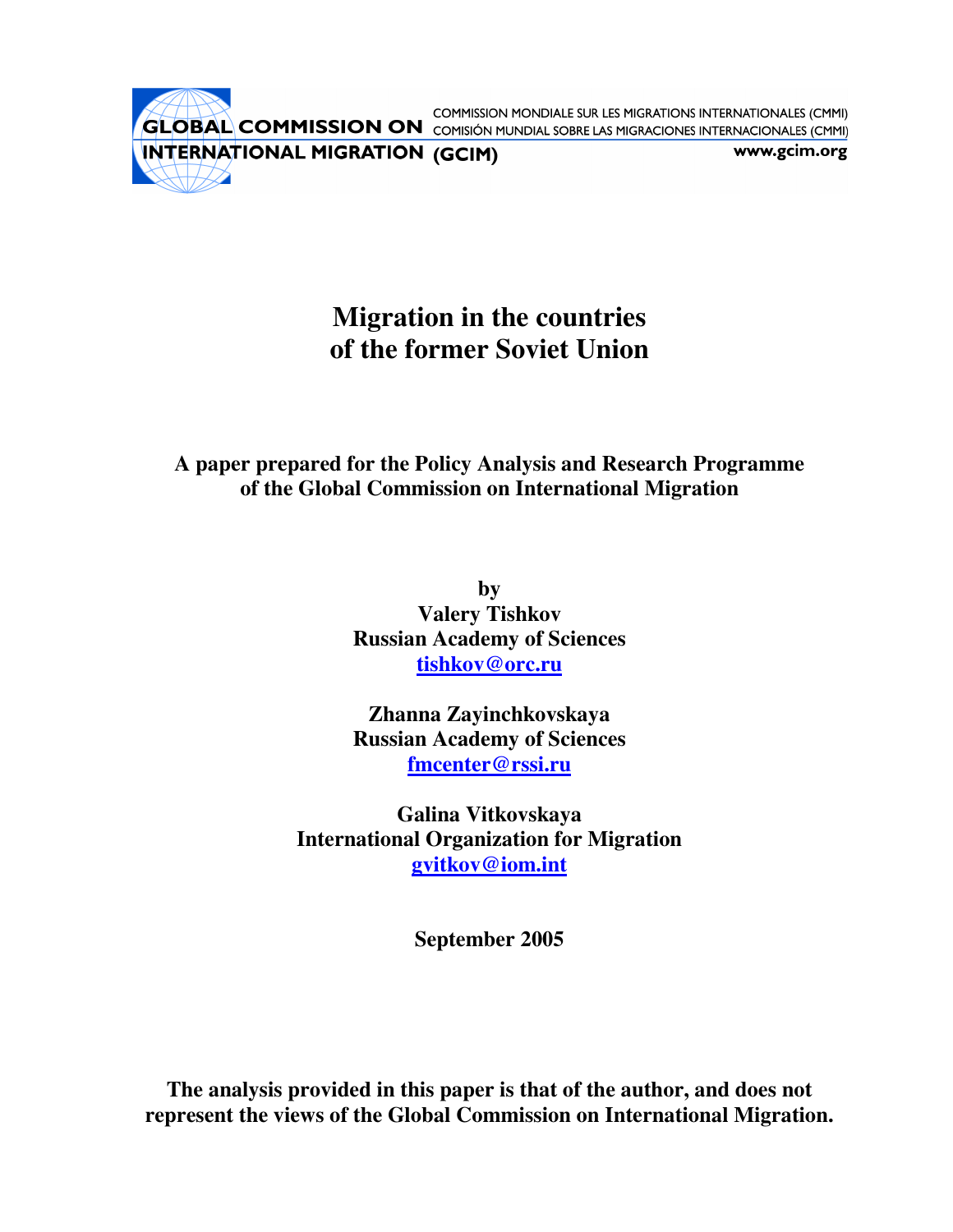## **INTRODUCTION**

The disintegration of the USSR has created a whole new migration situation in the post-Soviet space, above all in the Commonwealth of Independent States (CIS) region. Though the newly independent states are developing independently, the CIS region remains from the point of perceptions and life strategies a common area for most of the population. With some exceptions, crossing internal CIS borders does not require a visa. The principal migration flows for member states is movement within the CIS region. The intra-regional character of this migration is largely due to family and cultural ties among CIS populations, as well as common transportation and communication systems, a common language of communication (Russian), similar educational systems, complementary labour markets, and similar mentalities and behavior patterns. At the same time, the disintegration processes within the CIS region are due to complicated historical legacies, unequal start-up possibilities, and differences in state regimes, policies and geopolitical situations in the newly independent states. Although the new states are integrating independently into the world system, they are also displaying certain commonalities. Migration like a smart barometer has reflected the transformational processes in the CIS region during all these years.

Under the influence of the Soviet doctrinal and political legacies, post-Soviet states have followed the path of state-building on the basis of an ethno-nationalist doctrine that segregates the population into representatives of the so-called titular nation and the rest of the population, categorized as "national minorities". Nationalism and separatism, territorial claims, and hegemonic ambitious have provoked ethnic conflicts, civil wars and, as a result, refugee flows and internally displaced persons.

All of these factors have forced traditional migration reasons-- urbanization, the labour market and education--into the background. In the first half of the 1990s, the so-called forced repatriates have dominated migration flows within the CIS region. Forced repatriation means a kind of restoration of a "historical norm", namely migration of citizens of the former USSR to "their" national states, i. e. states whose names coincide with the person's ethnicity. The concept of "repatriation", adopted from the experience of decolonization and other historic migrations, seemed to be politically correct, and was supported by the international community, including specialized agencies dealing with migrants and refugees. "Repatriation" meant first of all "return" of ethnic Russians to the territory of the Russian Federation, regardless of how long they'd lived outside Russia, regardless of their employment and social status. Ethnonationalist policies of the post-Soviet states and of Russia's republics (ethnic autonomies) had a degree of wishful thinking that, say, representatives of ethnic Adygeis (Circassians), Armenians, Tatars, Kazakhs, Crimean Tatars, Ukrainians and of other ethnic groups should return to their "historical homelands".

This political project has come true on the territory of the CIS only to a small extent, and even that has been due to economic and political, not ethnic, factors. The concept of repatriation frequently is at odds with the private interests of the people who have decided to migrate, and has nothing in common with social reality, so it's not really seen by the migrants themselves as a "return to the homeland" but rather as leaving the place of his/her residence and birth. Nevertheless, this concept persists both in the migration discourse and in the political language till nowadays. For instance, in November 2004 the RF State Duma started discussing the draft federal law on repatriation, built on a nationalistic approach (resembling the approach of some of the international community) that considers immigration of ethnic Russians to Russia from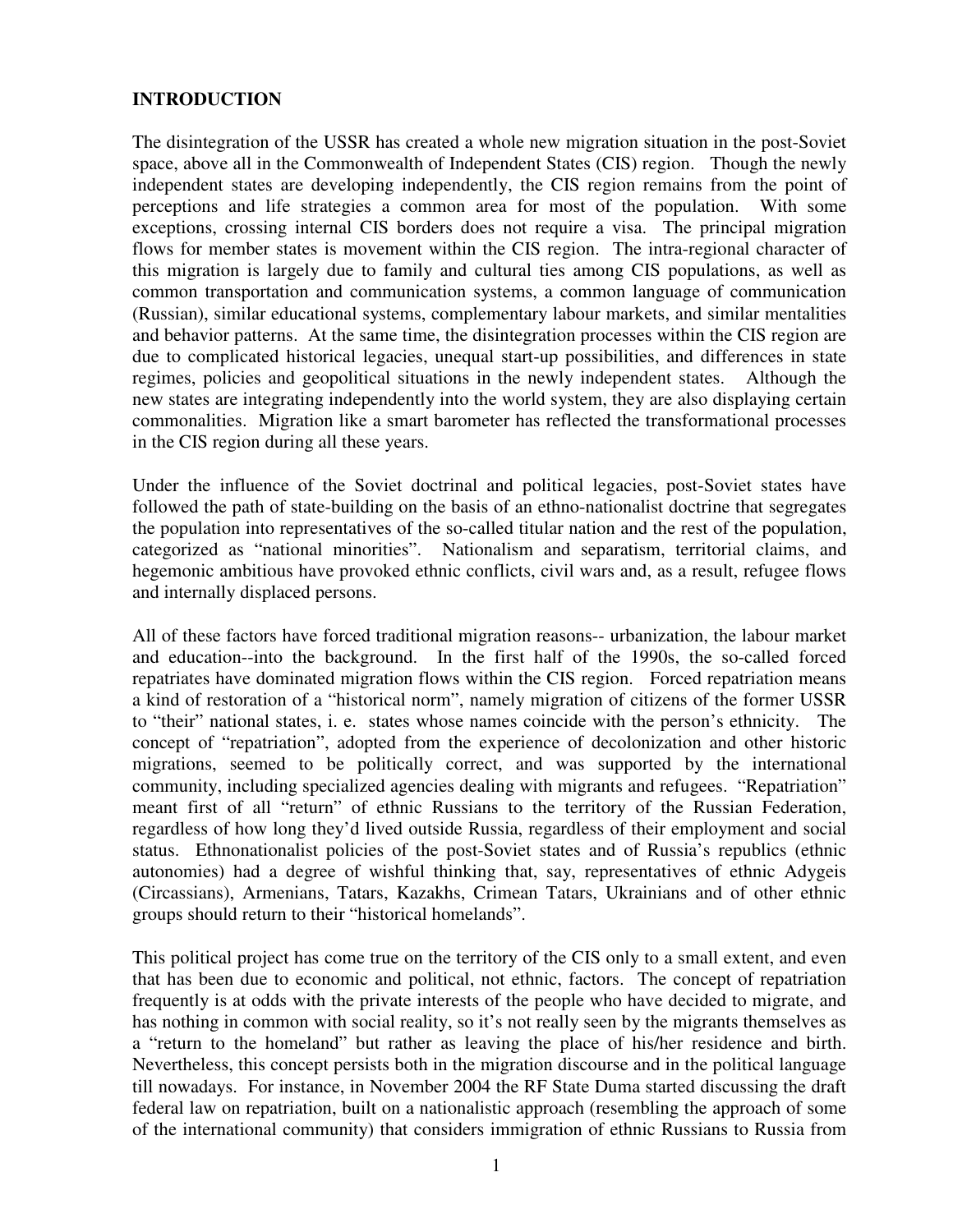other CIS countries as natural and desirable thus building barriers for migrants of non-desirable ethnicity.

For the past thirteen years the predominant migration trend in the CIS region has been movement of ethnic Russians to Russia, but this was more because of local nationalisms in the new states, and because of crises in the economic sector they used to occupy leading positions in. However, this trend can be explained mainly by noting that ethnic Russians were always the most numerous and the most socially mobile group of the USSR's population. Also, regardless of all expectations and declarations, ethnic Russians did not constitute the majority in the migration flows in the CIS region, and the myth of an anticipated migration to Russia of 25 million ethnic Russians from the CIS and Baltic States simply did not come true. The declared reasons for forced migration more frequently concealed purely economic motivations, and the so-called repatriation of Russians in fact was an economic migration in search of better social living standards. Mass migration of other categories of ex-Soviets – ethnic Germans who migrated to Germany, Jews to Israel and Greeks to Greece – was to the greater extent not repatriation but economic migration.

In addition to personal insecurity (which gained importance in open conflict zones) and new post-Soviet nationalisms, an economic depression has become the most important reason for migration after the disintegration of the USSR. Industrial production in the CIS region has been reduced nearly by half, investments have been decreased three times, the number of officially registered unemployed reached 3. 5 million, and salaries have been drastically reduced. Purely economic factors have determined the character of migration flows during the whole post-Soviet period. People migrated both inside and outside the CIS region in search of better living conditions. They migrated not only to escape poverty and ethnic tension, but also in pursue of individual advancement, i. e. to better their lives to the level of their personal expectations, given their educational background, financial resources, etc. It's quite another matter that their expectations did not always come true.

In addition to migration's negative factors (conflicts, economic crisis, etc. ), there were and are still acting positive factors as well: acquired freedom of exit and entry, the emergence of a market economy and entrepreneurial aspiration, and the increasing educational level and economic resources of at least part of the population. The new opportunities for improving living standards that appeared during the deep societal transformations caused an increase in labour migration, commercial travel (including the so-called "shop tours"), international tourism and entertainment, as well as emigration. Private enterprise, land ownership, commercial and private financial activities have all developed, and created powerful incentives for the development of a labour market, which has reacted by becoming more mobile and flexible. New kinds of employment and sources of income have appeared. Socially active and mobile individuals welcomed new challenges and new possibilities. In turn, labour migration has become one of the most important stabilizing factors in the region of the former USSR. It has helped to prevent poverty from becoming more wide-spread, and has granted new opportunities to skilled and educated individuals who have improved their own lives in new spheres of economic activity.

Since the middle of the 1990's, the so-called forced migration in the CIS has gradually decreased, while at the same time labour migration has increased. The CIS region has a vast number of irregular migrants, workers who are illegal or in the shadow of the law for the simple reason that CIS countries have not yet learned to regulate and coordinate migration.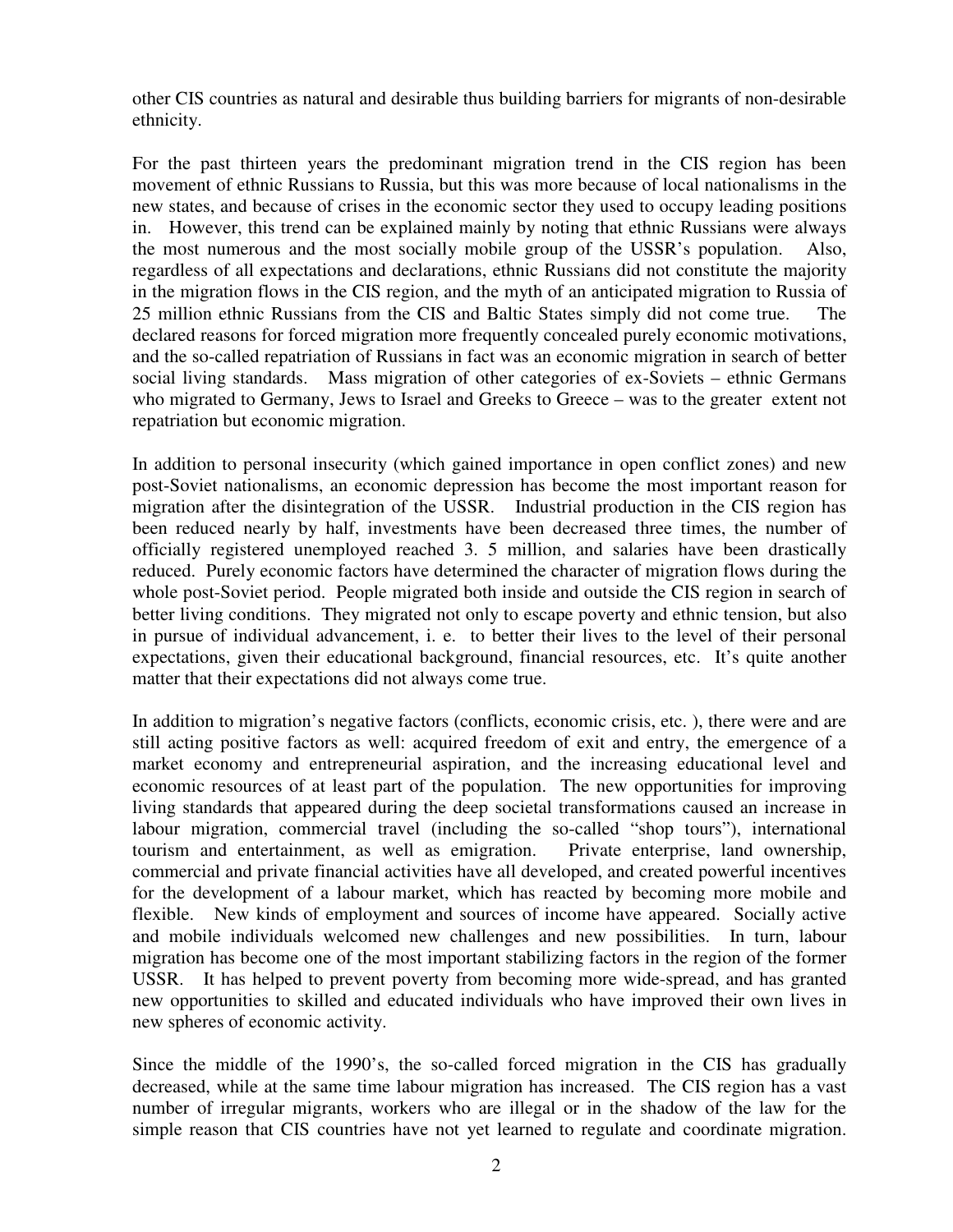This uncertain legal status of labour migrants leads to various abuses, including forced labour. In turn, the real and imaginary threats from irregular migration to the stability and security of the CIS countries leads them to limit the freedom of movement, toughen border controls, and strengthen restrictive character of their migration policies. This pulls even more resources away from the implementation of integration programmes.

The Schengen agreement in neighboring European countries affects and impedes the integration of the CIS states into the world migration system. Those who advocate restricting migration policy see it as an indisputable argument in their favor. They advocate CIS borders to be strengthened in the same way that Schengen borders are strengthened, using the European Council's policies as positive examples to combat drug and human trafficking, irregular labour migrants and transiting criminals. This, however, is inconsistent with a developing market economy's demands, and it prevents the preservation of family ties in the region, and hampers humanitarian dialogue.

Tough border policies also contradict the Universal Declaration of Human Rights, which considers freedom of movement as one of human basic rights. In the recent years, however, this right has been increasingly applied exclusively to movement within a country, while the cross-border movements are seen as a more complicated issue. As a result the interests of the people are often disregarded, as is shown by the example of the Kaliningrad region. In fact, it could be seen that a new iron curtain has been erected on the western borders of the CIS, severely reducing the possibilities for migration that had been previously developed by the CIS since the opening of their own borders. It has become necessary to seek new cross-border migration regulations.

#### MIGRATION TRENDS

# *Movement between CIS countries* **i**

Despite the closed character of Soviet society, the USSR's population was marked by a high degree of domestic migration. In the last decades of the country's existence, such movement was mainly family related and labour migration. After the disintegration of the USSR, some political and ideological commentators saw this as supposedly state-organized "Russian expansion" to the empire's peripheries. This was because the real scope of Soviet Union's freedom of movement was underestimated, and little was known about it in the West, where the USSR was occasionally seen as one big Gulag Archipelago. It is precisely for this reason that large movements of people, which became interstate movements after the break-up of the USSR, came to be seen as a kind of tectonic shift, and a hard-to-control challenge. Experts and politicians and, after them, the mass media and ordinary people in the CIS countries came to perceive such migration as an absolutely new phenomenon brought about solely by the disintegration of the USSR and its aftermath. However, this not the case.

First, it should be noted that, contrary to widespread notions, after the disintegration of the USSR, movement between the CIS countries dramatically decreased because of crises in the newly emerged states, and because the possibilities for legitimate migration were reduced. The statistically recorded number of migrants who moved from one CIS country to another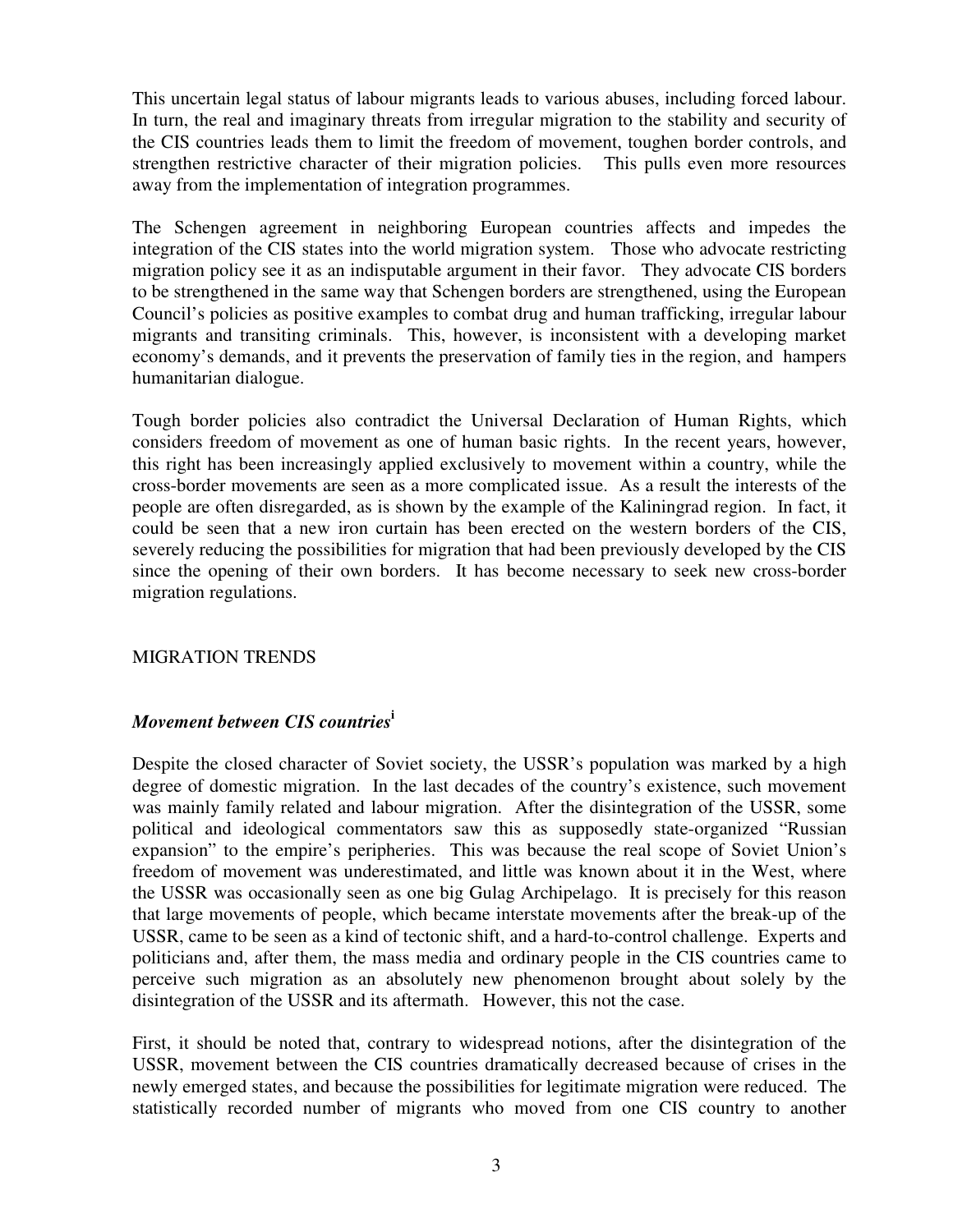decreased to nearly one-third its previous total—from about 2 million people in 1989 to 660 thousand people in 2002 (Fig. 1).



**Figure 1. Migration flows between CIS countries 1989-2002 (1000 persons)**

The break-up of the USSR had its effect because of the interruption in what were previously seen to be legitimately observed rights: a choice of residence and citizenship, the inheritance of property, and credit for past work service towards a state pension. Such legal ambiguities have affected millions of people. Indifference towards former fellow citizens is being overcome only slowly, and it is further complicated by separatism, anti-immigrant hostility, and mercantilist policies in the new states. As more and more time passes since the break-up, the new countries' legislations drift further apart, and it becomes even more difficult for its former citizens to obtain the citizenship of their host country and affirm their labour and property rights. Authorities of many CIS countries don't understand the role that migration processes and mobile populations play in the development of a market economy. They instead establish stringent requirements to citizenship, erect barriers to migration between the CIS countries, and make appealing declarations that they don't put into practice. As a result, migrants remain one of the least legally protected population groups in post-Soviet countries.

Some of the most serious causes for the decrease in mobility were the drop in economic production, the reduction in the number of jobs, the destruction of technical- and specializedsecondary educational systems, and decreasing stipends (which reduce access to education for nonresidents). All of this has reduced opportunities for young people, who normally constitute the largest share of migrants. For example, among citizens of CIS countries coming to Russia, the share of young people in the most mobile age group, 14 to 29 years old, dropped from 70%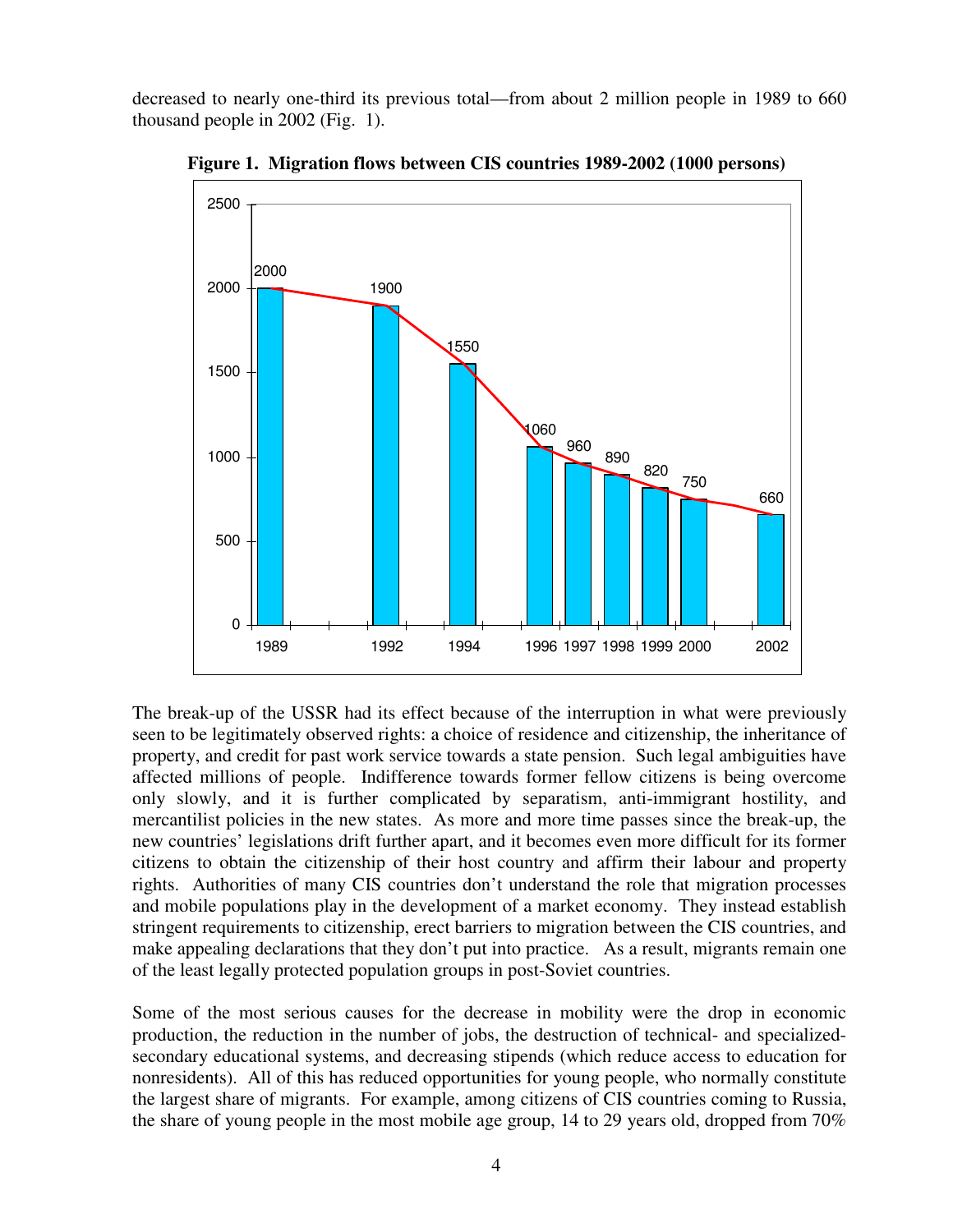(and sometimes more) of the total in the 1980's to 27% in 2002. Population mobility has also been strongly restrained by a slowly developing housing market, a lack of housing loans, and an inadequate mechanism of protecting owners' rights.



**Figure 2. Immigration flows between CIS countries 1989-2000 (in per cent)**

Source: CIS countries national statistics data, except Georgia, Moldova and Tajikistan; information on these countries for the period of 1997-2000 was obtained on the basis of statistics of correlative countries.

The decrease in population movement in the former USSR was all-encompassing. It affected all CIS countries' immigration and emigration. Immigration to all countries simultaneously decreased, and only in Russia was a short period of growth noted in 1994 (Fig. 2). Among CIS countries since 1989, immigration decreased least of all in Russia, yet even here it has dropped by more than half. At the opposite extreme is Armenia, where immigration has been at a standstill since 1993. In Belarus, immigration has decreased by three-fourths, in Kazakhstan by four-fifths, in Ukraine, Georgia, Kyrgyzstan, and Tajikistan by nine-tenths, and in the other countries it has practically stopped.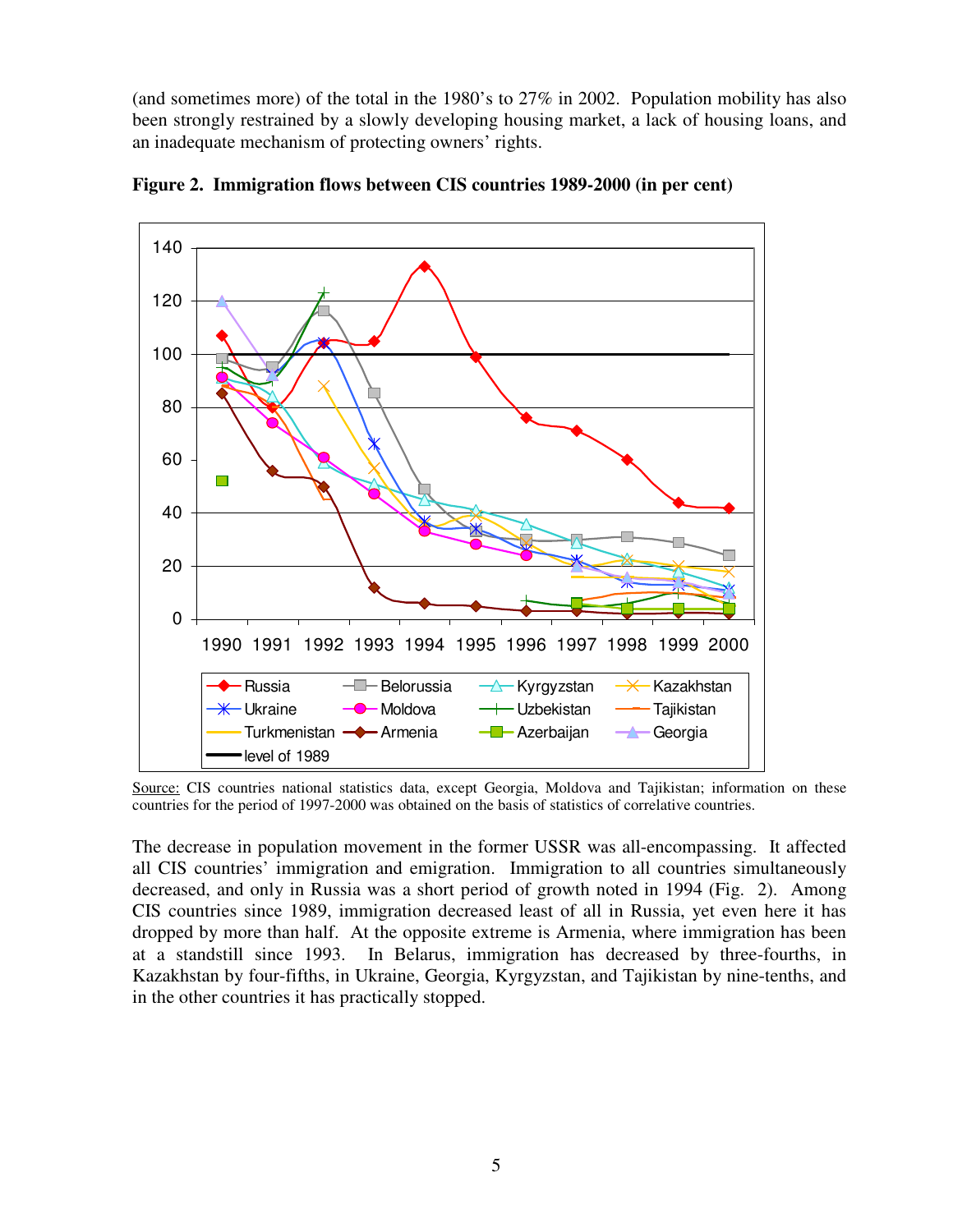

**Figure 3. Emigration flows CIS countries 1989-2000 (as percentage of 1989)**

Source: CIS countries national statistics data, except Georgia, Moldova and Tajikistan; information on these countries for the period of 1997-2000 was obtained on the basis of statistics of correlative countries.

Emigration shows similar tendencies, but compared with immigration it has been more affected by the countries' circumstances, such as refugees fleeing armed conflicts or an increase in repatriation (Fig. 3). Emigration from Russia has decreased the most, by nearly nine-tenths, and from Kazakhstan it has decreased the least—by 40%. A comparison of migration trends shows that the situations in the CIS countries are similar despite their political systems. The main vector of migration within the CIS countries has been directed towards Russia (Table 1), largely because of pulling cultural factors and because the country's better economic situation.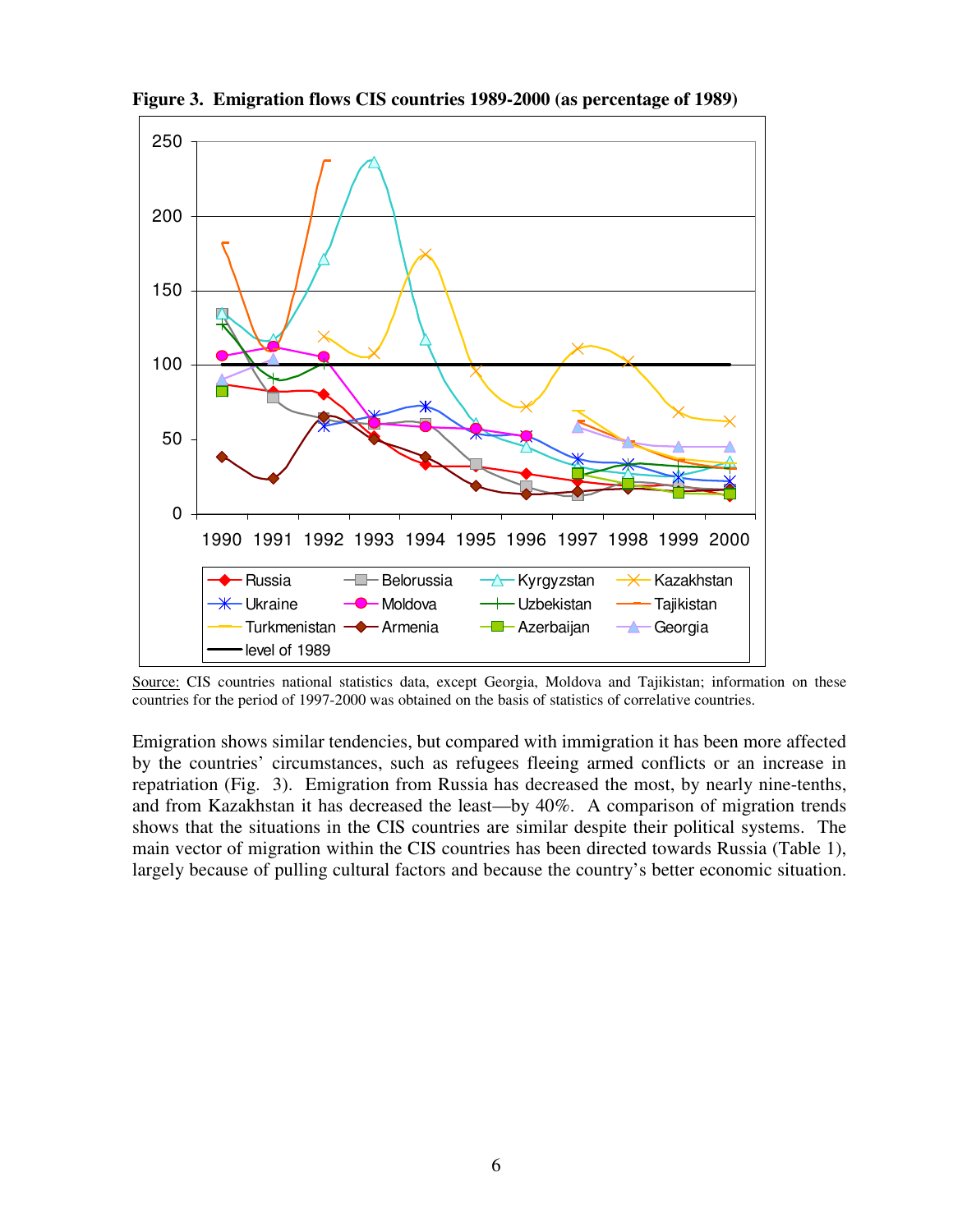|                | 1998         |              |            | 1999      |           |           | 2000         |           |           |
|----------------|--------------|--------------|------------|-----------|-----------|-----------|--------------|-----------|-----------|
|                | In-migration | Out-         | <b>Net</b> | $In-$     | Out-      | Net       | In-migration | Out-      | Net       |
|                | from CIS     | migration to | migration  | migration | migration | migration | from CIS     | migration | migration |
|                | countries    | <b>CIS</b>   |            | from CIS  | to CIS    |           | countries    | to CIS    |           |
|                |              | countries    |            | countries | countries |           |              | countries |           |
| Western        |              |              |            |           |           |           |              |           |           |
| region         |              |              |            |           |           |           |              |           |           |
| <b>Belarus</b> | 30,4         | 16,4         | 14,0       | 28,4      | 13,9      | 14,5      | 23,5         | 12,8      | 10,7      |
| Moldova        | 9,9          | 15,2         | $-5,3$     | 6,8       | 13,0      | $-6,2$    | 4,0          | 16,6      | $-12,6$   |
| Russia         | 488,1        | 117,8        | 370,3      | 362,7     | 112,1     | 250,6     | 346,8        | 82,6      | 264,2     |
| Ukraine        | 66,0         | 125,2        | $-59,2$    | 61,1      | 91,0      | $-29,9$   | 49,3         | 82,0      | $-32,7$   |
| Transcaucasia  |              |              |            |           |           |           |              |           |           |
| Armenia        | 1,6          | 18,0         | $-16,4$    | 1,2       | 15,6      | $-14,4$   | 1,0          | 17,1      | $-16,1$   |
| Azerbaijan     | 4,5          | 24,4         | $-19,9$    | 4,2       | 17,7      | $-13,5$   | 3,9          | 16,4      | $-12,5$   |
| Georgia        | 3,7          | 22,8         | $-19,1$    | 3,2       | 21,2      | $-18,0$   | 2,3          | 21,5      | $-19,2$   |
| Central Asia   |              |              |            |           |           |           |              |           |           |
| Kazakhstan     | 38,3         | 221,3        | $-183,0$   | 35,4      | 148,2     | $-112,8$  | 31,6         | 133,4     | $-101,8$  |
| Kyrgyzstan     | 10,1         | 13,1         | $-3,0$     | 7,8       | 12,7      | $-4,9$    | 5,3          | 18,1      | $-12,8$   |
| Tajikistan     | 2,5          | 21,3         | $-18,8$    | 2,7       | 16,0      | $-13,3$   | 2,0          | 13,1      | $-11,1$   |
| Turkmenia      | 4,0          | 13,6         | $-9,6$     | 3,7       | 10,5      | $-6,8$    | 1,2          | 9,9       | $-8,7$    |
| Uzbekistan     | 4,9          | 54,9         | $-50,0$    | 8,3       | 53,6      | $-45,3$   | 5,0          | 52,4      | $-47,4$   |
| <b>C.I.S.</b>  | 664,0        | 664,0        |            | 525,5     | 525,5     |           | 475,9        | 475,9     |           |

#### **Table 1. Migration exchange in CIS countries 1998-2000 (1000 persons)**

 $\bullet$  Based on arrival registration in recipient countries: Migration Trends in Eastern Europe and Central Asia. 2001-2002 Review. 2002 InternationalOrganization for Migration.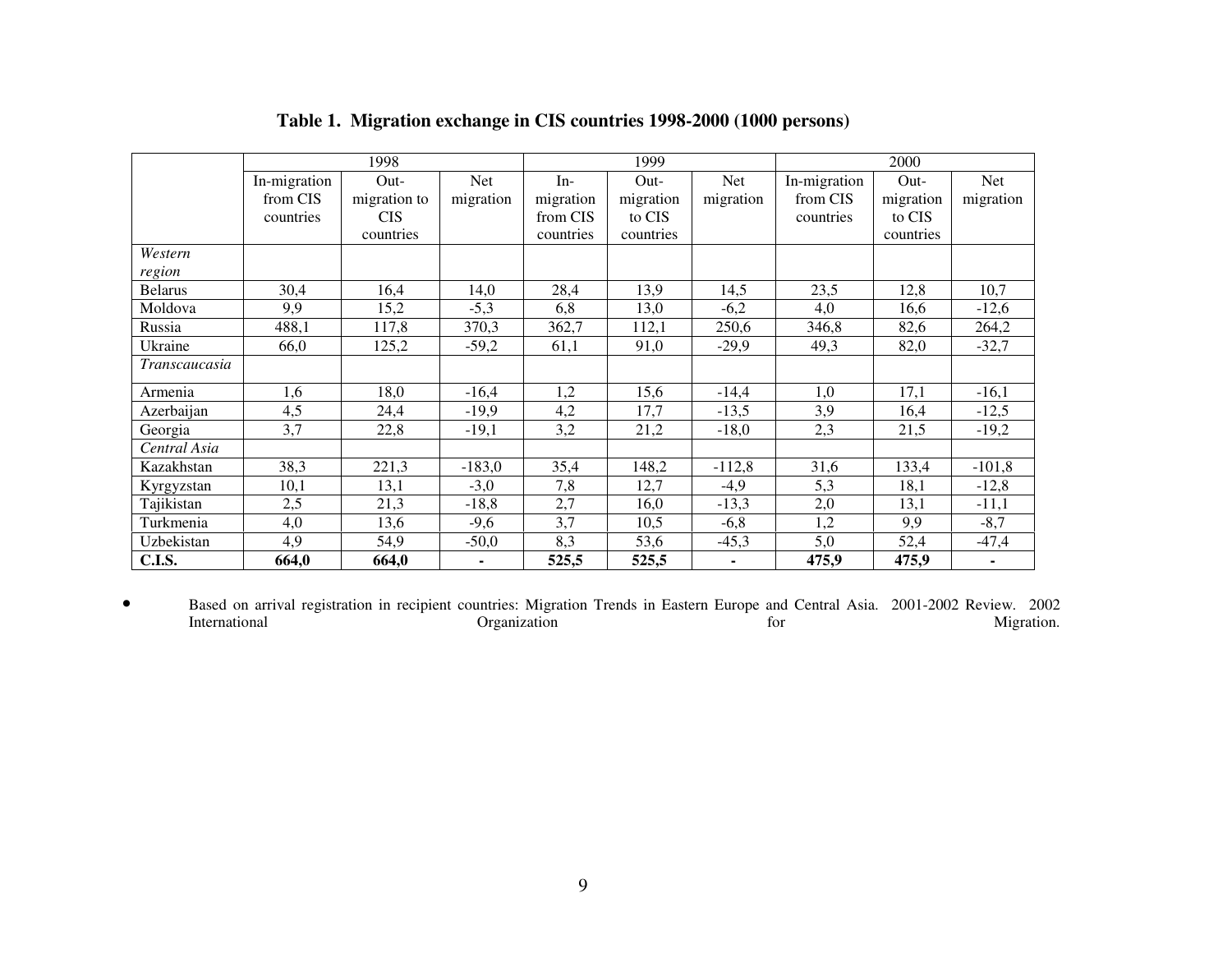The World Bank estimates that Russia's per capita gross domestic product is 40 to 50 percent greater than Kazakhstan's and Belorussia's, 70 percent greater than Ukraine's, 160 percent greater than Azerbaijan's and Armenia's, nearly five times as great as Uzbekistan's and more than eight times as great as Tajikistan's. In the last five years 75% of those who changed In the last five years  $75\%$  of those who changed their country of residence within the CIS moved to Russia, whereas in the 1980s only 40% did.

According to the last census, between 1989 and 2002 Russia received 10. 9 million migrants from the post-Soviet countries (including the Baltic States). As many as 4.1 million people went in the opposite direction. Thus, the migration gain reached 6.8 million people. In terms of average annual figures, this is 2.7 times as many as in the 1980s. But this increase over the 1980's figure was not because of a growth in immigration, but because emigration from Russia ceased almost completely.

Migration trends show Russia's decisive role in migration movements within the CIS. Changes in Russia affect all migration flows*.* Russia became less attractive to migrants in the second half of the 1990s because of the war in Chechnya, the August 1998 default, a restrictive citizenship policy that eliminated preference for arrivals from the CIS, a decrease in attention to forced migrants, and an increase in anti-immigrant sentiments. All of these resulted in a lower mobility within the CIS, even after the end of open conflicts outside of Russia.

Russia attracts population from all CIS countries except Byelorussia, which is the only other country to have a positive balance with its Commonwealth partners for the past seven years. Russia's largest source of migrants is Kazakhstan, which provided 35.3% of its migrants in the post-Soviet period. Ranking second is Uzbekistan, which provided 13.9% of net migration, followed by Ukraine with 9. 9% (Fig. 4). The South Caucuses countries account for 18. 9%, Central Asian countries as a group for 29. 8%, and the Baltic states for 4. 7% of the increase in Russia's migrant population.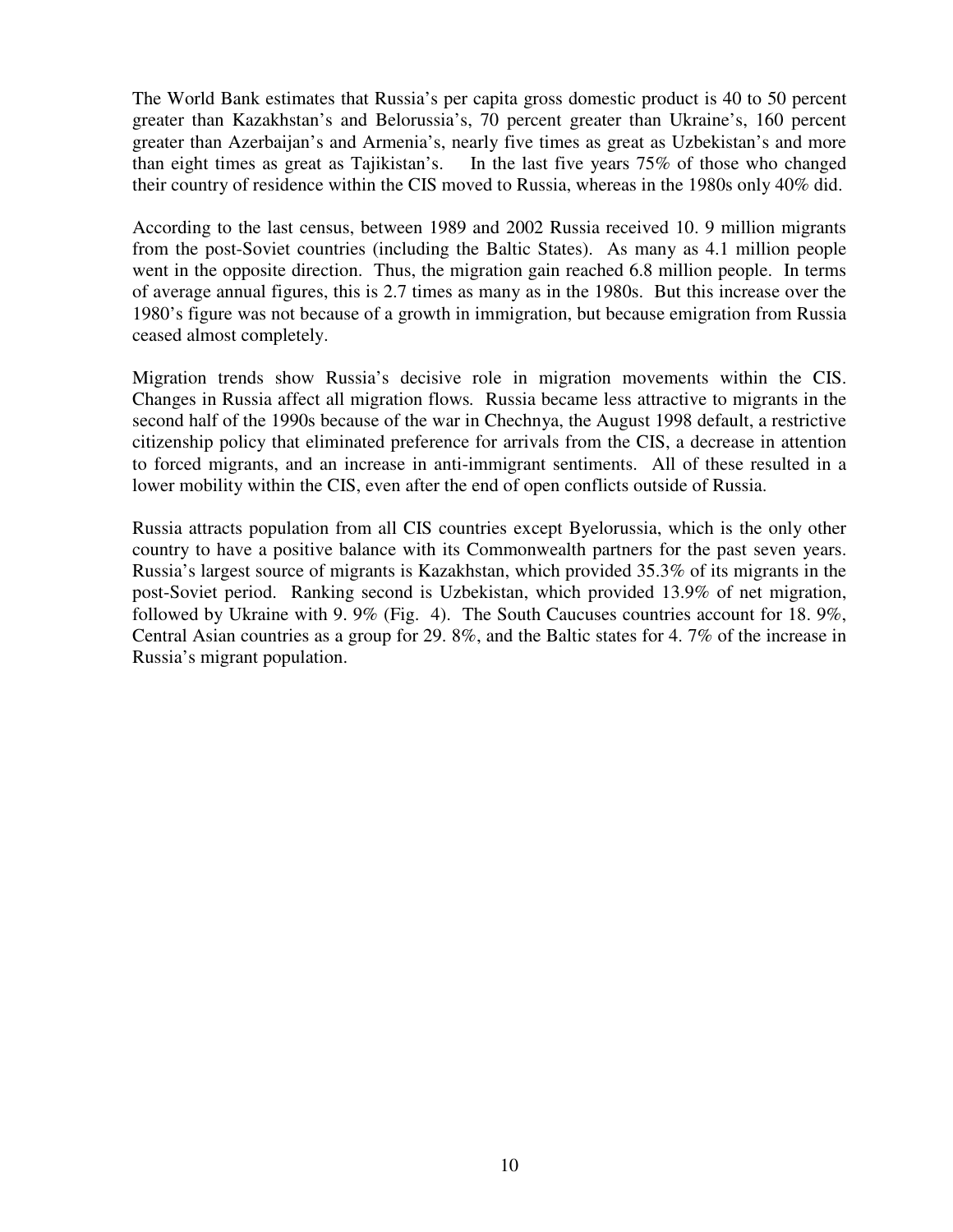

**Figure 4. Net migration to Russia from the CIS and Baltic states 1992-2003 (in per cent)**

Except for Russia and Belarus, all other CIS countries have lost population. The most significant losses were incurred by Kazakhstan. According to the 2000 census, 2 million people departed Kazakhstan since 1989, or 12% of its original population. However, emigration from Kazakhstan is rapidly decreasing thanks to an economic growth in the country. Kazakhstan is, in fact, becoming attractive as a regional destination for other Central Asians.

Persons of working age make up two-thirds and more of migrants. The share of seniors (15- 20%) and women has increased. The high percentage of seniors is indicative that migration between the CIS countries has, to a certain extent, the character of forced movement*.*

#### *Repatriation*

The "repatriation" of Russians, Ukrainians and Belarusns accounted for 51%, 15% and 4% of migrants in 1998, 1999 and 2000, respectively (Table 2).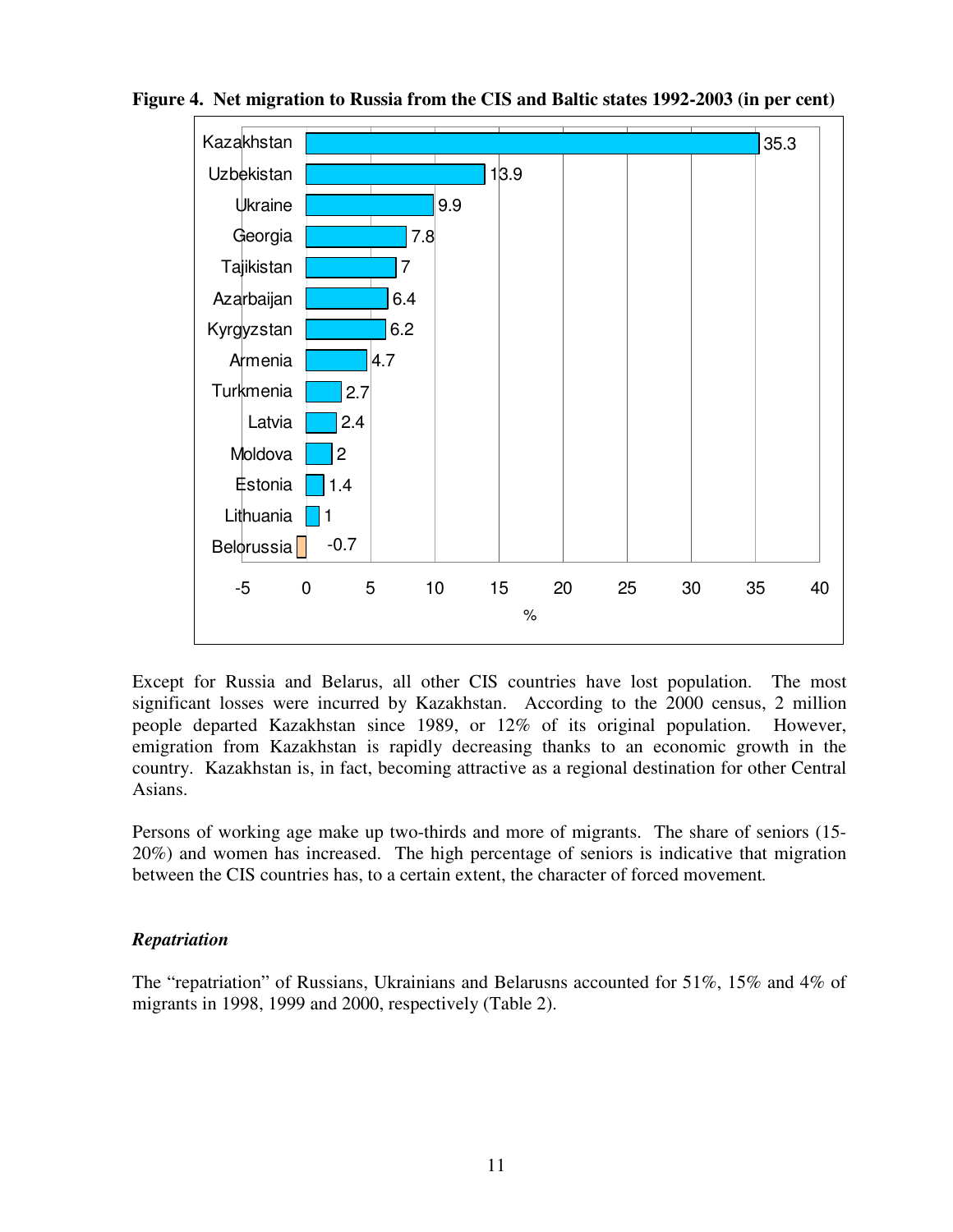|              | 1000 persons |       |       | $\%$  |       |       |  |
|--------------|--------------|-------|-------|-------|-------|-------|--|
|              | 1998         | 1999  | 2000  | 1998  | 1999  | 2000  |  |
| Azerbaijani  | 18,8         | 15,6  | 15,0  | 2,8   | 3,0   | 3,1   |  |
| Armenian     | 25,9         | 22,5  | 22,8  | 3,9   | 4,3   | 4,8   |  |
| Belarusian   | 25,1         | 20,8  | 16,4  | 3,8   | 4,0   | 3,4   |  |
| Georgian     | 6,5          | 5,8   | 5,5   | 1,0   | 1,1   | 1,2   |  |
| Kazakh       | 19,4         | 16,1  | 16,2  | 2,9   | 3,1   | 3,4   |  |
| Kyrgyz       | 2,5          | 2,3   | 2,1   | 0,4   | 0,4   | 0,4   |  |
| Moldavian    | 6,8          | 5,4   | 4,9   | 1,0   | 1,0   | 1,0   |  |
| Russian      | 358,4        | 266,4 | 238,8 | 54,0  | 50,7  | 50,2  |  |
| Tajik        | 6,1          | 4,8   | 4,6   | 0,9   | 0,9   | 1,0   |  |
| Turkmen      | 2,2          | 2,1   | 1,0   | 0,3   | 0,4   | 0,2   |  |
| <b>Uzbek</b> | 7,3          | 7,5   | 6,3   | 1,1   | 1,4   | 1,3   |  |
| Ukrainian    | 103,2        | 79,9  | 69,0  | 15,6  | 15,2  | 14,5  |  |
| Other        | 81,8         | 76,3  | 73,3  | 12,3  | 14,5  | 15,5  |  |
| Total        | 664,0        | 525,5 | 475,9 | 100,0 | 100,0 | 100,0 |  |

**Table 2. Ethnic composition of migrants, migration flows between CIS countries 1998- 2000**

Based on arrival registration in recipient countries: *Migration Trends in Eastern Europe and Central Asia. 2001- 2002 Review. 2002 International Organization for Migration.*

This still forms the bulk of migration flows within the CIS. The Slavic share of migration flows has been consistently high, although the volume of these movements is decreasing. This is the result of depleting the demographic potential, the waning of local ethno-nationalist sentiments, and of Slavs adapting to the conditions of resident countries. Between 1990 and 2003 about 4 million out of the 25. 3 million ethnic Russians living in the post-Soviet countries moved to Russia. More than half a million Russians left the South Caucuses and Central Asian countries for Ukraine and Belarus. In the South Caucuses countries and Tajikistan the potential for such migration has practically been exhausted. The other Central Asian countries have lost 25% to 30% of their Russian populations each. Russians living in Ukraine and Belarus have not been part of this the migration movement, which indicates a greater stability in the European part of the CIS. Russians have also chosen to stay in the Baltic States, where losses have been less than 10% of the Russian population.

After 1995 the migration of Russians to Russia decreased seriously. This seems to be because of the armed conflict in Chechnya, as well as increasing difficulty to integrate under the new law on citizenship. Also, many CIS countries--particularly Kazakhstan--have become increasingly aware of the loss in intellectual potential and skilled labour. Such countries have actively tried to decrease emigration of Russians by increasing use of the Russian language, granting better access to the Russian information channels, and making concessions in citizenship rules. For recent years, there are also better conditions for employment. Experts estimate the remaining potential for Russian repatriation at approximately 4 million people; however, attracting those 4 million people to Russia will become increasingly problematic.

The South Caucuses and Central Asian countries have also seen the movement of the so-called titular populations. 850 thousand people moved to Russia from their "home" countries, 37% of them Armenians from Armenia and 33% Ukrainians from Ukraine (Fig. 5).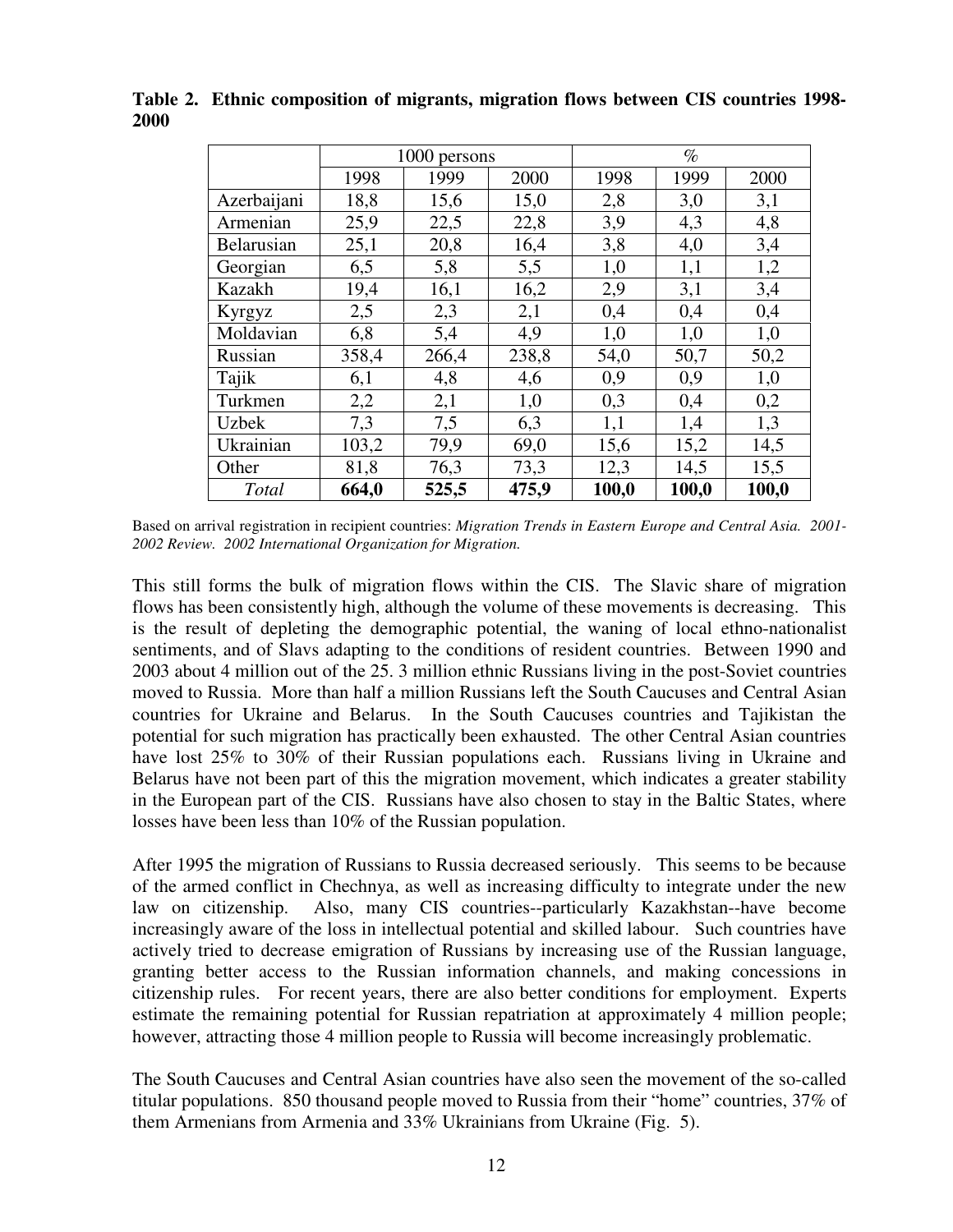

**Figure 5. Net migration to Russia, by ethnic group 1992—2003 (in per cent)**

At the same time, Belarusians, Kazakhs, Kirghiz and Turkmen are returning to their country of nationality, although the size of these flows is not large (Table 3). Kazakhstan is implementing a special programme to repatriate Kazakhs. Between 1991 and 2000, a total of 183. 7 thousand Kazakhs "returned": 62. 7 thousand people from Uzbekistan, 22. 1 thousand people from Turkmenistan, 10. 5 thousand people from Tajikistan, 8. 5 thousand people from Russia, 65. 2 thousand from Mongolia, and small numbers from Iran, Turkey, Afghanistan, China, and Pakistan. ii Refugee flows and migration to Russia have resulted in an obvious ethnic homogenization of the South Caucuses countries, but similar but slower processes are also under way in Central Asia.

#### **Table 3. Destination of ethnic migration flows 1998-2000**

|                    | 1000    | $\%$  |
|--------------------|---------|-------|
|                    | persons |       |
| Azerbaijani, total | 49,4    | 100,0 |
| to: Russia         | 35,7    | 72,3  |
| Ukraine, Belarus   | 2,0     | 4,0   |
| Azerbaijan         | 9,5     | 19,2  |
| Armenian, total    | 71,2    | 100,0 |
| to: Russia         | 62,0    | 87,1  |
| Ukraine, Belarus   | 3,3     | 4,6   |
| Georgia            | 0,9     | 1,3   |
| Armenia            | 2,8     | 3,9   |
| Belarussian, total | 62,3    | 100,0 |
| to: Russia         | 23,9    | 38,4  |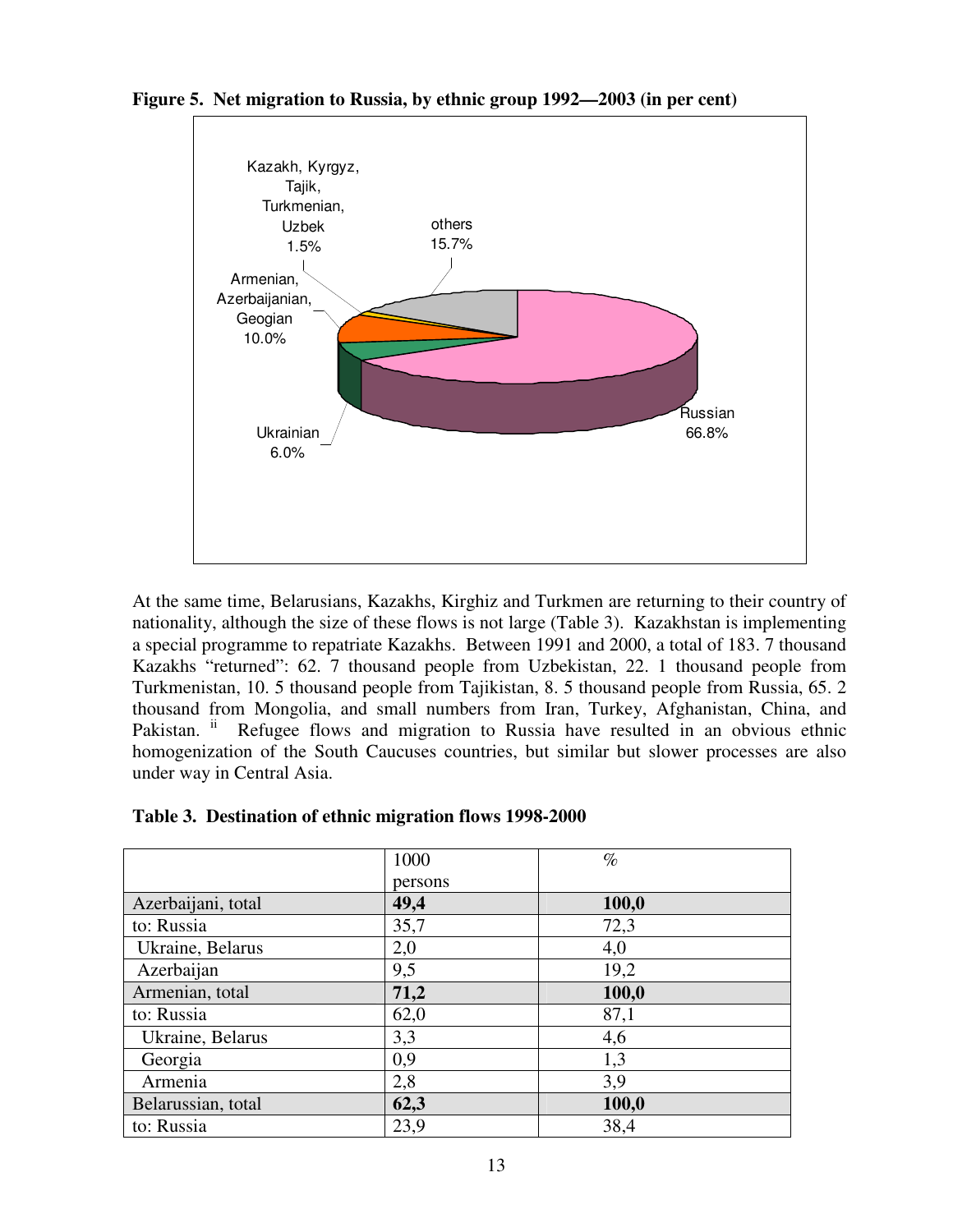| Ukraine                 | 2,9              | 4,7   |
|-------------------------|------------------|-------|
| <b>Belarus</b>          | 32,3             | 51,8  |
| Kazakh, total           | 51,7             | 100,0 |
| to: Russia              | 19,2             | 37,1  |
| Uzbekistan, Kyrgyzstan, | 3,4              | 6,6   |
| Turkmenistan            |                  |       |
| Kazakhstan              | 28,8             | 55,7  |
| Kyrgyz, total           | 7,0              | 100,0 |
| to: Russia              | $2,\overline{2}$ | 31,4  |
| Kazakhstan              | $0,\overline{5}$ | 7,1   |
| Kyrgyzstan              | 4,1              | 58,6  |
| Moldavian, total        | 17,1             | 100,0 |
| to: Russia              | 10,3             | 60,2  |
| Ukraine                 | 2,5              | 14,6  |
| Moldova                 | 3,7              | 21,6  |
| Russian, total          | 863,6            | 100,0 |
| to: Ukraine             | 69,8             | 8,1   |
| <b>Belarus</b>          | 32,2             | 3,7   |
| Kazakhstan              | 51,4             | 6,0   |
| Russia                  | 682,0            | 79,0  |
| Tajik, total            | 15,5             | 100,0 |
| to: Russia              | 12,2             | 78,7  |
| Kazakhstan, Kyrgyzstan, | 1,4              | 9,2   |
| Uzbekistan              |                  |       |
| Tajikistan              | 1,5              | 9,7   |
| Turkmen, total          | 5,3              | 100,0 |
| to: Russia              | 1,8              | 34,0  |
| <b>Belarus</b>          | 0,25             | 4,7   |
| Uzbekistan              | 0,32             | 6,0   |
| Turkmenistan            | 2,8              | 52,8  |
| Uzbek, total            | 21,2             | 100,0 |
| to: Russia              | 10,2             | 48,1  |
| Kazakhstan, Kyrgyzstan, | 5,4              | 25,5  |
| Turkmenistan            |                  |       |
| Uzbekistan              | 4,5              | 21,2  |
| Ukrainian, total        | 252,2            | 100,0 |
| to: Russia              | 156,1            | 61,9  |
| <b>Belarus</b>          | 9,3              | 3,4   |
| Kazakhstan              | 6,8              | 2,7   |
| Ukraine                 | 75,8             | 30,0  |

Source: *Migration Trends in Eastern Europe and Central Asia. 2001-2002 Review. 2002 International Organization for Migration.*

# *Migration to/from the CIS*

Contrary to the catastrophic expectations of the early 1990s, emigration from CIS countries to destinations outside the region has been rather scanty. In the first half of the 1990s, a little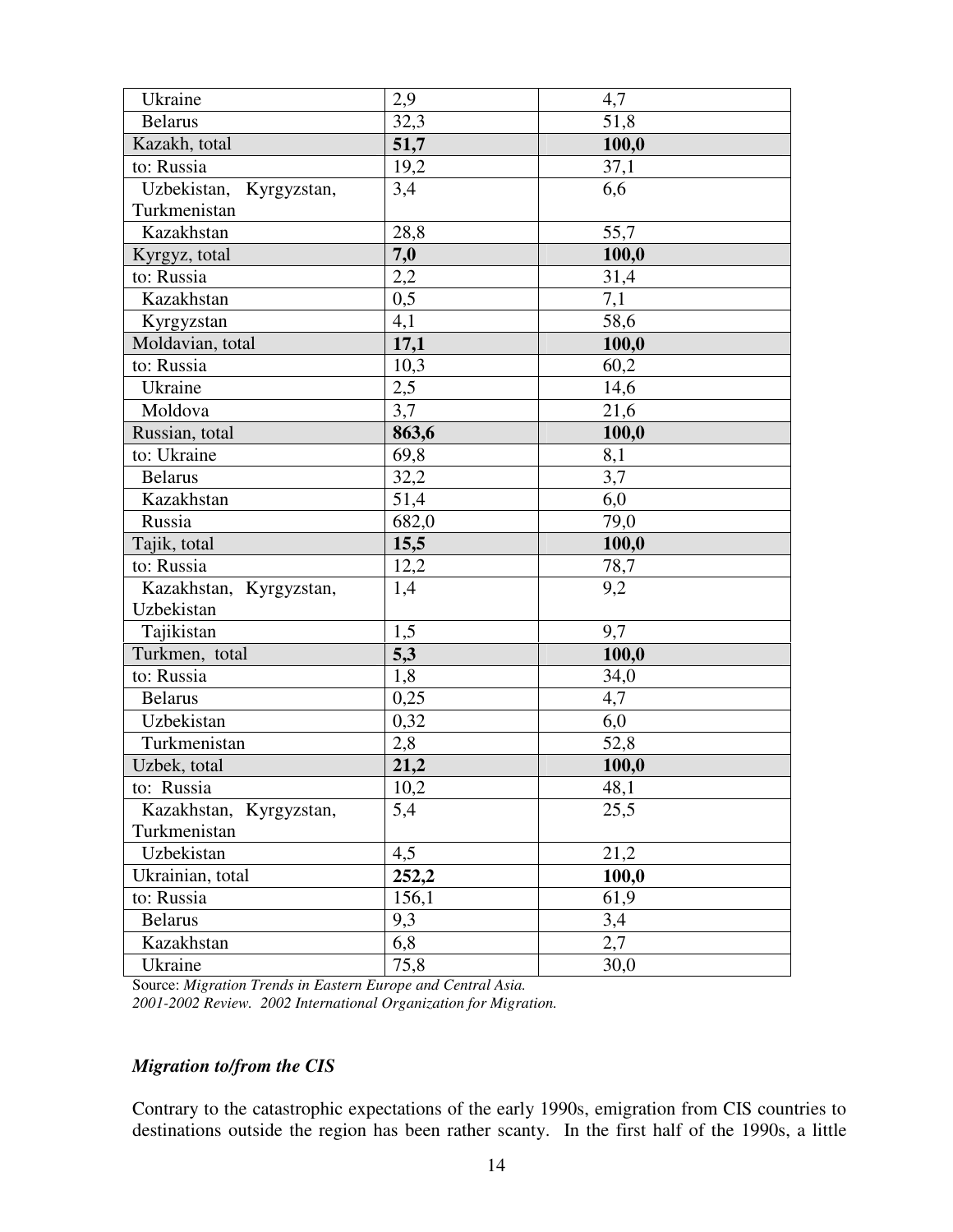more than 300 thousand people per year emigrated. In the second half of the 1990s, more than 200 thousand people per year emigrated. In 2002 the total was approximately 140 thousand people. iii Over the period since 1992, total recorded emigration has been 2. 66 million people: 1. 03 million (38. 6%) from Russia, 757 thousand (28. 5%) from Kazakhstan, and 540 thousand (20. 3%) from Ukraine. The other countries account for 340 thousand (12. 7%) of the total. Throughout this period, Russia, Kazakhstan and Ukraine have remained the main countries of origin (Fig. 6). In the same period, active emigration has been observed in Uzbekistan and Kyrgyzstan, which produced about 10% of the total departing for outside the CIS.



**Figure 6. Emigration from the CIS states to outside the CIS region, 1992-2002 (1000 persons)**

In the 1990s ethnic Germans and Jews comprised the largest components of emigration, and the most attractive destinations were Germany, Israel and the United States, which were the destinations of 56%, 22% and 11% of emigrants, respectively, between 1998 and 2000. Emigration to Germany prevails from Kazakhstan (91%), Kyrgyzstan (80%), and Russia (59%), as well as emigration to Israel from Belarus and Ukraine (53% and 40%). Since the late 1990s, emigration is becoming less and less based on ethnicity. In Russia, ethnic Russian emigrants now exceed Germans and Jews in number. In Ukraine, Ukrainians have also gained the lead among emigrants. The same is true with Azeris, Armenians and, probably, Georgians. This has not happened to the Central Asian peoples, however, whose titular nationalities emigrate to countries outside the CIS extremely rarely. The potential of Jewish and German departures is being exhausted, but Slavs still seem to show some emigration tendencies.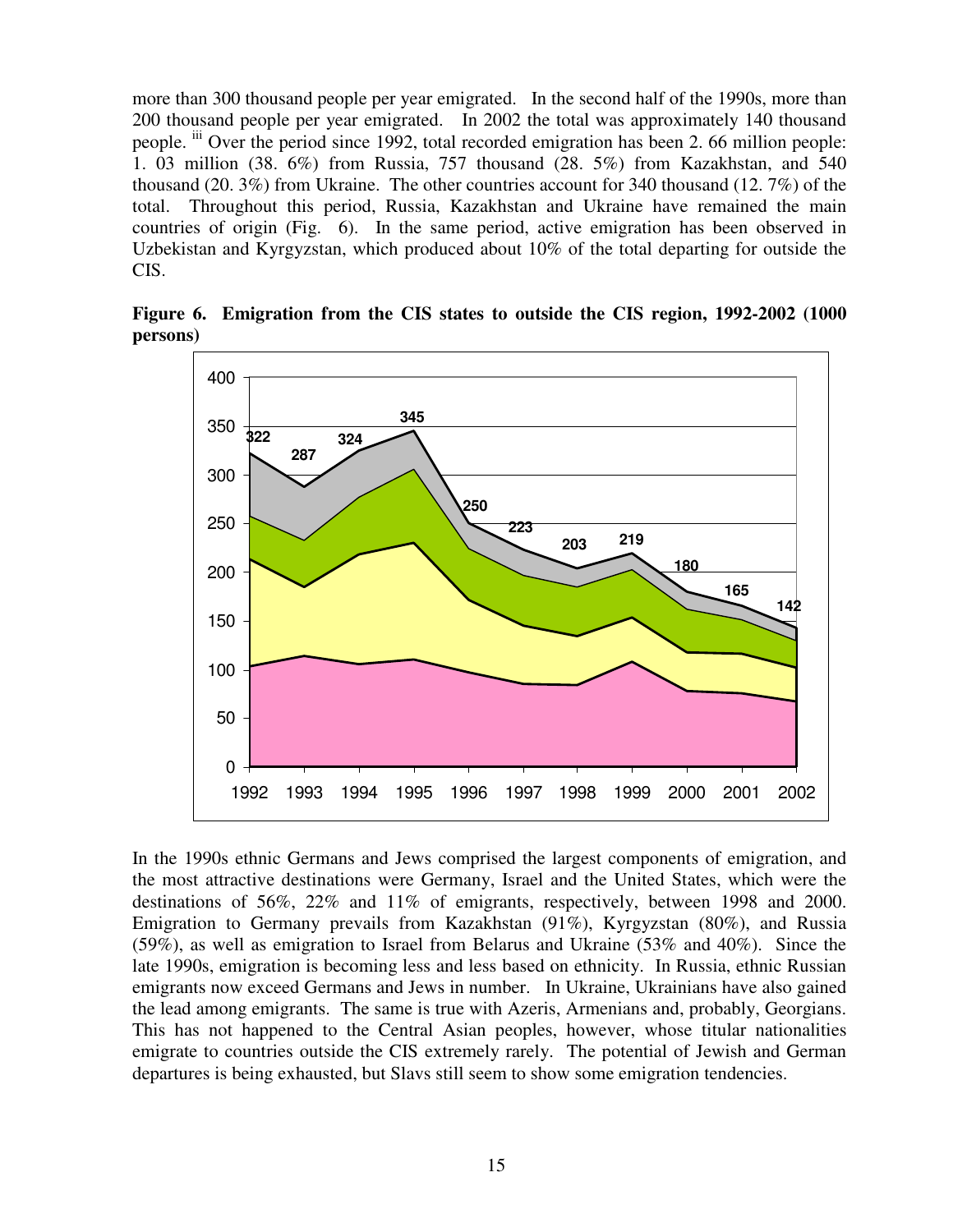Unrecorded emigration is probably no less extensive than official emigration. Its main channels are through educational and labour migration. In the first half of the 1990's it was easy to depart for and then become naturalized in East European countries, which had visa-free entry and numerous Russian and Ukrainian diasporas. With the expansion of the European Union and the extension of the Schengen entry regulations to its new members, however, the possibilities for such emigration from the CIS have been reduced.

If we assume that official and unofficial emigration totals are approximately equal, then the total external losses of the CIS countries over the post-Soviet period may amount to about 5 million people. Such emigration tends to be a "brain drain" because it takes away the most educated population. These losses have been particularly severe for Kazakhstan and Armenia, which lost much of their population not only to "distant" countries but also to Russia. Kazakhstan has lost 80% of its Germans (about 800 thousand people) and 1. 5 million Russians, Ukrainians and Belarusians<sup>iv</sup> from a total population of 16. 3 million in 1989. This seriously complicates the country's economic development.

Recorded immigration into CIS countries from non-CIS countries is negligible. Although the number of individuals living on a permanent basis probably runs into hundreds of thousands, only 20-30 thousand are recorded each year*.* A proper legal framework for their legalization has not yet been created, which further indicates a wary attitude towards foreigners in general, and a desire to limit their presence.

## REFUGEES AND INTERNALLY DISPLACED PERSONS

In the CIS, forced migration is gradually becoming a thing of the past. Emigration sentiments have decreased in many countries as local ethnonationalisms have decreased over the past ten years. However there are still problems relating to the status of minority languages, particularly Russian language (except in Kyrgyzstan, where Russian has a status of official language), and their use in educational systems. Ethnically motivated discrimination also persists in employment, particularly in government agencies, science and education, medical institutions. In migrants' host countries, the resolution to some problems with housing has been facilitated by state efforts (both sending and receiving countries) in creating legislation and special programmes. Bilateral and multilateral treaties and agreements, including simplified procedures on changing citizenship and voluntary resettlement, have played a positive role as well. However resolving the problems of forced migration and repatriation has largely become the responsibility of the migrants themselves. They have learned to cope with these problems through self-organization. In CIS countries hundreds of nongovernmental organizations (NGOs) providing assistance have been set up. These NGOs help to build the public third sector and civil society at large. The international community and, in particular, international organizations (UNHCR, IOM, OSCE, and others) have provided substantial assistance to state authorities and the public sector to solve the problems of forced migration and repatriation, especially within the framework of Geneva's 1996 CIS involuntary displacement conference's "process of subsequent actions"<sup>v</sup>.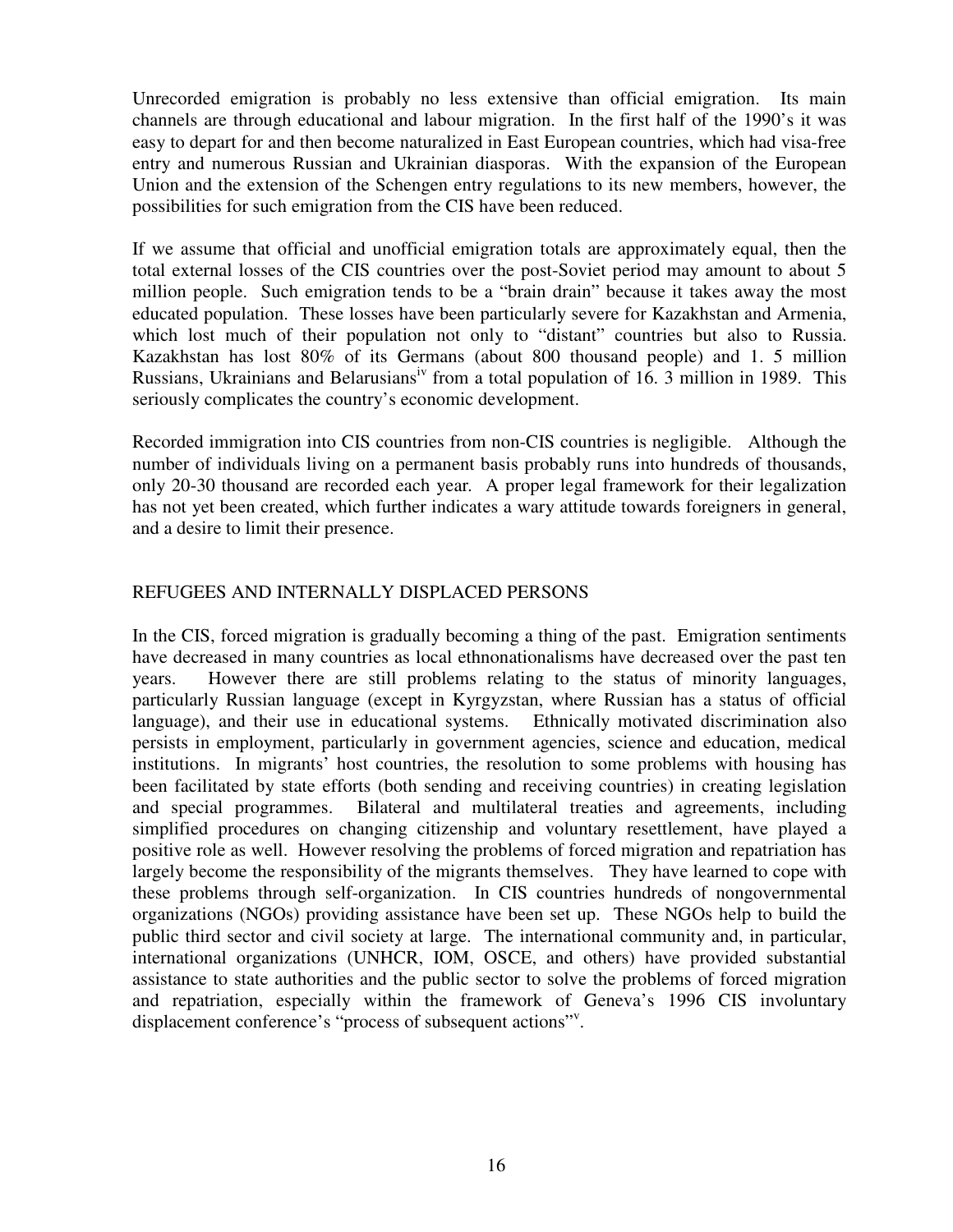## *Migration flows*

Forced migration reached its peak in 1997 and has been decreasing since. More than 1. 8 million people who were granted the status of a refugee, or were in a situation similar to that of recognized refugees (hereinafter referred to as refugees), or who were granted the status of a forced immigrant have moved from one country to another within the CIS. Vi Two-thirds of them were received by Russia, and over one-fourth was received by Armenia and Azerbaijan. The number of internally displaced persons is also 1. 8 million: 39% in Tajikistan, 35% in Armenia or Azerbaijan (as a result of the Nagorno-Karabakh conflict), 15% are in Georgia (as a result of conflicts in South Ossetia and Abkhazia), and 11% in Russia (from North Caucuses region, including Chechnya). The total number of forced migrants reached 3. 6 million people.

The worst situation developed in Tajikistan and in the Nagorno-Karabakh area. In 1997, every eighth inhabitant of Tajikistan, every tenth inhabitant of Azerbaijan and every twelfth inhabitant of Armenia was a refugee or an internally displaced person (IDP). In Georgia, every fifth person who fled from Abkhazia was an IDP. It is only in Tajikistan, an overwhelming majority of IDPs returned to their homes. In Armenia, a policy of integrating refugees into the local community is being implemented. To promote the process of refugees' naturalization, the government has simplified the procedures for acquiring citizenship and implemented special information campaigns. However, the process is going slowly since the refugees are afraid that citizenship will mean the loss of refugee privileges. By the end of 1999, the number of refugees decreased by 23% from their peak.

The situation in Azerbaijan continues to be grave. In 1998 as many as 120 thousand IDPs were living in tent camps, 60 thousand in dugouts, and 10 thousand in railway carriages<sup>vii</sup>. The government does not encourage the integration of IDPs and refugees from Armenia, so there has been practically no decrease in these numbers. The volume of humanitarian assistance has decreased dramatically, however, so poverty has increased. According to national statistics, at the end of 2000 there were 219 thousand refugees in the country. This includes 24. 5 thousand Meskhetian Turks who moved from Uzbekistan with plans to return to Georgia, and thus do not seek Azerbaijani citizenship. viii The number of IDPs has not decreased in Georgia either since the conflict in Abkhazia, the main source of IDPs, has not been settled, and in fact it intensifies on an irregular basis. The number of IDPs in Russia has increased as a result of movement of persons displaced from Chechnya to Ingushetia. Compared with 1997, the total number of IDPs in the CIS region has decreased from 1. 8 to 1. 2 million people, but this happened exclusively on account of Tajikistan.

The number of refugees has decreased 2.7 times—down from 2 million at the peak to 700 thousand. If we add refugees counted by Azerbaijan national statistics to this number, the decrease is somewhat less, 2.0 times. The decrease has been mainly on account of Russia. Here the number of officially registered refugees and forced migrants from these countries decreased from a peak of 1,192 thousand at the end of 1997 to 361 thousand, by more than two-thirds, by the end of 2003. Every year an ever-smaller number of migrants from the CIS countries and the Baltic States are granted this status in Russia: in 1999—79 thousand and in 2003—less than 5 thousand.

The Russian classification of "forced migrant" does not fully agree with the international definition. An overwhelming majority of forced migrants (97. 2%) are more properly described as "forced resettler". Someone is eligible for this status in Russia if left his/her place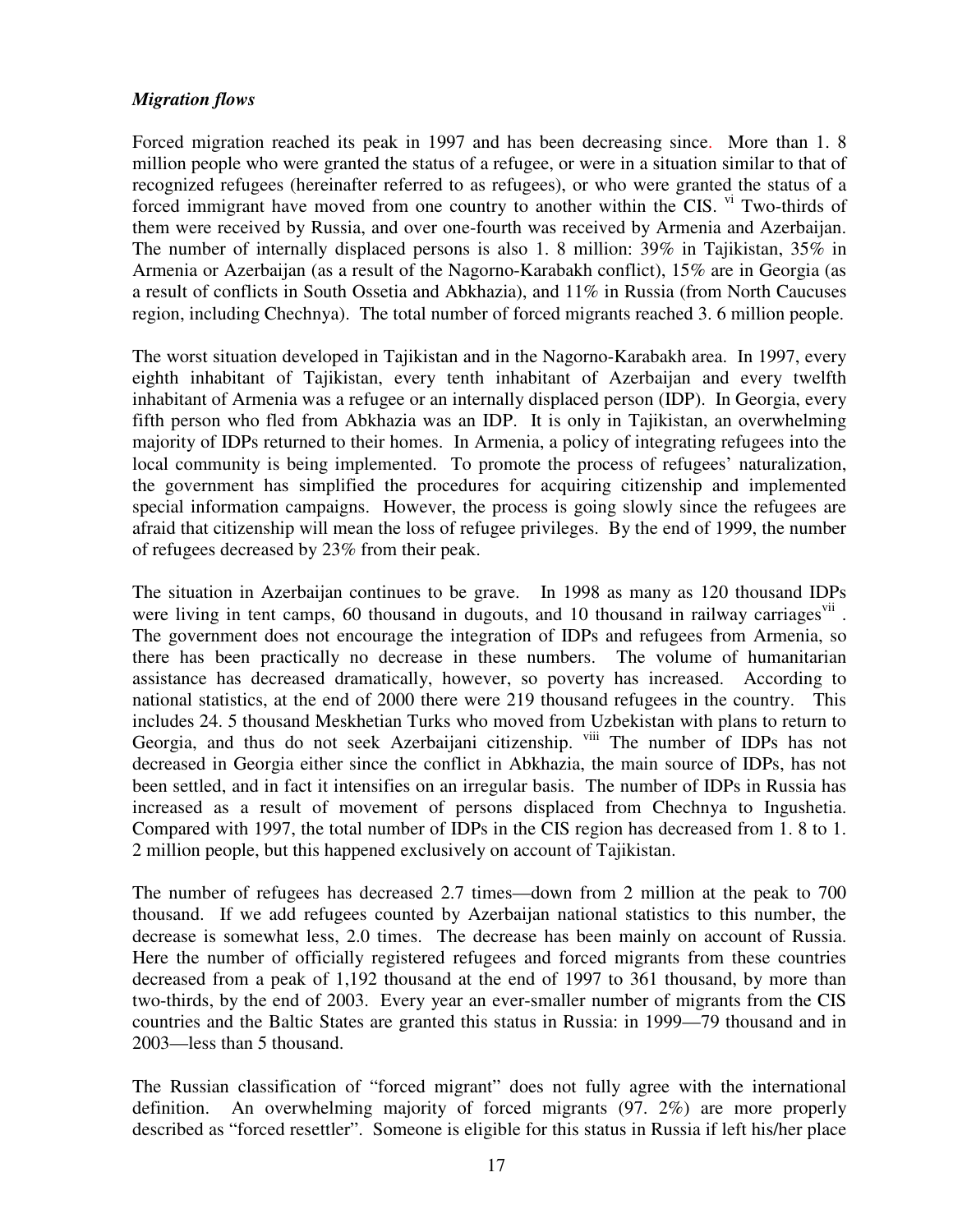of residence in a CIS country or Baltic State and has accepted Russian citizenship. Internally displaced persons may also claim this status. In Russia, the fastest growth in the number of forced migrants was noted in 1993-1995 when it increased 255-288 thousand people per year. As opened hostilities in conflict zones ceased, the number of registered forced migrants decreased to 20. 5 thousand people in 2002 (Fig. 7).



**Figure 7. Recorded number of "forced migrants" to Russia 1992-2002 (1000 persons**)

In all, between 1992 and 2002 a total of 1,632 thousand people out of more than 2 million of those who submitted corresponding applications were granted the status of forced immigrants and refugees in Russia. Among those who were granted status, 1,369 thousand people came from the CIS countries and the Baltic States, and 241. 5 thousand people were internally displaced persons (Table 4).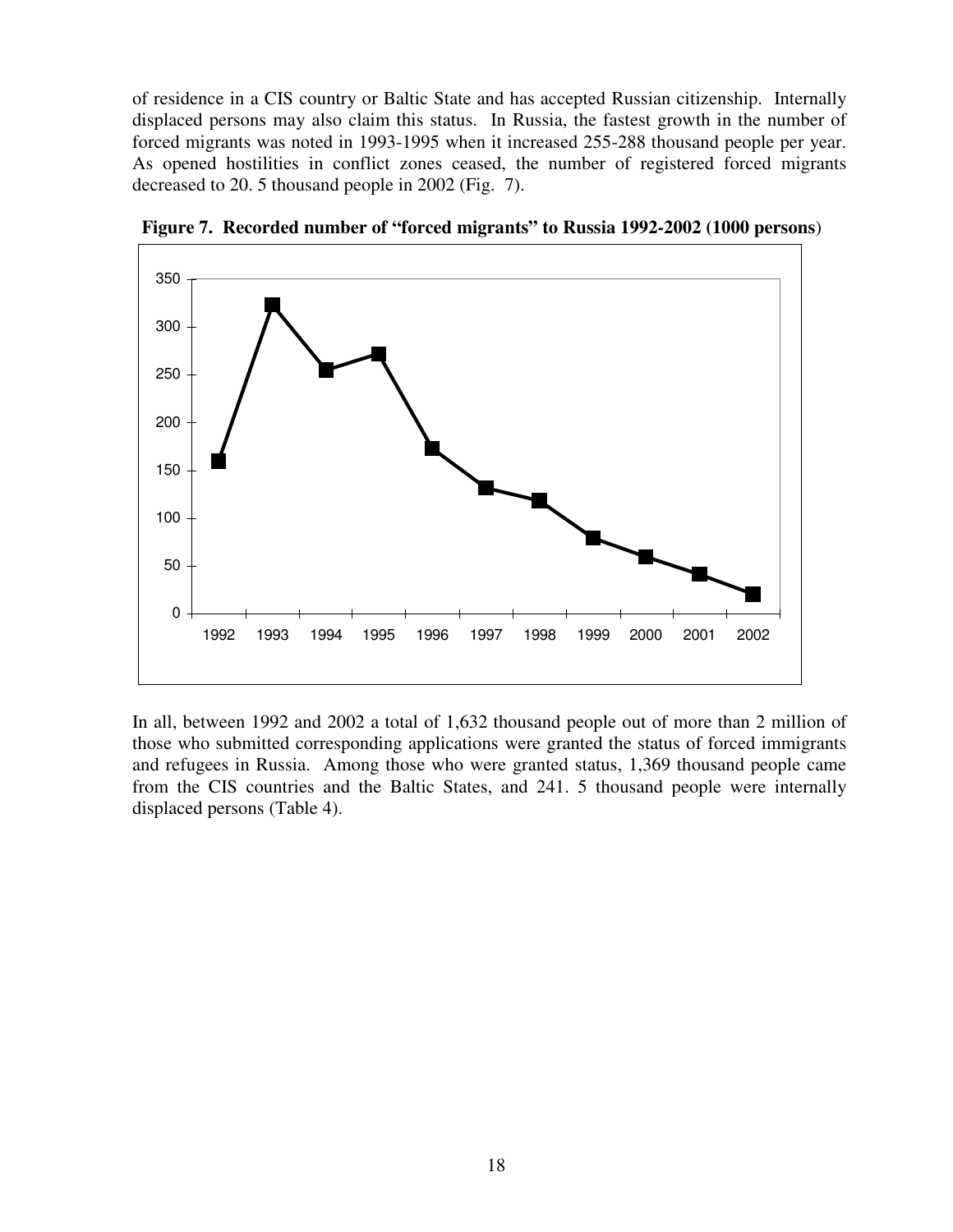| Year | Total    | including: |           |       |  |  |
|------|----------|------------|-----------|-------|--|--|
|      | quantity | From       | From      | From  |  |  |
|      |          | regions    | CIS and   | other |  |  |
|      |          | of         | Baltic    | count |  |  |
|      |          | Russia     | countries | ries  |  |  |
|      | 1632,9   | 242,6      | 1388,2    | 2,1   |  |  |
| 992  | 160,3    | 21,8       | 138,3     | 0,2   |  |  |
| 1993 | 323,2    | 83,8       | 238,8     | 0,7   |  |  |
| 1994 | 254,5    | 23,0       | 231,4     | 0,1   |  |  |
| 1995 | 272,0    | 34,9       | 237,1     | 0,0   |  |  |
| 1996 | 172,7    | 20,4       | 152,2     | 0,0   |  |  |
| 1997 | 131,1    | 15,4       | 115,6     | 0,1   |  |  |
| 1998 | 118,2    | 13,9       | 104,1     | 0,2   |  |  |
| 1999 | 79,1     | 14,1       | 64,8      | 0,3   |  |  |
| 2000 | 59,2     | 9,7        | 49,3      | 0,2   |  |  |
| 2001 | 42,0     | 4,4        | 37,4      | 0,1   |  |  |
| 2002 | 20,5     | 1,2        | 19,3      | 0,1   |  |  |
| 2003 | 4,7      | 0,4        | 4,3       | 0,03  |  |  |

**Table 4. "Forced migrants" and refugees in Russia, registered 1992-2002 (1000 persons)**

A total of 968. 8 thousand forced immigrants and refugees (60% of the total) were deregistered. This is mostly because their expired status. Forced migrants frequently do not extend their status, and quite a few new arrivals do not even apply for it, since they feel the status does not improve their situation. The migrants still have many problems, however, so this indicates the authorities' desire to relieve themselves the responsibility of caring for them more than it shows an actual improvement in the situation.

As of the end of 2003, there were a total of 352 thousand forced immigrants, including 61. 4 thousand (17. 4%) internally displaced persons. This category does not include the hundreds of thousands of citizens who have left Chechnya since 1999 and who have temporarily been settled in neighboring areas. According to the former Russian Ministry for Federation Affairs' Nationalities and Migration Policy, in January 2002 the number internally displaced persons in Chechnya and the adjacent regions amounted to 368 thousand. <sup>ix</sup> At the end of 2003, a total of 8.7 thousand migrants, nearly all of them from the CIS and the Baltic States<sup>x</sup> and only 362 persons from other countries (including 346 from Afghanistan), had the status of a refugee.

In the early 1990s, the greatest number of forced migrants came from Azerbaijan and Georgia, then from Tajikistan and, later on, from Kazakhstan (Fig. 8).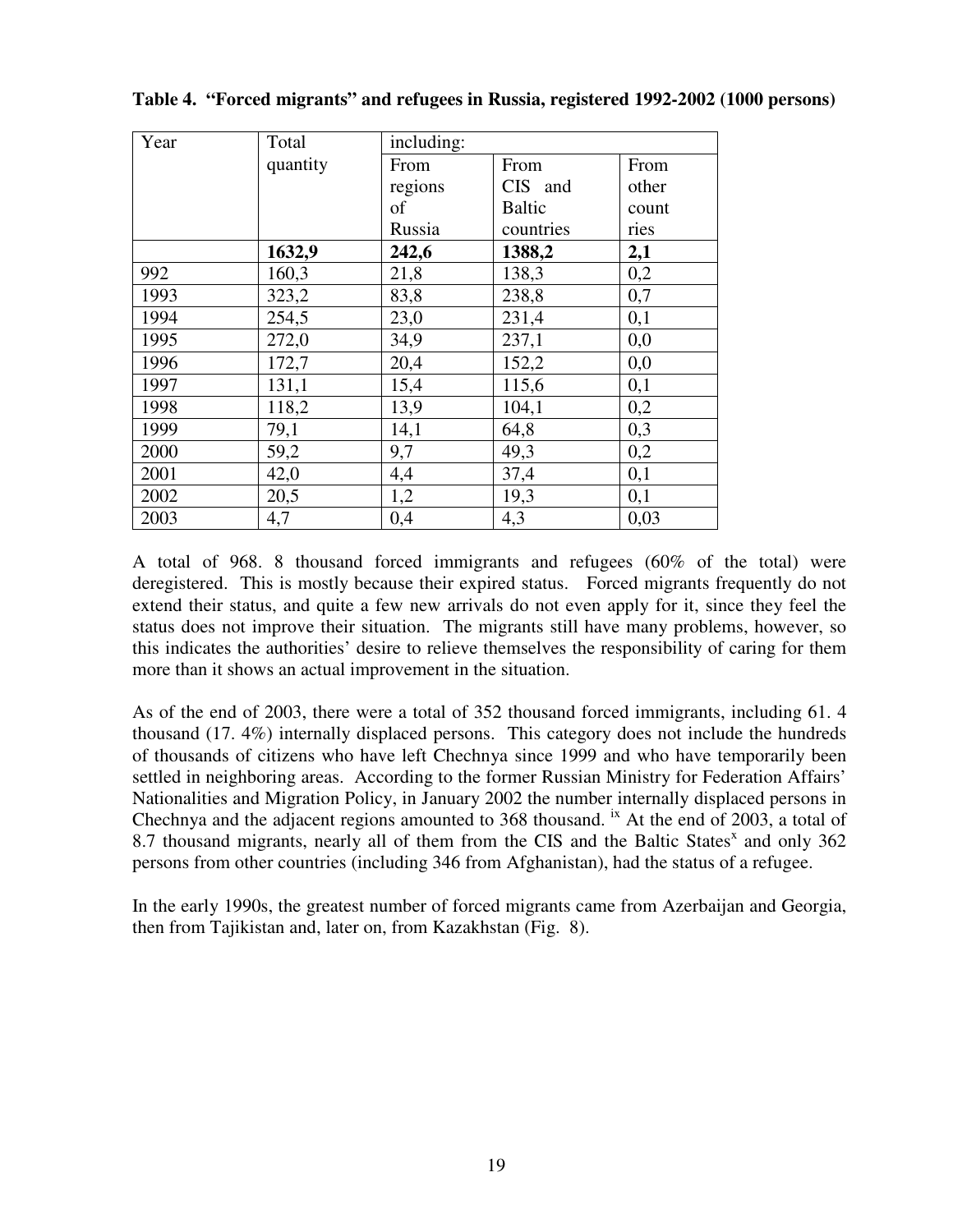

**Figure 8. "Forced migration" flows to Russia, by years and regions of origin 1992-2002 (1000 persons)**

The number of newly registered immigrants from this republic is dropping rapidly: 9,247 in 1999, 7,537 in 2000, 2,522 in 2001, 768 in 2002, and 163 in 2003. Since 1992 the greatest number of registered forced migrants in Russia came from Kazakhstan (26%), followed by Tajikistan (15%), Uzbekistan (13%), Georgia (9%), Azerbaijan (8%) and Kyrgyzstan (6%). The Baltic States produced only 3% of forced migrants (Fig. 9). Internally displaced persons constitute quite an impressive share—15%.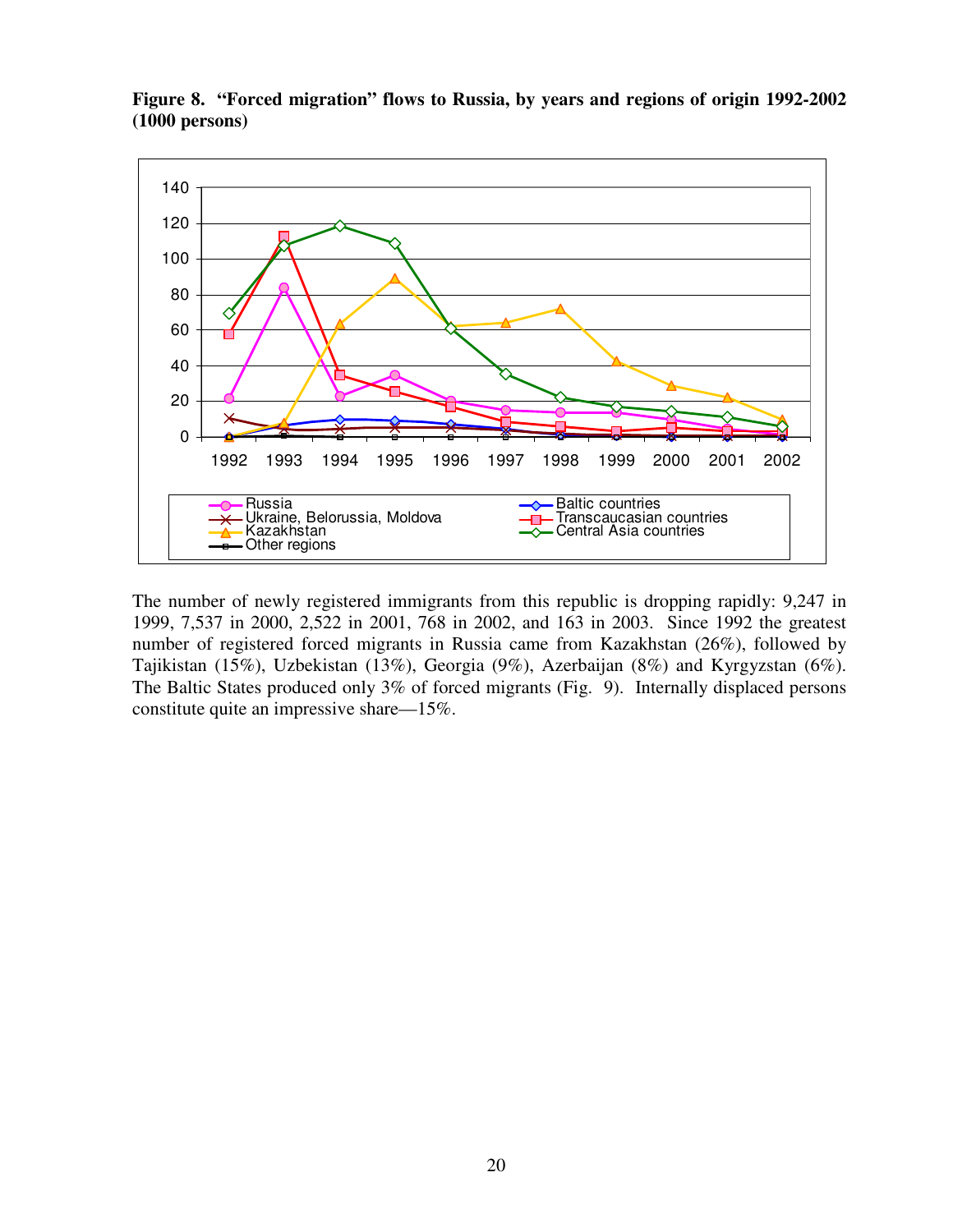

Figure 9. Countries of origin of "forced migrants" recorded in Russia in 1992-2002 (in per cent)

Prevalent among forced migrants and refugees are Russians (71%).

Among forced migrants, the share of children  $(25.7%)$  and elderly people  $(16. 1%)$  has stably increased, whereas the share of able-bodied people (58. 1%) has been lower compared with the total flow of migrants. Women constitute 55. 1% of forced migrants. Forced migrants have a high level of education: 17.6% of them have a higher degree, and 32.2% have an incomplete higher degree or a secondary professional education (figures from 2002-2003).

#### *Asylum seekers from countries outside the CIS*

At the end of 2000, there were 26 thousand asylum seekers in the CIS who had come from other countries. An overwhelming majority of them were refugees from Afghanistan: ethnic Tajiks, Uzbeks, Turkmen, and others. They are concentrated in countries next to or near Afghanistan, and also in Russia. The position of asylum seekers in the CIS is complicated and legally uncertain, for in a situation where funds are short; priority is given to refugees of the titular nationality. It is only in exceptional cases that asylum seekers may expect to receive assistance from the governments. The number of asylum seekers is decreasing rapidly: in 2000 their number was half of the corresponding figure in 1998, when there were 52. 4 thousand. This is related to difficulties in obtaining a protective status in CIS countries. According to UNCHR, these groups encounter similar difficulties throughout the CIS. As a rule, asylum seekers experience difficulties trying to file their applications, are not granted any legal status, and are prey for law enforcement agencies. The procedure for reviewing their applications goes slowly, and the percentage of refusals is high because of excessive use of the "safe third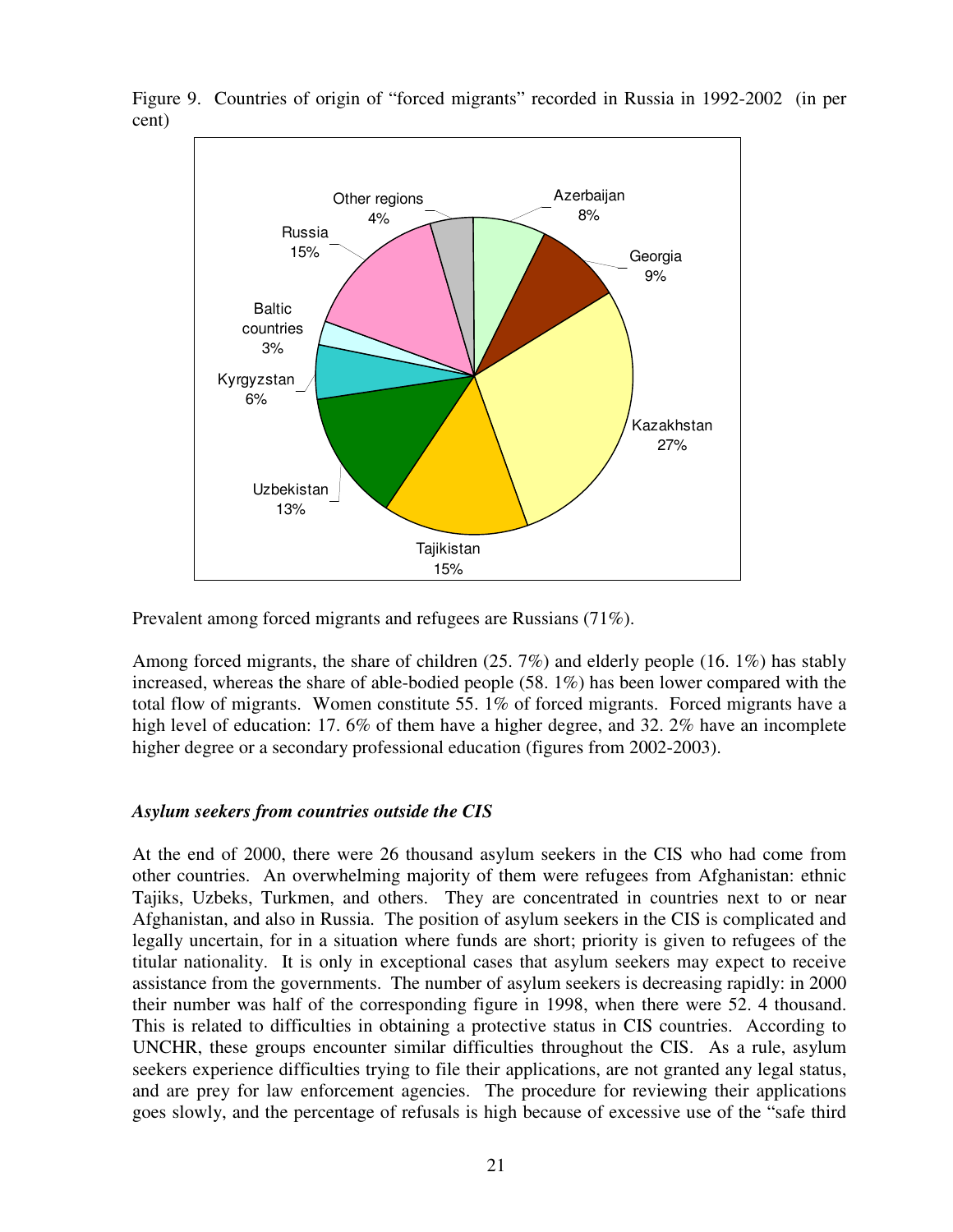country" concept and a restrictive definition of the term "refugee" from in the 1951 Convention Relating to the Status of Refugees. From 1997 through 2001 a total of 15 thousand Afghans submitted applications for the status of a refugee; 6,483 have been considered but turned down, while 8,262 are still under consideration.

As a result, asylum seekers more often than not end up as illegal migrants. They have no local registration, which deprives them legal employment and social protection. They are constantly subjected to fines and detention by law enforcement agencies, and can become a subject for racket. Yet they cannot go back home, since more often than not this remains dangerous for them. Above all, this concerns more than 100 thousand Afghans living in Russia. Most of them have been living in Russia for more than 10 years; their children have finished Russian schools and often can write no other language, and some of them have learned a trade at vocational schools functioning under the aegis of UNHCR. Nevertheless the legal status of the vast majority of Afghans remains unclear. The legal status of those who have illegally entered the country and submitted applications for refugee status should be subject to separate regulation in the CIS countries' migration legislation.

#### *The attitude of the Russia's population towards migrants*

Since Russia is the main host country in the CIS, the population's attitude is important for integrating migrants. A large inflow of people in need of care in a situation where the host community has its own problems and groups in need has given rise to a wariness on the part of the locals. It was clear that adopting laws on refugees and forced immigrants involved steep obligations that it could not meet, and part of the population has begun to regard migrants as competitors for public assistance. Jealousy and suspiciousness towards migrants increased when migration was used as a factor in political debates. Politicians aggravated interethnic relations, and the mass media exaggerated migrant-related risks. As a result, hostility towards migrants has become widespread among the Russian population. xi

The level of tolerance in most Russian cities is low. In most cases, the number of residents who consider migrants useful is between one-third and one-half of the number who believe that they have no positive effect.

At the same time, there are certain indications that anti-migrant intolerance is exaggerated. First, if the local authorities encourage reception of migrants, the population responds accordingly. The case of city of Belgorod—the center of a region having Russia's highest rating in terms of receiving migrants, whose population is quite tolerant—is demonstrative in this respect. Second, in most cases young people are more tolerant towards migrants than the population on an average. This means there is a prospect for more successful integration of migrants in the future.

The main factor differentiating the attitude towards migrants is their ethnic affiliation. Russians prefer ethnic Russians from the former Union republics. Between half and 80% of respondents or more spoke out in their favour. In 1998, a total of 43% of respondents supported the idea of "Russia is for Russians" and in  $2002 - 55\%$ .  $\frac{x}{y}$  The number of urban people inclined to receive only Russians has increased. This trend shows that the population's irritation against "non-Russian" migrants has reached a dangerous level. The titular migrants from the South Caucuses countries and the North Caucuses republics experience intolerance in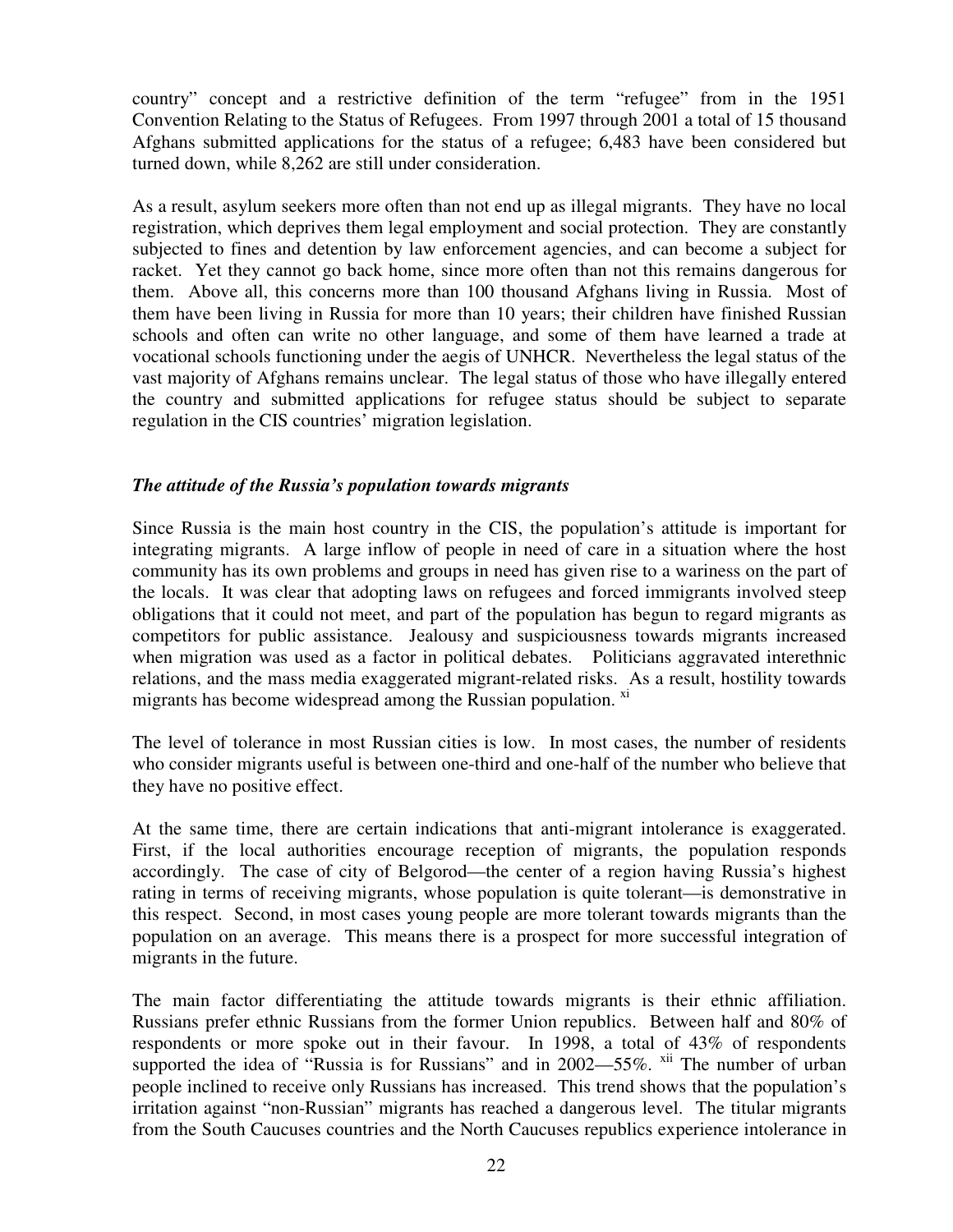Russia the most. In regions which adjoin the Caucasus (Krasnodar, Stavropol, and Rostov regions) and which receive a massive inflow of immigrants from the Caucasus, the level of tolerance is extremely low. "Caucasophobia" has been caused by an increased inflow of Armenians, Azerbaijanis and Georgians, who come to Russia in search of earnings, as well as by the protracted conflict in Chechnya and the acts of terrorism that originated from conflict region.

As for migrants from third countries (Chinese, Vietnamese, Afghans, etc. ) in Moscow, which has many such migrants, according sociological survey, nearly half of the city's residents do not object to their business in Russia and 30% would not object to giving them permanent jobs. However, only one fifth agrees that housing should be sold to foreigners from third countries, and only one tenth agrees that they could permanently reside in Russia. Overall, Russia's attitude towards migrants, including those from the CIS countries, can hardly be described as fair and moral. They agree with the infringement of migrants' rights, and quite a few of them personally take part in making discriminatory use of migrants' labour.

## *Migration policy*

Except for Belarus, Moldova and Uzbekistan, the CIS countries have signed the 1951 UN Convention and 1967 Protocol Relating to the Status of Refugees. Russia did so in February 1993, and that same year it adopted the laws "On Refugees" and "On Forced Migrants", which provide for assistance to forced migrants and repatriates. However, these laws were poorly funded. The federal migration programme adopted in 1994 was only 20 to 30 percent financed. In the autumn of 1993, an attempt was made to combine the efforts of the migrantsending and receiving countries in the CIS or, in other words, to divide the burden of expenses and responsibility among them—mainly, between Russia and the other countries. An agreement on assistance to refugees and forced migrants was concluded, but was not implemented. Most of the newly independent states did not support Russia granting the status of "refugee" and "forced immigrant" to migrants from other CIS states. This threatened to complicate their relations with Russia. Subsequently, the countries renounced multilateral agreements in favor of bilateral ones. Russia in particular concluded agreements to regulate the process of voluntary resettlements with Azerbaijan, Armenia, Belarus, Kazakhstan, and Kyrgyzstan.

In August 1994, Russia's policy with respect to immigrants from the CIS countries became more clearly outlined. The government adopted "The Main Outlines of the Russian Federation State Policy Concerning Compatriots Living Abroad"*.* Russia declared its strategic goals to be providing assistance to integrate Russian Diasporas and preventing a mass exodus from their countries of residence. The Russian state's legal and practical activities subsequently developed with this policy in mind. In May 1999, the law "On State Policy Concerning Compatriots" was adopted, although it had no effect on the socio-economic and legal status of "compatriots" in the CIS countries. The law turned out to be declarative, and a mechanism for implementing the declared rights was never developed. Allocated funds kept decreasing, and recipient organizations used part of the funding for other purposes, taking advantage that the funds couldn't be monitored outside Russia. Subsequently the decision was made to open Russian information and culture centers in the CIS countries and Baltic States in order to monitor the spending of funds from Russia's budget.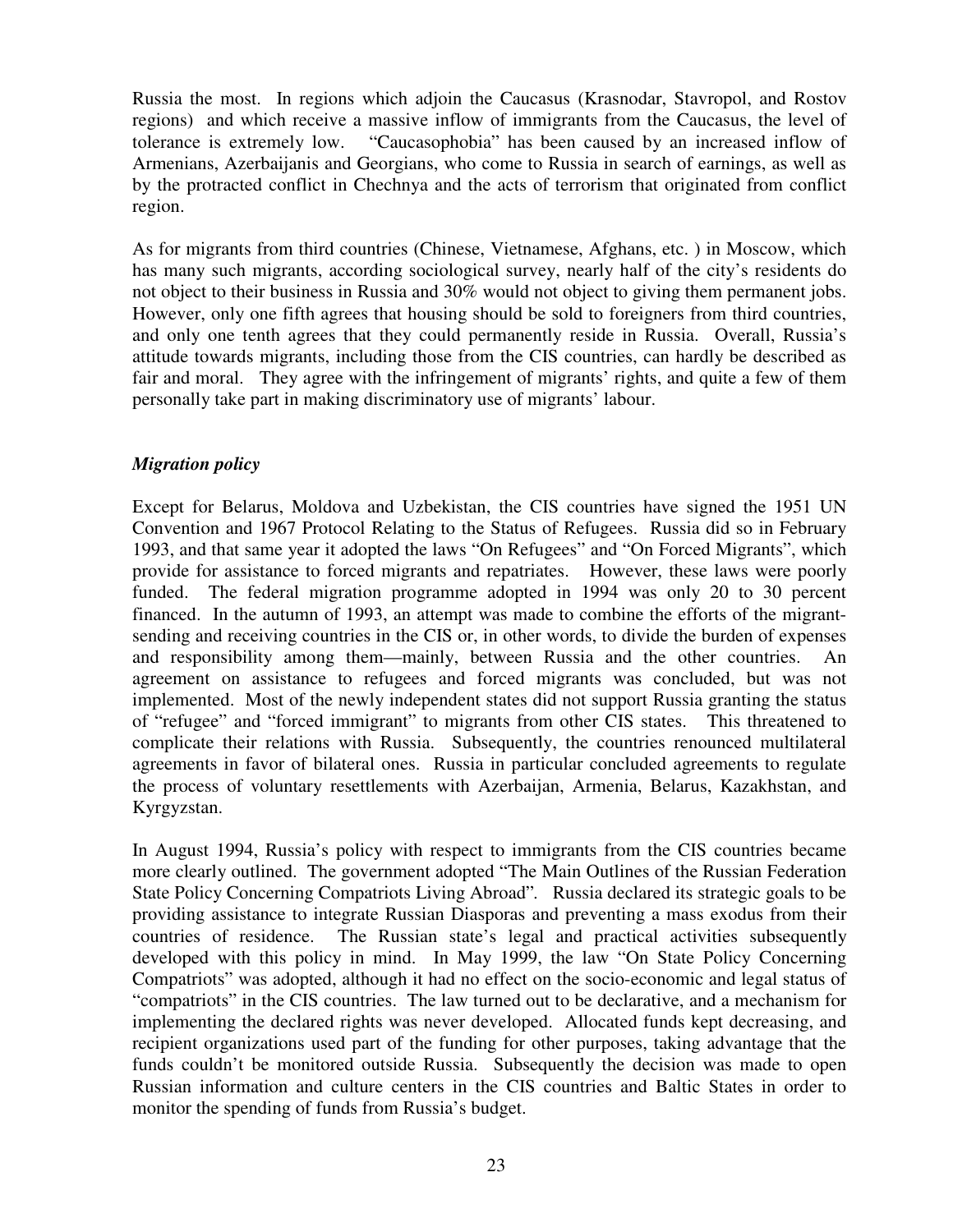Since 1994, the Russian policy of receiving people from the CIS countries has remained basically unchanged in its contradictory character. On the one hand, the political leaders of Russia brings up the problem of "compatriots" on a top level, and the government affirms compatriots' rights and needs in national legislation and special programs as well as in bilateral agreements and treaties with CIS countries. The latest initiatives include the approval in 2001 of a "Concept for Cross-Border Cooperation in the Russian Federation", providing support for compatriots living in frontier areas abroad. On the other hand, the legislation regulating forced migrations has been toughened. In the summer of 1997, a new law on refugees was adopted. Unlike the law of 1993, it does not affect migrants from the CIS countries and the Baltic States. In the spring of 2002, a new law on citizenship was adopted. It reduced drastically the number of "compatriots" enjoying privileges in obtaining Russia's citizenship. Since 2001, migrationand migration-policy-related issues were placed within the jurisdiction of the Ministry of Internal Affairs of the Russian Federation. In general, Russia's migration policy has acquired a restrictive, controlling and coercive character.

Challenging these trends, lively public debates of the problem of resettlers and migrants from the CIS countries took place among representatives of government agencies, the expert community, and NGOs concerned that forced migrants have been deregistered even though the state has not fulfilled its promises to them. Many experts and NGOs' activists advocate passing a special law on repatriation, notwithstanding the vulnerability of the very concept of repatriation. Urgent legalization (migration amnesty) of this category of immigrants is essential, and delay in solving this problem means Russia is avoiding its direct responsibilities as the legal successor of the USSR.

Today there are about 1 million former USSR citizens on the territory of the Russian Federation who have come to this country in the 1990s as a result of the USSR disintegration, conflicts and crises. Until now they have received no clear legal status, and are in the position of illegal migrants. Lacking Russian citizenship and having no registration, they have no rights, and are a vulnerable population group.

Many potential resettlers in the countries of origin have given up their migration intentions, or have postponed their decision to move to Russia, because of obstacles in solving the problems of forced migrants and repatriates, and because of poor state's performance to facilitate adaptation and integration. Priorities in choosing countries of destination have changed, and preference is increasingly given to states outside the former USSR. Between 1998 and 2001, a total of 164. 4 thousand citizens of the CIS countries applied for asylum in European countries. Their number keeps growing year after year—from 22. 7 thousand people in 1998 to 54. 2 thousand people in 2001 (Table 5).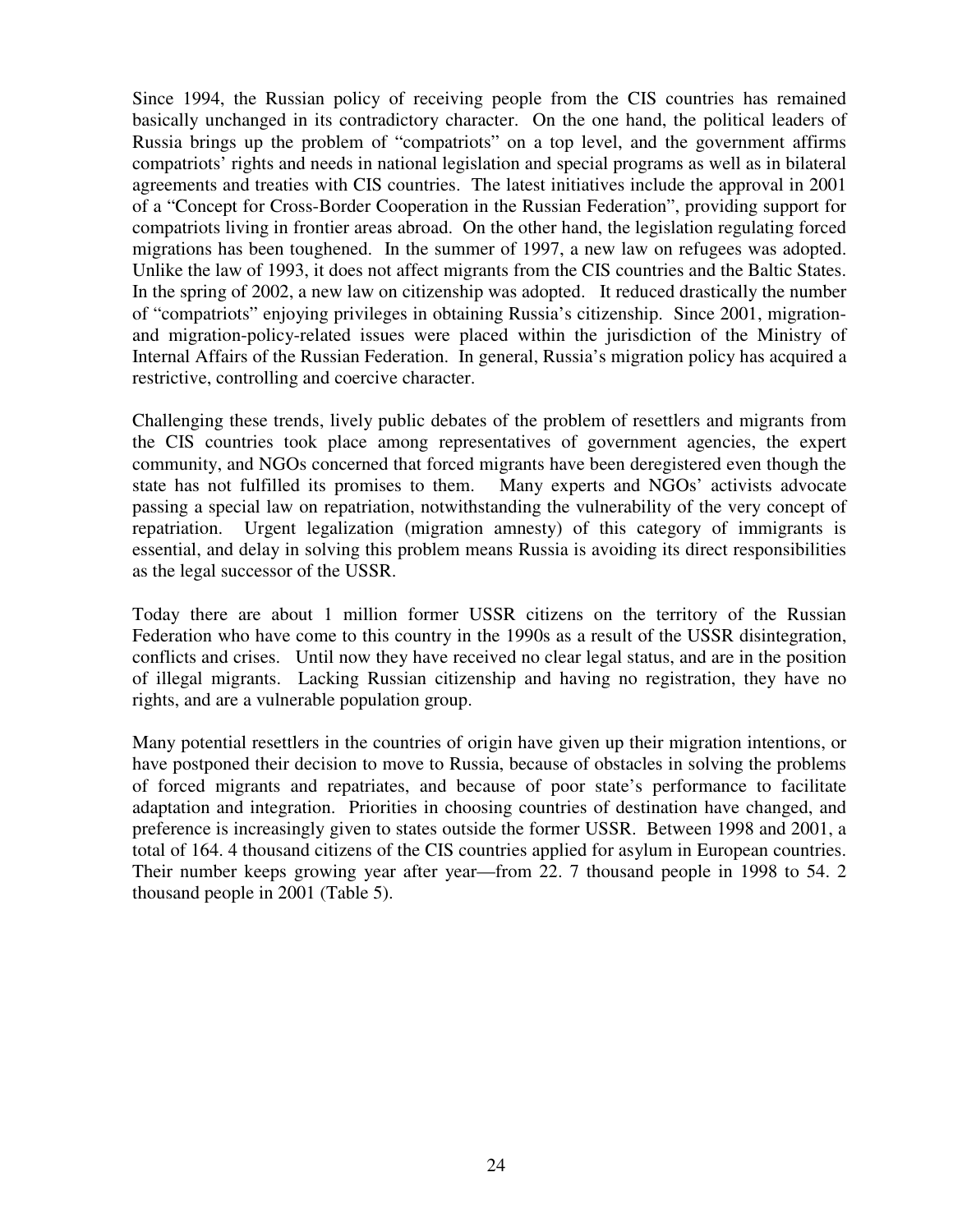|                | 1998  | 1999  | 2000 | 2001     | Total  |                  |
|----------------|-------|-------|------|----------|--------|------------------|
|                |       |       |      |          | people | $\%$             |
| Armenia        | 5332  | 8574  | 6711 | 6602     | 27219  | 16,5             |
| Azerbaijan     | 3157  | 6216  | 3928 | 3472     | 16773  | 10,2             |
| <b>Belarus</b> | 630   | 1334  | 2426 | 2787     | 7177   | 4,4              |
| Georgia        | 4108  | 3426  | 3571 | 6010     | 17115  | 10,4             |
| Kazakhstan     | 390   | 1151  | 2693 | 1255     | 5489   | 3,3              |
| Kyrgyzstan     | 17    | 428   | 893  | 586      | 1924   | 1,2              |
| Moldova        | 1091  | 2592  | 3597 | 5169     | 12449  | 7,6              |
| Russia         | 5833  | 11441 | 1728 | 1686     | 51424  | 31,3             |
|                |       |       | 5    | 5        |        |                  |
| Tajikistan     | 203   | 187   | 251  | 222      | 863    | 0,5              |
| Turkmenistan   | 16    | 12    | 34   | 58       | 120    | 0,1              |
| Ukraine        | 1826  | 3617  | 5171 | 9893     | 20507  | 12,5             |
| Uzbekistan     | 138   | 631   | 1267 | 1271     | 3307   | 2,0              |
|                | 22741 | 39609 | 4782 | 5419     | 16436  | 100,             |
|                |       |       | 7    | $\bf{0}$ | 7      | $\boldsymbol{0}$ |

**Table 5. CIS citizens, seeking asylum in Europe 1998-2001 (persons)**

Source: *Migration Trends in Eastern Europe and Central Asia.*

*2001-2002 Review.* 2002 International Organization for Migration*.* P. 188-191.

Illegal migrants from the CIS may simply be trying to legalize their position in Europe in order not to be expelled, a likely possibility particularly since the introduction of the Schengen visa regime. Among asylum seekers, 31. 3% are Russians, 37% are Armenians, Azerbaijanis and Georgians, and 25% are Ukrainians, Belarusians and Moldovans. Citizens of Central Asian countries seldom seek asylum in the West, and they make up only 7. 1% of the total. Great Britain, Belgium, Germany, the Netherlands, and Poland are the most popular countries of asylum.

## LABOUR MIGRATION

Labour migration is the most dynamic and large-scale migration flow in the CIS. Its development had an explosive character and it has quickly become a widespread phenomenon.

## *Scales and directions*

The interstate labour migration in the CIS region is estimated at approximately 6,5-7 million.  $x$ <sup>xiii</sup> Out of them some 1,5-2 million leave Russia in search of a job to outside the CIS while some 3 million enter Russia from the CIS states and some 2 million migrate to other CIS countries and to outside the CIS. These estimates are more likely to be underestimated than overestimated.

Ukrainian authorities assume that over 2 million Ukrainian citizens work abroad, half of them in Russia and another half in other countries, including 300,000 in Poland; 200,000 in Italy; 100,000-200,000 in Check Republic; 150,000 in Portugal; 100,000 in Spain; 35,000 in Turkey;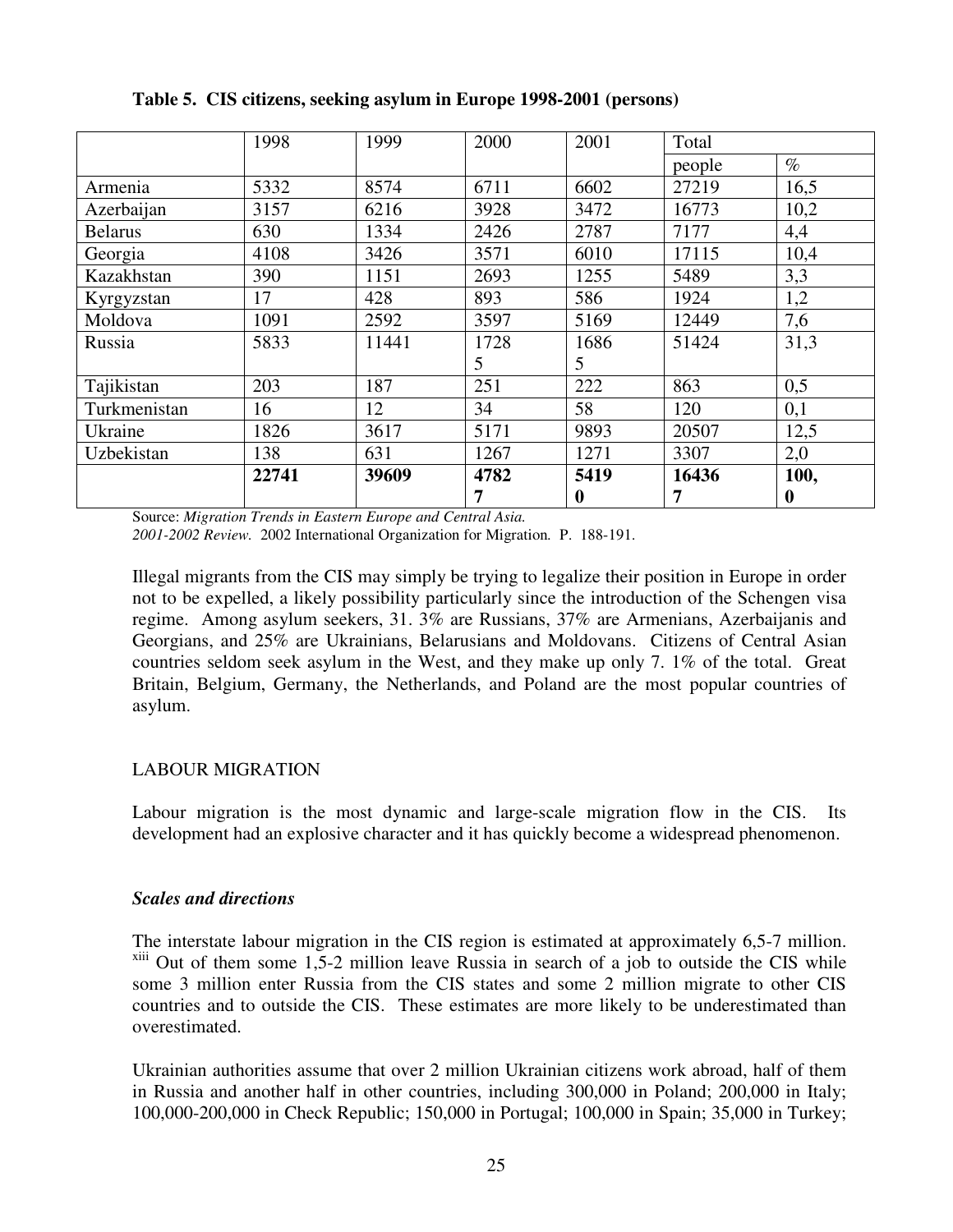20,000 in the USA, etc. The level of population involvement into labor migration is particularly high in Western regions of Ukraine. For instance, some 10% of population in Zakarpatiye region is labour migrants; over 6% in Ivano-Frankovsk region; over 5% in Lvov region. Rural population in these regions participates more actively in labor migration than urban dwellers. <sup>xiv</sup>

In Moldova the number of labor migrants is estimated at 600,000 out of whom more than half left for Russia in the 1990s, and the rest - mainly to Israel, Italy, Portugal, Turkey, etc. As the rules of the registration on the residence in Russia become more complicated, Moldova labor migrants have redirected to the Western countries. At present, every third labor migrant enters Russia. <sup>xv</sup> The same trends have been recorded in Ukraine. <sup>xvi</sup>

Russia is the main destination country for labour migrants from Azerbaijan and Armenia*.* The number of labour migrants from these countries is overestimated greatly. According to our estimates, they total not more than 1,5-2 million in Russia while this figure is quite often refers only to Azerbaijani migrants.

Russia has become the main host country for labour force from Central Asia. Some 97% of migrants from Tajikistan work in Russia, 70% from Uzbekistan, over 50% from Kyrgyzstan, totally from 1 to  $1,5$  million.  $xvii$ 

Kazakhstan receives labour force from Uzbekistan, Kyrgyzstan and Tajikistan as well as from China while it supplies its labor force predominantly to Russia and a small part of it to outside the CIS. Kazakhstan has gradually become the leading regional importer of labor force. Over 200,000 labour migrants from Central Asia work in Kazakhstan out of whom 15% are from Uzbekistan, 30% from Kyrgyzstan and few from Tajikistan.

Uzbekistan, Kyrgyzstan and Tajikistan are exporting labour force. These countries have high density of population in relation to their economic resources; they also have the low level of GDP per capita, high level of unemployment and rapid population growth.

Export of labor force from Kyrgyzsta*n* is at the level of 300,000, mainly to Kazakhstan and the Russian Federation. Kyrgyzstan also receives labour migrants from Uzbekistan, Tajikistan and a small number from Turkey and other countries.

Uzbekistan sends abroad from 500,000 to 1 million labour migrants who work predominantly in Russia, Kazakhstan, South Korea; it also receives a small number of migrants from Tajikistan, few from Afghanistan and highly skilled labour force from countries other than the CIS.

In Tajikistan over 500,000 citizens are involved into labour migration. At the same time, a small number of foreign senior staff and highly skilled workers are working in this country as well as few labour migrants from Afghanistan. Tajikistan is also considered as a transit territory by Afghani migrants.

Turkmenista*n* is participating poorly in interstate migration processes.

The migration situation in Central Asia remains unstable and it responds to changes in economic and political life. Thus, increase of custom duties, toughening of border regime and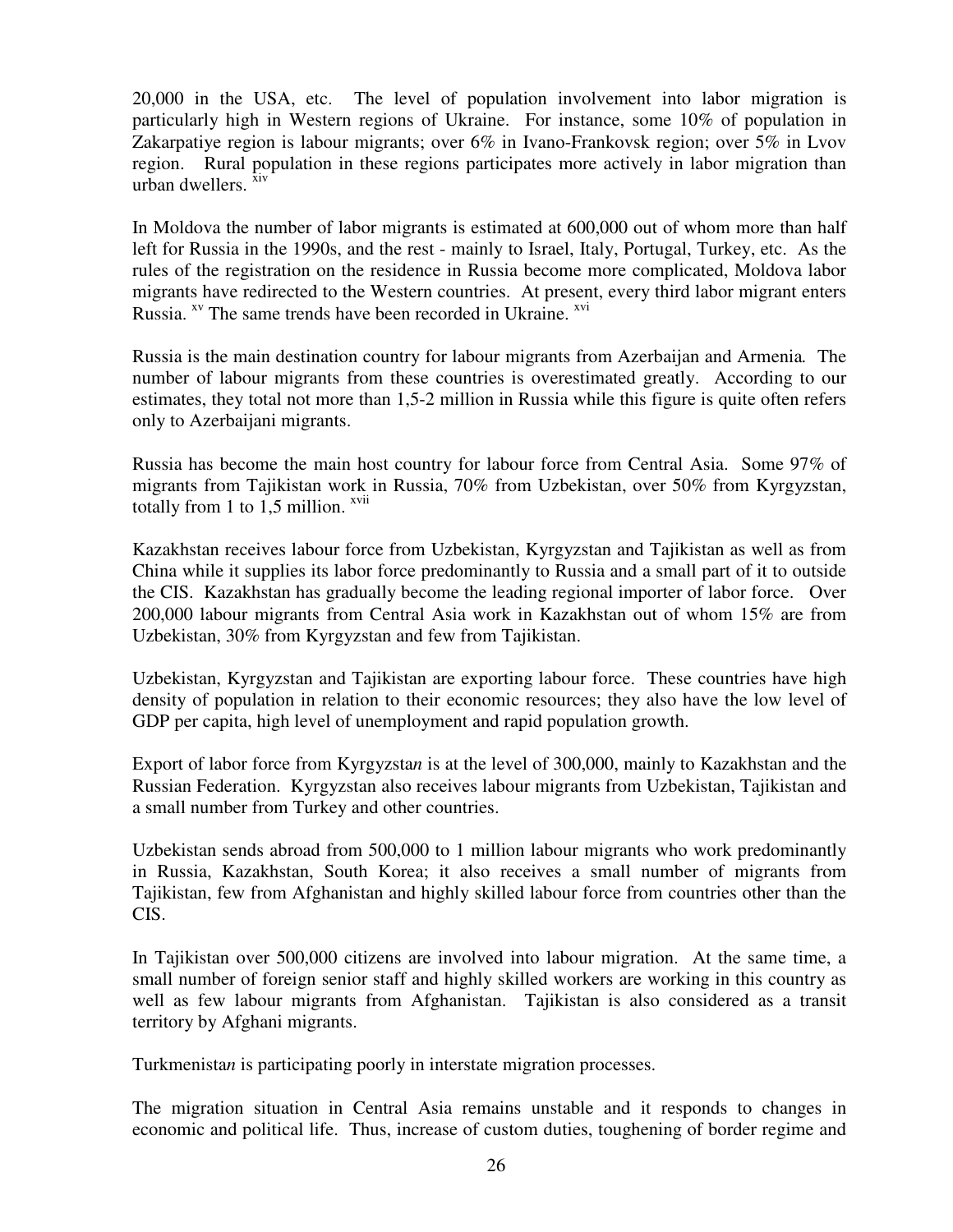deterioration of socio-economic situation in Uzbekistan in 2000 provoked bankruptcy of small traders, and as a result the rise in flow of Uzbek migrants to Kazakhstan and Russia in 2003- 2004. Blocking of the Tajik/Uzbek border site after the terrorist attacks in February 2004 in the city of Tashkent provoked reduction of the migration flows between Tajikistan and Uzbekistan, and favoured migration from Tajikistan through Kyrgyzstan to third countries.

According to the national sources, the maximum total interstate labour migration of the CIS population amounts to 8 million. On top of this, as estimated as 1 million labor migrants from countries outside the CIS work in the CIS states, mainly from China, Vietnam, North and South Korea, and Turkey.

*Recorded (legal) labour migration in the CIS region*, as of the beginning of 2004, totaled 500,000<sup>xviii</sup>, out of them 380,000 worked in Russia including 180,000 citizens of the CIS states. Ukrainian citizens make up a large share of recorded legal migrants in Russia (27%), followed by Chinese citizens (19%) and citizens of Turkey (10%). In 2003, labour migrants from 131 countries were employed in Russia officially. Migrant workers are mainly employed in the construction sector, transport, forestry, trade; the share of migrants employed in industry is increasing.

*Legal labour emigration to outside the CIS region* is also not numerous. In 2002, some 46,000 Russian citizens and 42,000 Ukrainians obtained a work permit to foreign countries outside the CIS. Central Asian countries are actively looking for employment possibilities in the countries outside the CIS. For instance, some 5,000 people from Uzbekistan have been recruited officially in a five-year period, predominately in South Korea. <sup>xix</sup> As it is seen from the comparison of a total scale of labour migration and its legally recorded part, the last named makes upa small share in a total flow.

#### *Remittances*

External labor migration allows countries-exporters of labor force to solve the problem of employment, improve living standards of the population as well as to ease social tension. Every third family in Azerbaijan, Armenia, Kyrgyzstan, Moldova and every tenth family in Russia, Ukraine and Kazakhstan depend on migration-related earnings and remittances of their relatives. The migration-related revenues are the main sources of subsistence for the overwhelming majority of migrants' households. According to data of the CIS Confederation of Trade-Unions, remittances amount to 20% of the domestic GDP in Tajikistan and 25% in Moldova. Moldavian national sources give a figure of remittances equal to the domestic budget revenues. <sup>xx</sup> Azerbaijani migrants bring to their country some 2,5 billion US dollars annually that is  $2,5$  times much as the total foreign investments in this country.  $X^{\text{xxi}}$  These indicators allow estimating the total sum of remittances by labour migrants in the CIS region.

Based on the above-mentioned share of remittances in relation to GDP, remittances to Moldova total 1,5 billion USD dollars, and to Tajikistan 1,3 billion US dollars a year. One could assume that remittances by Kyrgyz and Uzbek labour migrants are about the same as Tajiks, as their number in the CIS countries is approximately the same as well as kinds of activities. Thus, remittances to three Central Asian countries – Tajikistan, Kyrgyzstan and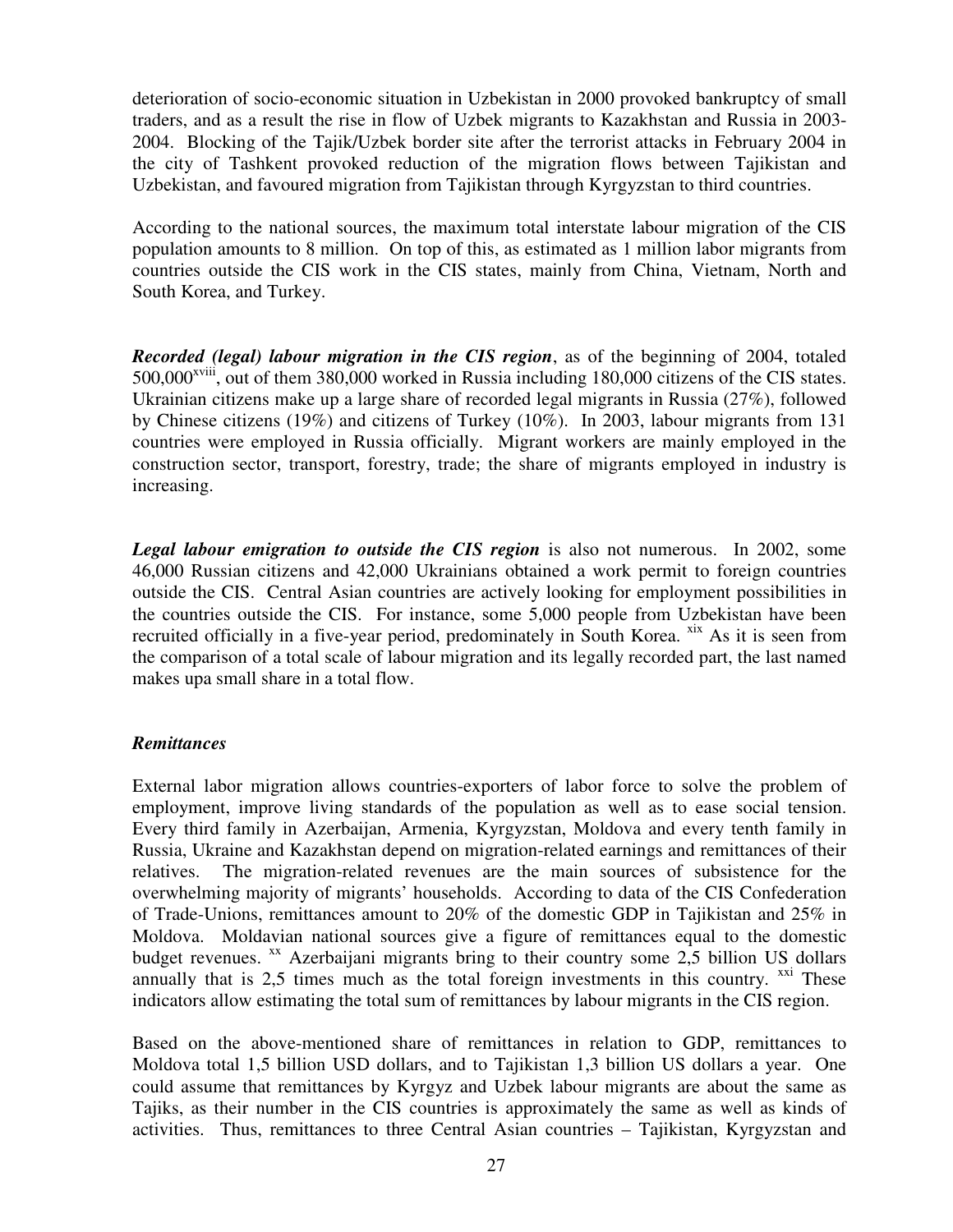Uzbekistan -- could be estimated at 4 billion US dollars. Armenia, Azerbaijan and Georgia have the similar number of labour migrants working abroad as well as the similar relative level of remittances. The remittances to Azerbaijan total some 2,5 billion US dollars and are equivalent to approximately 10% of the domestic GDP. Based upon these calculations, remittances to Armenia and Georgia total 1 billion US dollars to each. Summing up remittances by labour migrants from world countries to the CIS states, the figure turns out to be 8,5 billion US dollars.

According to Azerbaijani sources, the share of remittances from Russia makes up 60%. It is true as well for Armenia, Georgia, Kyrgyzstan (though the remittances from Kazakhstan are quite essential for this country). As for Uzbekistan, remittances from Russia total some 80% while almost 100% in Tajikistan (Russia is the main destination country for Tajik labour migrants). Based on the same logic, remittances from Russia to Moldova make up some 30%.

Far from all labour migrants transfer money to their native countries. For instance, many Ukrainians live in Russia with their families and spend all money here. The research study by the IOM Moscow<sup>xxii</sup> has established that as much as 50% of migrants transfer money to their native countries. Based on this and even higher ratio, remittances from Russia to the CIS states make up some 3-4 billion US dollars a year.

It is possible to give an estimate of remittances based on the survey data. According to the IOM Moscow research study, one labour migrant transfers or brings to his/her native country on average 1300 US dollars a year. Taking into account that 3-4 million labor migrants work in Russia and assuming that as much as 50% out of them send remittances, the total losses of Russia make up 2-3 billion US dollars a year. In relation to Russia's GDP, remittances to the CIS state make up a shade that is as maximum as 0,3%. Nevertheless, in the estimates by countries-recipients this sum is even smaller. According to expert estimates, in 2003 over 120 million US dollars were transferred to Kazakhstan through all channels; some 400 million to Uzbekistan. Some 256 million US dollars were transferred through banks alone to Tajikistan. xxiii

Despite an immense volume of currency transfers from migrants, in Central Asian countries except Tajikistan, there are no systems of banking transfers convenient for migrants. Therefore, people bring money with them, hand money through their friends and relatives as well as use the Western Union services. It promotes corruption among transport personnel, at the border checkpoints and custom. It also results in the rise in racket and related crimes. Lack of legal channels for money transfer favored spreading of informal channels. An ancient mechanism of finance and credit operations, exchange and transfer of money referred to as "khavala" has been reconstructed in Muslim countries under the name of "throwing over". It is implemented through illegal financial structures connected to trade businesses. Money transfers are subjected to commission fees that depend on the transfer sum and distance. As a rule, the commission fee makes up from 0,5% to 2-3%. The whole system is based purely on trust and is widespread in places where there are no developed and reasonable systems of money transfer or population distrusts banks and official financial structures. "Khavala" is considered as a mechanism for financing terrorism, drug trafficking and money laundering. The system of money transfer without the opening an account was introduced in Tajikistan in 2003 and proved to be convenient for migrants; it has noticeably shrunk "khavala" in Tajikistan. In 2004 "khavala" was used only by 6% of migrants while the banking services by over 50%. As a result, the volume of money transfers from migrants to the accounts of the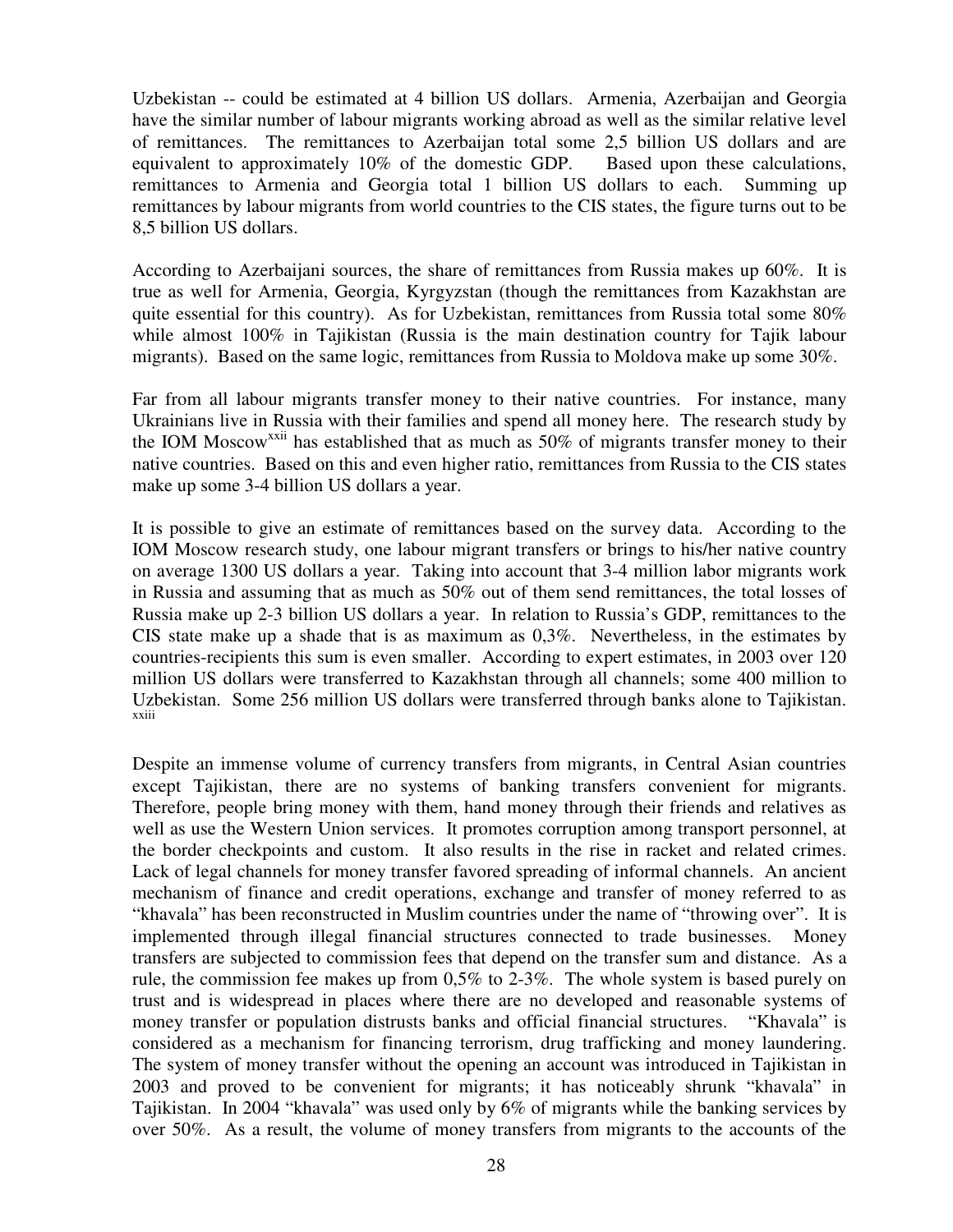National Bank increased from 300,000 US dollars in 2000 to 75 million in 2001 and 256 million in 2003.

A similar problem is topical for all CIS countries. Racketeering of migrant workers by police is not uncommon even for Moscow's train stations. In order to protect themselves from racketeers, migrants hire train attendants to smuggle the money or use the service of Russian nationals. The problem with money transfer clearly traces back to the inertness of the authorities. As a result, a number of shadow or mafia-controlled financial and credit institutions have been established and they are expanding their activities.

#### **Related social and economic factors**

Seeking an alternative to the ailing state sectors in their national economies, CIS citizens opted for labour migration and thus created a new high-capacity employment niche, relying for the most part on their own initiative in the absence of support from the state authorities. For instance, in Russia, migrant workers account for approximately 7. 5% of the total number of registered employees. This figure is almost evenly divided between external and internal labour migrants. Thus, migrant workers contribute greatly to their countries' economies, thereby providing for stability in the region.

Temporary labour migration is an effective mechanism for the formation of a middle class in post-Communist countries. This mechanism is sustained through grass-roots initiatives without government support, and, in fact, sometimes against their policies. The majority of labour migrants belong to the social group satisfied with their material situation: 60-80% of labour migrant families have ample means for all essentials, including food and clothing, and 30-50% do not have housing problems; 80% of migrant families describe their situation as "good and acceptable". These numbers are more or less even across the surveyed CIS countries. They tend to be 3-4 times higher as compared to the overall population of CIS states (Fig. 10).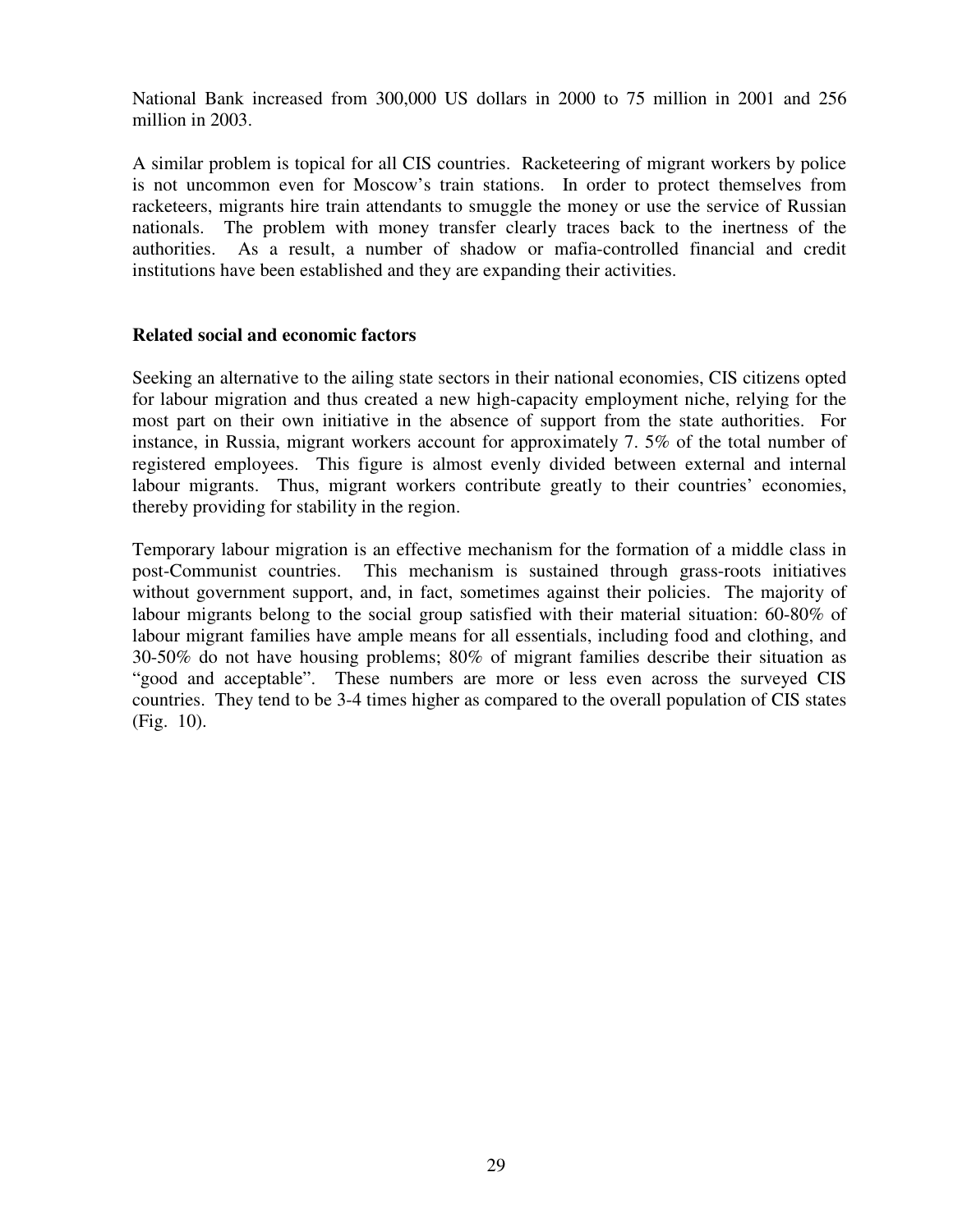

**Figure 10. Estimation of welfare level by host community and labour migrants in Russia 2000 (in per cent)**

Thanks to their labour migration experiences, every third in Moscow and Almaty and every second in Moldova and other cities in Russia household improved their housing situations. Every third to fourth labour migrant supports or provides regular help to their grown-up children and parents. In Armenia, a country with the most difficult economic problems, many families were saved from starvation and poverty through commercial and labour migration.

Commercial and labour migration becomes a major business and market relations training ground for the populations of the new independent countries. Every fifth household in Russia and 8% and 12% of households in Moldova and Armenia respectively were able to use migrants' earnings to start their own businesses, and a smaller number of households expanded their family businesses. Every fifth enterprise in Uzbekistan was established with the aid of migrants' earnings. <sup>xxiv</sup> Migrants have succeeded in creating cross-border partner networks of buyers and suppliers; they have acquired business skills and self-confidence.

The transnational labour migration facilitates the CIS countries' integration into international labour market, as many of their nationals get exposed to the different codes of conduct, work methods and cultures, as well as the various market risks. Labour migration changes people's lifestyles, as many learn to absorb cross-cultural innovations and improve their living conditions by gaining access to paid health care services, quality vacationing, and fee-paying educational facilities for their children. Visiting foreign countries is a major educational experience (in particular, female migrants). Labour migration contributes greatly to women's empowerment.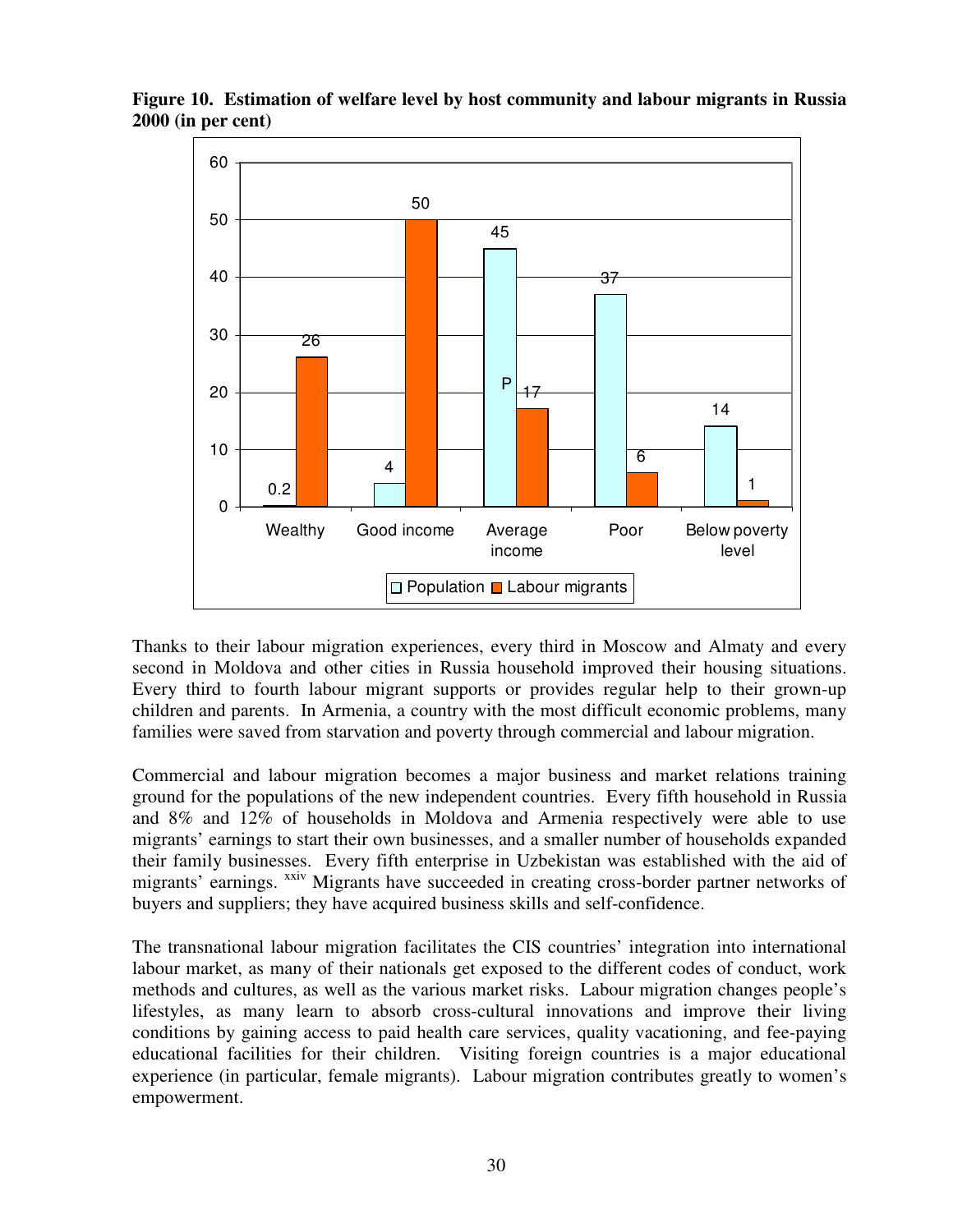#### IRREGULAR LABOUR MIGRATION

Labour migration uses predominantly unofficial channels, and is therefore the main driving force for irregular migration in the CIS region. The most important reason for irregular migration spreading within the region includes economic crisis, unemployment and low living standards in the majority of CIS states. Of irregular migrants in Russia, only 30% had permanent employment in their native countries, and 16% were employed on a temporary basis. This situation makes people move to other countries in search of jobs, predominately in the shadow sector, and quite often they are involved in criminal activities. Other reasons for irregular migration are the CIS labour markets' huge shadow sector; inadequate migration and labour legislation, and a lack of coordination between the countries in this area; bureaucratic law-enforcement practices; corruption among executing structures; and disregard of the labour migration management by the CIS states.

The principal risks related to labour migration are closely related to its narrow legal framework within the CIS countries, especially in Russia. Imperfect legislation leads to exploitation by employers, and discrimination against migrants in labour relations (leading to unofficial employment, low pay, poor working conditions). This also pushes migrants to irregular employment, and makes labour migration one of the most corrupt sectors of social life. Migrants face corruption and fraud at every stage of the migration process, including recruitment agencies, border crossings, employment, payment for labour by an employer, and remittances. This complicates employment artificially, and it favours the business of "black mediators". It also provokes competition between migrants and local labour force. Migrants occupy some 30% of workplaces that could have been occupied by local laborers, which promotes an increase in anti-immigrant sentiments.

The spread of irregular migration in the region is accompanied by the rise in criminal activities. Those countries that experience an influx of irregular migrants also face an increase in corruption and organized crime. Irregular migration in the region has turned into a wellorganized and extremely profitable business.

#### *Human trafficking*

Human trafficking is one of the most savage and cynical kinds of organized businesses in the area of irregular migration, as it deals with sexual exploitation of women and children. In Central Asia, it also and more frequently deals with men, who are sold into slave labour. The problem of trafficking in young girls and women, in particular from Moldova and Ukraine to Russia, has become increasingly important, and has taken on a criminal character. However, research studies show that up to 50% of women are aware of the hidden intentions when working with such groups, and are ready to work as prostitutes for the simple reason that they have no other source of income in their native country. They hope for the best, although they quite often hear about the tragedies that happen to girls who fall into the hands of those operating this lucrative business.

Trafficking in women to countries other than the CIS is increasing. This fact has been confirmed by statistics on criminal groups and on traffickers involved in organizing the trade in women. According to Belarus Ministry of Interior data, 40 groups of this sort were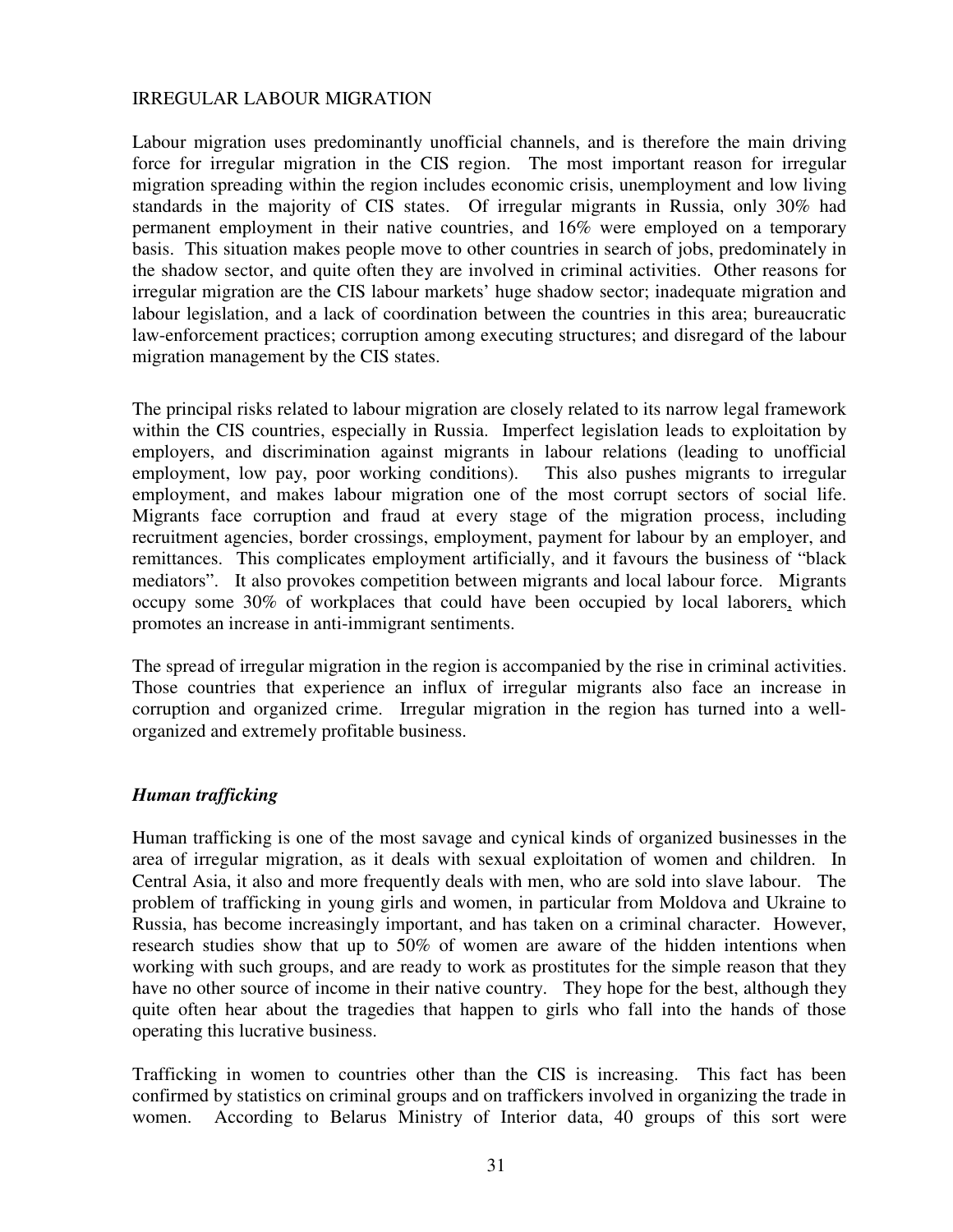apprehended in 1999, while 140 were apprehended in 2000. In Ukraine, 3,223 smugglers of migrants were arrested in 1999, and 3,739 in 2000.

Data on the deportation of women – CIS citizens - from some countries could serve as another indicator showing the scope of this phenomenon. In 2000, Turkey alone deported 6,600 Moldova citizens, of which 70% were girls and young women working in the sexual services. There are also direct estimates of the scale of trafficking in women. According to IOM data in Tajikistan, in the year 2000 some 1,000 women were trafficked from the country, predominantly to Arab Emirates and Turkey, explicitly for sexual exploitation. According to the estimates from the Kazakhstan Ministry of Foreign Affairs, tens of thousands of women have been trafficked abroad. IOM estimates that in Kazakhstan in 1999 alone some 5,000 women were trafficked out of the country. <sup>xxv</sup> It's estimated that some 50,000 women from Russia are involved into illegal sex business in Western countries, and equally as many in China and South-Eastern Asia. In 2000, in Ukraine 3,298 women were recorded as victims of trafficking.

Central Asia has become a rapidly growing donor for the trafficking business. A survey conducted by the NGO "Crisis Center for Women and Children" in the city of Almaty in 1999- 2000 pointed the instability of women's situation: two-thirds changed jobs during the recent five years, every fourth woman experienced involuntary unemployment, and every third woman was ready for temporary or permanent migration. xxvi

## *Drug trafficking*

Drug traffickers use established channels of irregular migration for drug smuggling. The majority of routes for trafficking in drugs come from Afghanistan, the world's number one producer of heroin; they transit Tajikistan, Kyrgyzstan, and Kazakhstan heading towards Russia; and then go onwards to the West. By Russian border services' data, more than 90% of the drugs seized at the state borders in 1999 were on the border with Kazakhstan. Citizens of CIS states are actively involved in this business, and for some of them it is their only source of income.

It should be noted that despite a widespread view that labour migration networks do not coincide with the routes of criminal migration (including trafficking in drugs). . The two flows coincide only occasionally, and as a rule they are brought together by random factors. For instance, labour migrants could be commissioned on a one-time basis to smuggle a small lot of drugs as payment in exchange for migration services and employment in a country of destination.

The spread of irregular migration provokes a rise in criminal activities in the CIS region. Irregular labour migrants contribute to an increase in criminality inside CIS countries through involvement of the local population in organized smuggling of new migrants. The irregular status of migrants and their legal vulnerability generates crimes against the migrants themselves, such as racketing and corruption. Every sixth irregular labour migrant has had a conflict with racketeers and gangsters of various sorts, and has suffered as a result.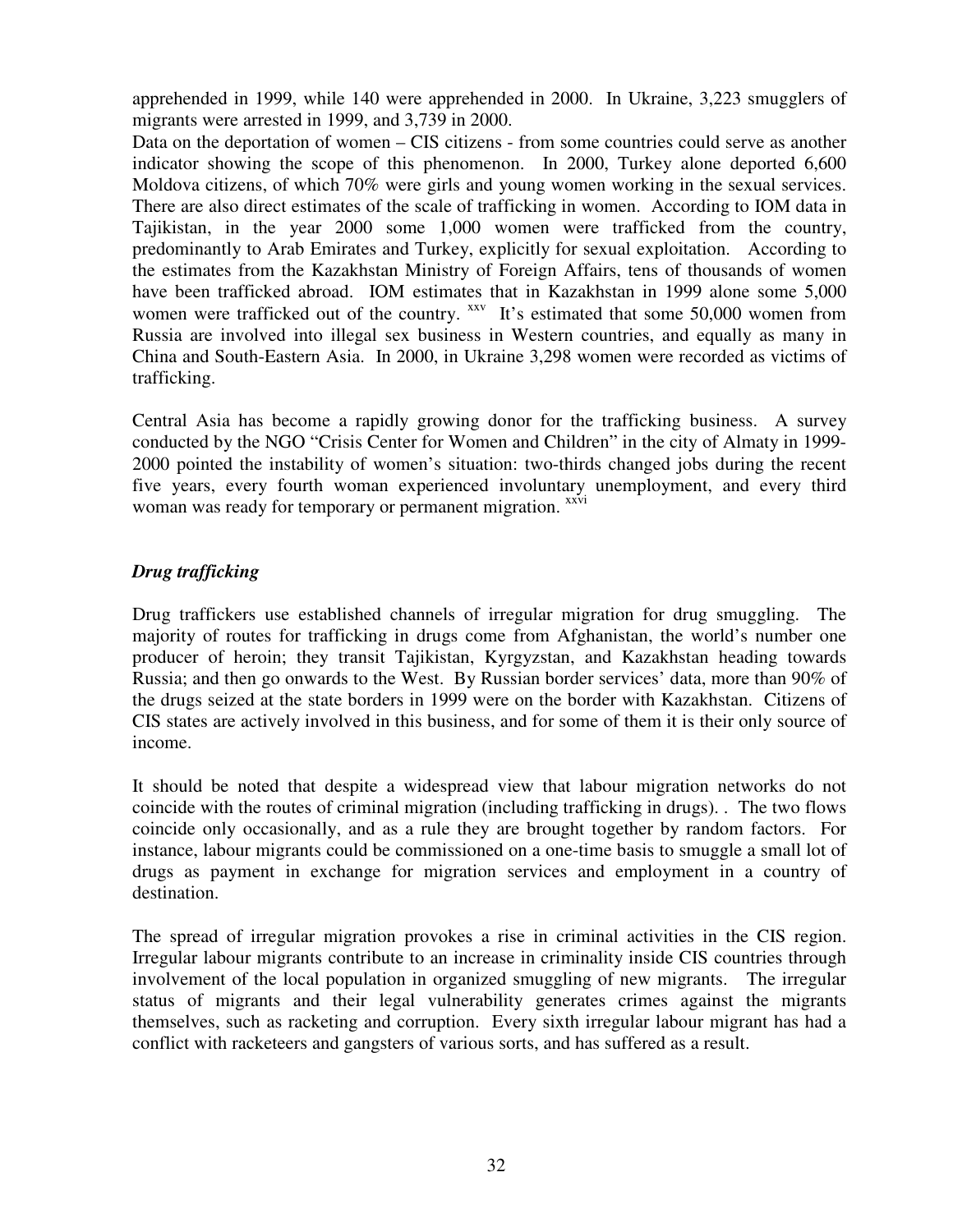## *Irregular employment of migrants*

The economies of receiving countries suffer because irregular migrants don't observe tax laws. The number of violations of this sort is increasing, especially in the area of cash turnover as a result of irregular migrants' commercial activity. Irregular migration promotes maintenance and development of illegal, uncontrolled economic sectors, for both labour and goods. There is a great demand for an irregular labour force, cheap and obedient, in industries like construction, agriculture, entertainment and services; employers do not bear any responsibility for the migrants' social protection or observance of their human rights.

The employers in receiving countries, Russia above all, have gotten accustomed to employing migrants instead of local labourers, and to working outside the legal frames. They get an inexpensive labour force, do not need to pay social transfers, and evade taxes. This extralegal model is established and reproduced, and it assures the continued employment of exclusively irregular labour migrants.

Irregular labour migrants are cheap, and therefore compete successfully in the labour market with local labourers. They also cause a downward trend in average remuneration of labour in some industries, thus lowering living standards of the host population, or at least hampering their growth. According to sociological surveys, approximately 50% of workplaces occupied by irregular labour migrants in receiving countries are specifically intended for migrants, i. e. they are "reserved" for migrants for years, while the rest of the workplaces are so-called competitive, and are subject to competition with local labourers. Moreover, irregular labour migration is quite often connected to the smuggling business and other shadow businesses.

## *Health problems*

Irregular labour migration is closely connected to real threats to the health of both migrants and host community. Irregular labour migrants do not pass any medical checkups and have minimal access to a medical care. By sociological surveys, less than 20% of labour migrants have access to a free medical care; about 20% use paid medical services; approximately as many obtain medical service through their friends and acquaintances; and more than 40% exercise self-treatment. Over 80% of irregular labour migrants do not have paid sick leave, even though their health is vulnerable due to poor living conditions, bad work conditions and overexploitation. Many labour migrants arrive from countries with bad sanitaryepidemiological conditions. The host community also faces a danger to health as irregular migrants often saturate markets with goods that do not fit sanitary standards.

The rise in irregular labour migration is also accompanied by the establishment of isolated ethnic communities, which do not follow the host population's ethnic, cultural and religious traditions. Quite often members of these communities integrate poorly into the host community, and often try to force their own values on receiving society. The activities of these ethnic communities are completely disregarded by state policy. The results are an aggravation of social climate and inter-ethnic tension in some CIS countries as well as in rise in extremist nationalistic groups.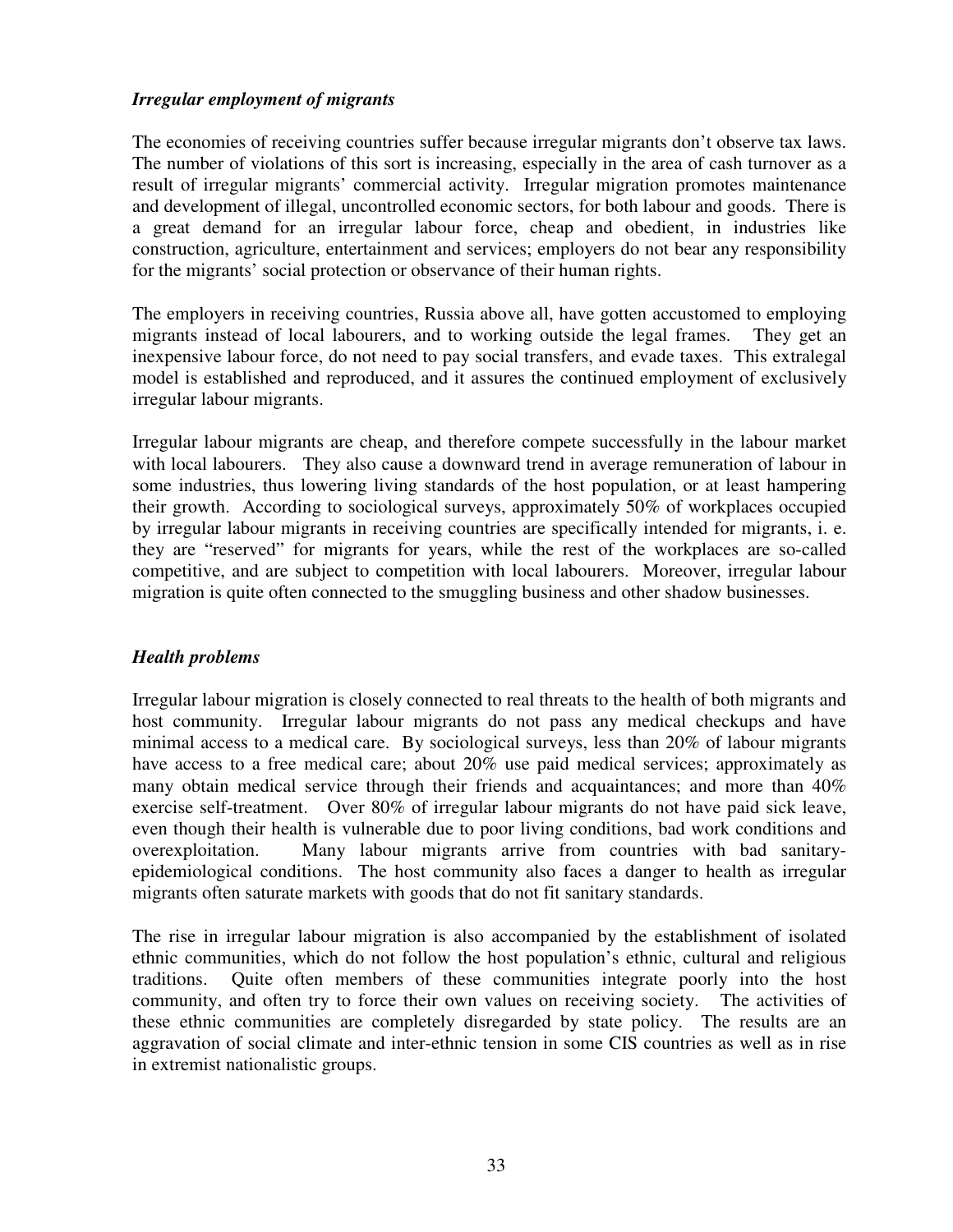#### *Living conditions and rights of labour migrants*

A legal status does not secure normal living and work conditions, such as access to social protection, for labour migrants. Sociological surveys show that legal labour migrants frequently live in harsh conditions. They often live on the territory of the enterprise where they are employed, several persons sharing one room with no place to bathe, cook, or wash. As a rule, they do not have medical or pension insurance. However, they can walk along the streets without fear at least - their faces are fatigued but not scared.

The situation of irregular labour migrants is much worse. By the sociological surveys, only 25% of irregular labour migrants have a written contract with an employer. A lack of formal agreement means the migrant labourers suffer from poor social and individual protection. Informal agreements are spread over the entire chain of migration: obtaining pre-departure information about migration options, job hunting, finding housing possibilities, medical care and access to schools for the children. Migrants employed in the informal sector are deprived of basic rights, and are vulnerable to any violations of the labour agreement. Exploitation is wide-spread: more than 24% of labour migrants are compelled to work overtime and weekends, some 30% are paid insufficiently or not at all, about 20% are compelled to perform additional work that is outside of their prescribed duties, and some 80% have no paid leave.

The most difficult problems of migrants include legalization, separation from their families, an absence of medical assistance, and poor accommodation. This is all accompanied by integration difficulties, the negative attitude of authorities, and intolerance from the host community. Some 50% of irregular migrants try to avoid public areas as often as possible in order to avoid encounters with law-enforcement officials and the hostile attitude of the host community. Only a minority (less than 10%) approach law-enforcement officials in the case their rights are violated.

The integration of migrants into the host community is a complicated social process that requires the creation of special programmes by the receiving countries. However, *none of the CIS states has made integration of labour migrants the subject of state policy.* The large extent to which informal relations in the process of migration and employment are spread in the CIS states shows the weakness and the lack of coordination of the countries' policies with regard to interstate labour migration.

#### *The policies of CIS states*

Within the CIS, the first attempt to establish a common labour market and to coordinate the policy in the area of labour migration and social protection of working migrants was made as early as 1994, when the "Agreement on Cooperation in the Area of Labour Migration and Social Protection of Migrant Workers" was signed. This agreement regulated procedures of recruitment, taxation, social security and medical care for migrant workers. It also included provisions for mutual recognition of diplomas and prior work service. The agreement envisaged that the number of legal foreign workers would be established on the basis of bilateral treaties between CIS countries. These treaties made provisions for authorities of the states to establish an annual quota for foreign labour migrants, or to introduce it if the labour market situation changes. However, the practice of establishing quotes on a basis of bilateral agreements has not even started.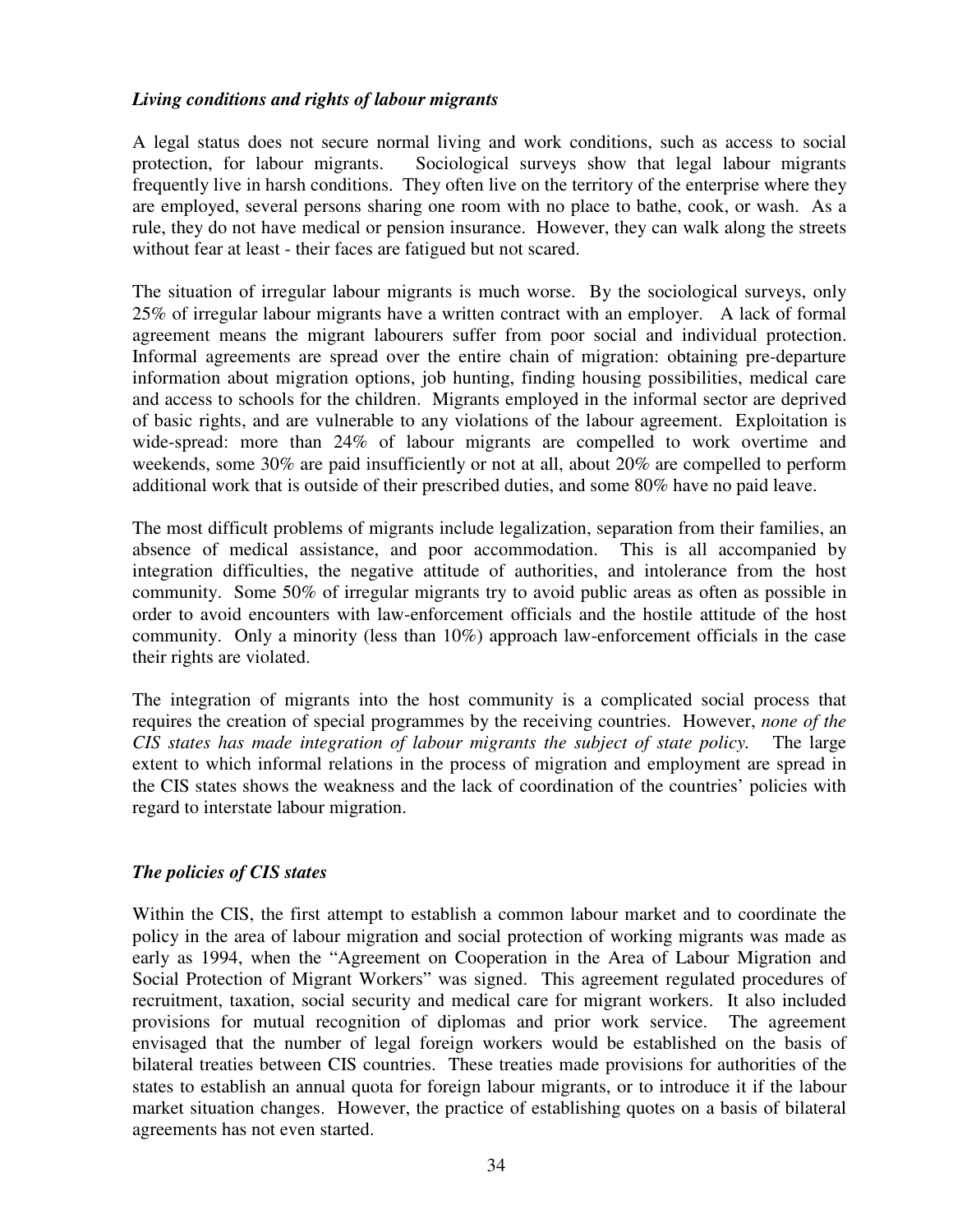Despite appeals to integration, no common labour market or even mutually compatible legal area exists within the CIS frameworks. All member states adhere to the principle of protecting their internal labour markets. Migration legislation is not always up to international standards, and is characterized by inadequacy, contradictions and a complex normative and legal basis.

In 1998, the CIS states signed a multilateral agreement to cooperate on countering irregular migration. The agreement laid down provisions for an information exchange among member countries, and it also listed the types of information and responsible state structures. However for the time being, none of the CIS states have the necessary information database at their disposal.

A rise in irregular migration is considered by CIS states as a threat to national security, and it is a permanent subject of their concern. From 1998 through 2000, the CIS states took some steps to delimitate borders and to strengthen border control, and to limit free movement across borders. As a result, by late 1999 the Bishkek Agreement had virtually ceased; this 1992 Agreement established an open migration regime on the basis of a free visa movement in the region. Many countries withdrew from the agreement, including Russia as the main receiving country. Following the 1999 agreement failure, the establishment of a free visa regime became possible within more narrow frameworks, such as the EURASEC framework or on the basis of bilateral agreements.

The development of national legislation in many member countries also moved towards stricter regulations, and as a result ceased to reflect agreements concluded earlier within the CIS. New immigration legislation in Russia -- "Law on the Legal Status of Foreign Citizens on the Territory of the Russian Federation", effective as of 2002 introduced complicated procedures for legalizing sojourn/residence. The legal employment of migrants requires a long time, and an enormous amount of paperwork both for migrants and for employers. This law also limits the freedom of movement for labour migrants on the territory of Russia. Due to this new legislation, an employer's procedures to obtain a permit to recruit a foreign labourer and then issue a work permit takes an average of six months. The law has limited the possibilities for legal residence of foreign labour migrants on the territory of the RF as well as their legal employment by employers. And no special preference has been provided for migrants from the CIS states.

In autumn 2002, new amendments were put into RF legislation that made employers more responsible for the illegal recruitment of foreign migrant workers, and increased the penalty by a factor of one hundred. However the procedures of registration and obtaining a work permit were not simplified. Such a paradigm of migration policy with respect to labour migration from the CIS states is particularly problematic because of the increasing rise in irregular migration and corruption. This sort of policy does not promote integration processes within the CIS region.

The choice of such a paradigm by receiving countries is largely explained by the lack of conceptual political and economic approaches to labour migration and its related benefits and threats for both the whole country and specific territories. It is partially connected to a lack of adequate methods to evaluate labour markets, including those on a regional level. The objective factor that hinders development of interstate labour migration in the CIS states is an underdeveloped housing markets in receiving countries, i. e. a civilized system of municipal rent or apartment hotels that could solve a problem with accommodation for migrants.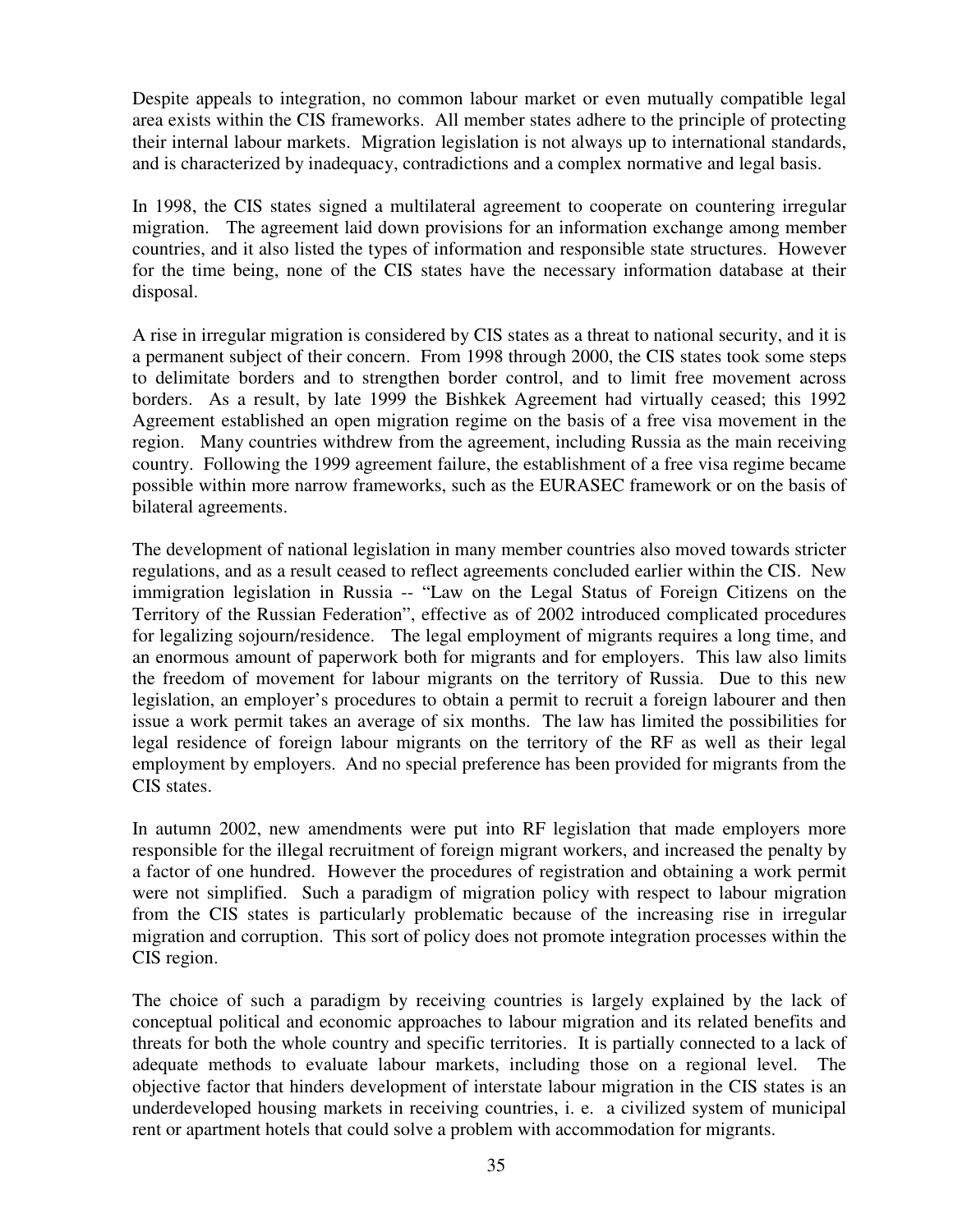#### *Ways to improve situation*

In recent years, most of the CIS states have demonstrated a desire to participate in the migration dialogue and to cooperate. This shows recognition on their part that interstate labour migration problems in the region cannot be solved on a unilateral basis, and it requires joint efforts. The following steps are necessary: coordination and harmonization of the countries' policy, legislation and proceedings; establishment of an information exchange system that can track labour markets; development of a common institutional basis for regulating interstate labour migration; elaboration of an effective system on countering irregular migration and trafficking in human beings.

An informative, but not permissive, employment procedure for labour migrants from the CIS states should be introduced to develop a common labour market within the CIS that promotes the long-term development of both the region and the individual countries*.* As a first step, this problem could be solved within the frameworks of more narrow integration coalitions, such as the Common Economic Area (CEA) and Eurasian-Asian Economic Community (EURASEC).

Migration policy should address the following goals: to resolve interstate labour migration problems; to develop legal opportunities for migration and employment; to guarantee social and labour conditions to migrants equal to the citizens of the host country; and to combine the economic expediency of recruiting foreign labour with measures to protect internal labour markets.

CIS receiving countries can take some measures on expanding the legal area for labour migration, such as legalization (granting amnesty to migrants), and giving priority to labour migrants from CIS states who are residing and working long-term in another CIS state. In fact, a Working Group has been established in Russia under the Apparatus of the Plenipotentiary on Human Rights in the RF that is now preparing proposals on migration amnesty, including for labour migrants.

Governments should pay special attention to the following unresolved problems: providing labour migrants with guarantees on remuneration; providing them with accommodation for temporary residence; making medical care and social insurance available; and granting them the possibility to join trade unions. In Russia, a public organization was established in 2004, called "Workers Trade Union for Enterprises and Organizations Using a Foreign Labour Force", with the goal of lobbying for all of these issues on the state level and protecting rights of migrant workers.

One of the important tasks in the area of the CIS migration legislation is not only adopting new laws but also developing practical mechanisms for implementing legislation currently in force. A lack of mechanisms and imperfect mechanisms leads to neglecting existing legislation, as well as a lack of coordination among state entities. For instance, legislative provisions on expulsion and deportation are not implemented in practice. A lack of necessary legal framework, or an imperfect one, is one of the reasons that efficiency of control over irregular migration is so low.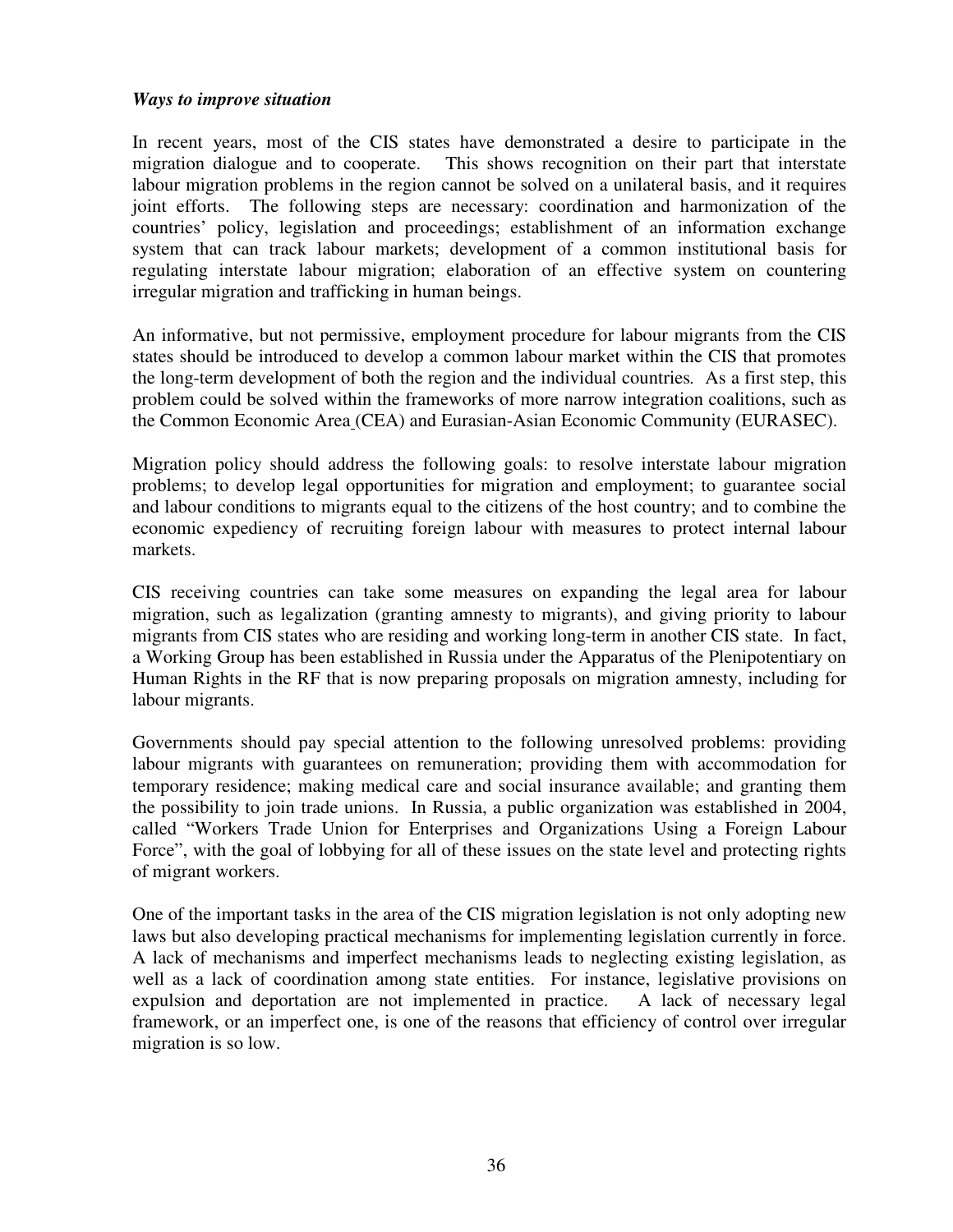## IRREGULAR MIGRATION FROM NON-CIS COUNTRIES AND TRANSIT TO THE **WEST**

Problems related to irregular migration from the CIS states to Western countries take on special significance due to their increase in scale, the difficulties in regulation, and the close connection with asylum. This category of migrants is always searching out new ways, means and channels for illegal border crossing, and the CIS region is one of the routes for irregular transit migration. A large part of irregular migration to the region is spontaneous or organized transit to Western Europe, USA and Canada. This reflects the general migration situation, and the problems of stability and security in the originating countries. Irregular migration in the CIS has therefore become recently a subject to concern to many countries and the international community.

According to data on the number of trespassers, the majority of irregular migrants from countries other than former USSR are citizens of Bangladesh, Pakistan, India, Sri Lanka, Afghanistan, Vietnam and China. Citizens of Afghanistan make the greatest number of illegal border crossings, particularly into the Central Asian countries of Tajikistan, Uzbekistan, Kyrgyzstan and Kazakhstan, although Belarus, Russia and Ukraine are used as transit routes to Central and Western Europe as well. In Tajikistan and Uzbekistan, the majority of irregular migrants-trespassers are Afghan citizens; in Armenia, they are citizens of India and Sri Lanka. Azerbaijan is used by Afghans and Iraqi Kurds for transit as well.

There are differences between the citizenship of irregular migrants who are resident and the citizenship of irregular migrants who are apprehended at the borders. In particular, Chinese citizens are the largest group of foreigners in Kazakhstan, Kyrgyzstan and Russia. In Russia, the authorities are also concerned with the presence of irregular migrants from Vietnam and North Korea, the majority of whom are irregular labour migrants and small traders who entered the country legally, and who do not consider Russia as a transit route for further migration to the West.

Except for Afghans, Chinese, Mongols and Koreans, the overwhelming majority of irregular migrants (between 75% and 100%) enter CIS states not directly from their own countries, but through several transit countries. Afghans, Chinese, Mongols and Koreans more often enter Russia, Kazakhstan and Kyrgyzstan directly from their home countries. Approximately 25% of Afghans reach Central Asian countries of the CIS through Iran and Pakistan, although a few of them also go through India. Another sizeable flow of transit migrants from the Middle East uses the sea route through Turkey on the way to Russia and Ukraine. The principal routes of irregular migration to the CIS led to Russia, or use Russia as a transit country. However, experts have recorded that irregular migration flows from Southeast Asia to Central and Western Europe had partially changed their transit routes to favor Turkey, Ukraine and Belarus, avoiding Russia.

A survey among irregular migrants apprehended in Belarus showed that the primary destinations for irregular transit migrants from countries other than former USSR traveling through the CIS states are Germany (65%), USA and Canada (15% each), France (9%), Belgium (6%), Holland (5%), Italy and Scandinavian countries.

Many migrants have lived in other ex-USSR countries, especially in Russia, Belarus and Ukraine, for a long time. However, the national legislations and law-enforcement practices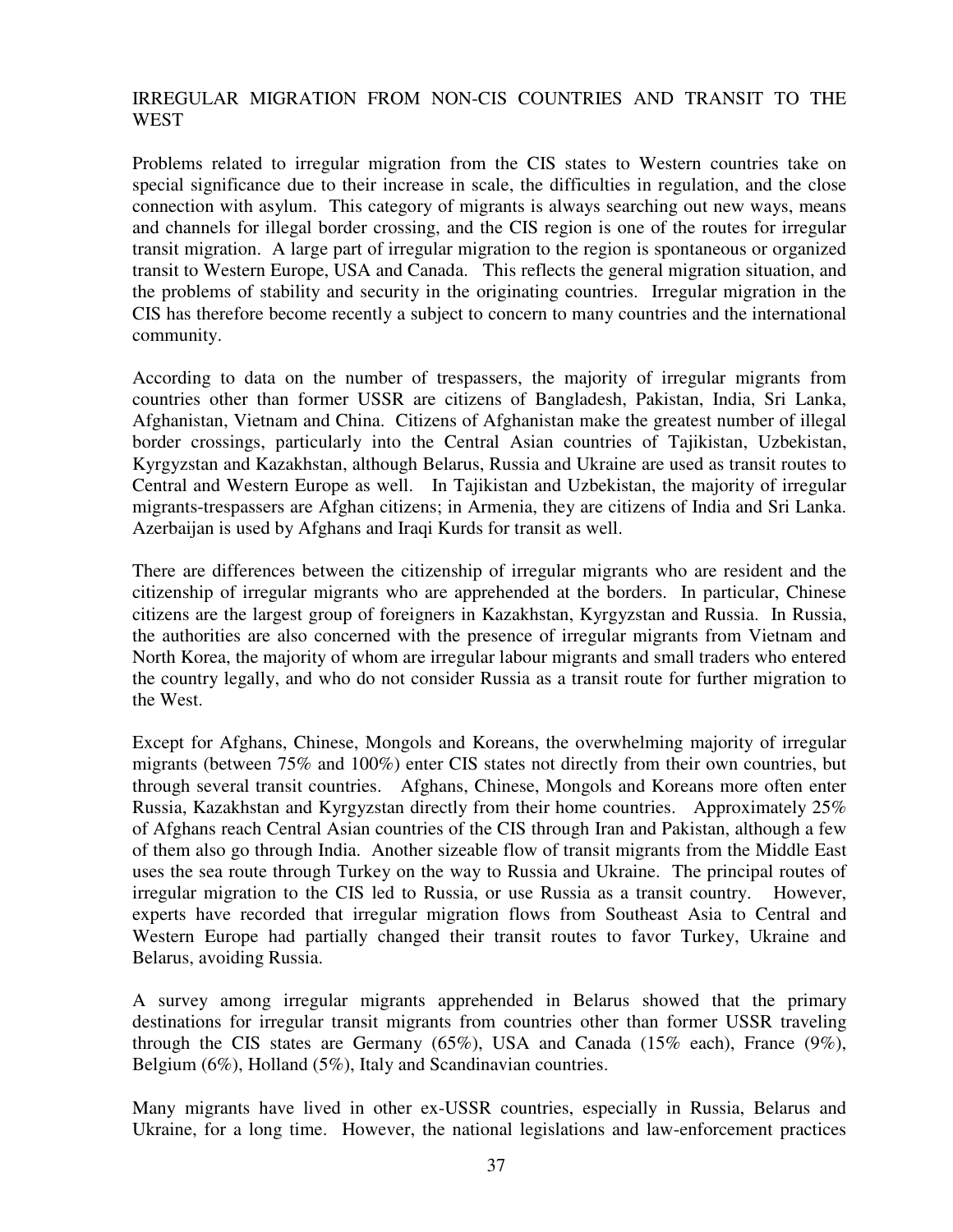don't allow many of them to legalize their residence. At the same time, immigration policy and well-controlled borders of the Western countries prevent migrants from moving further to their destination, and a possible threat to life or a lack of funds prevents them from returning to their home countries. For example, up to 5,500 irregular immigrants are apprehended at the Ukrainian borders, while according to estimates by the Ukrainian Ministry of Interior, from 20,000 to 30,000 foreign citizens reside in the country illegally, including about 15,000 in the city of Kiev alone. <sup>xxvii</sup>

The number of irregular migrants from countries other than former USSR residing on the territory of the CIS is often grossly overestimated*.* Realistic estimates of their numbers are quite modest*.* For instance, Russia, Kazakhstan and Kyrgyzstan are seriously concerned with the demographic pressure of Chinese living near their border regions. The second concern is related to the high level of unemployment in China, and the imbalance between the size of the population and China's national resource potential. The number of Chinese in Russia is often estimated as a total of 2 million persons, thus leading to the phantom of a "yellow threat". Meanwhile, real estimates based on a research monitoring provide the figure of 250-400 thousand individuals, the overwhelming majority of them small traders, restaurant workers, construction, agriculture and timber operation workers. The population census conducted in 2002 in Russia showed 35,000 Chinese residing permanently in the RF.

The problem of Chinese migration is especially relevant to the Russia's Far East due to immense internal migration outflow. 17% of the population left the Far East from 1989 through 2003, and the region has to recruit a foreign labour force. In 2003, some 48,300 foreign labourers were recruited officially in the Far East region, including 20,600 from China, 7,200 from North Korea and 13. 5 thousand from other CIS countries. It is possible to follow the dynamics of the foreign labour market by looking at the Khabarovsk region. In 2003, the number of Chinese citizens recruited in the region increased to 14,000 from 1,000 in 1999; citizens of North Korea - to 8,000 from 1,000; and Vietnamese - to 3,200 from 300. The overwhelming majority of Chinese enter Russia as tourists, since this channel doesn't require a visa, and then they become engaged in various labour activities on Russian territory. Most therefore become irregular migrants who overstay their visas.

The people of the Far East are afraid of Chinese expansion, and two-thirds of respondents to a poll expressed concern. Some 30% oppose the idea of permitting Chinese to settle permanently in this region, or allowing them to purchase land or housing. The Chinese themselves consider their business in Russia to be profitable, and 30% would like to obtain a Russian citizenship or a permanent residence. It is worth noting that China has become a real migration partner of Russia, and the number of Russians crossing the Russian-Chinese border is actually twice as many as compared to Chinese (Fig. 11).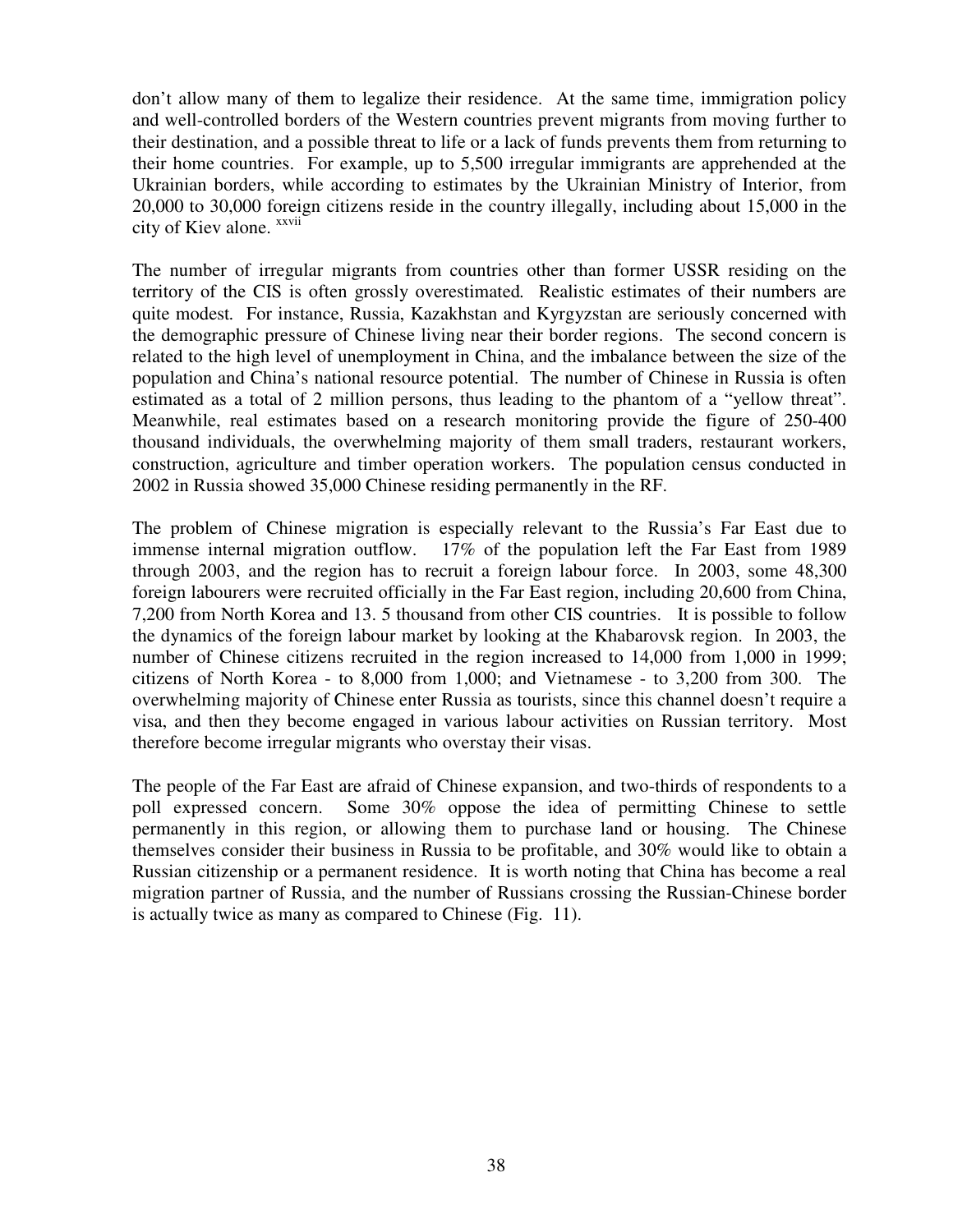

**Fig. 11. Russia/China border crossings by Russian and Chinese citizens**

In the future a rapid increase of Chinese immigration to Russia is highly probable due to a demographic crisis in Russia, as internal human resources of the CIS states are insufficient to meet the growing shortage of manpower in the labour market.

The principal reasons for a rise in irregular migration from the "far abroad" countries to the CIS states are geopolitical, internal political and socio-economic. The first reason is the geographical location of the CIS region between developed and developing countries that makes it a natural transit area for migrants traveling to the West from Southeast Asia, Afghanistan, Iraq, Pakistan and other countries. Central Asian states of the CIS and Russian Far East have become the main "gateway" for entry and transit of irregular migrants. Belarus, Ukraine, Moldova and the northwestern regions of Russia are considered by irregular migrants as one of the main transit routes to the West. Russia is located between the countries of origin and the countries of destination, and has become one of the main transit routes for irregular migration to the Western Europe. In addition, the unstable situation in developing countries favours the development of irregular migration through the CIS region. Civil wars, a rise in extremism, terrorist attacks and the inevitable responses to these challenges promote irregular migration pressures on the region.

An important reason for irregular migration spread in the region is a deterioration of technical equipment and a lack of staff on the ex-USSR border in CIS countries with poor economies. The inadequate legislation and the "transparency" of internal borders inside the region, particular the Russia-Ukraine and Russia-Kazakhstan borders, also contributes to the irregular migration. Finally, a lack of coordination of visa regimes and legislation on the status of foreigners within the CIS is also part of the problem. Thus, several member states, namely Azerbaijan, Georgia, Kazakhstan, Kyrgyzstan, and Turkmenistan have unilaterally adopted a simplified procedure for admitting third-country nationals.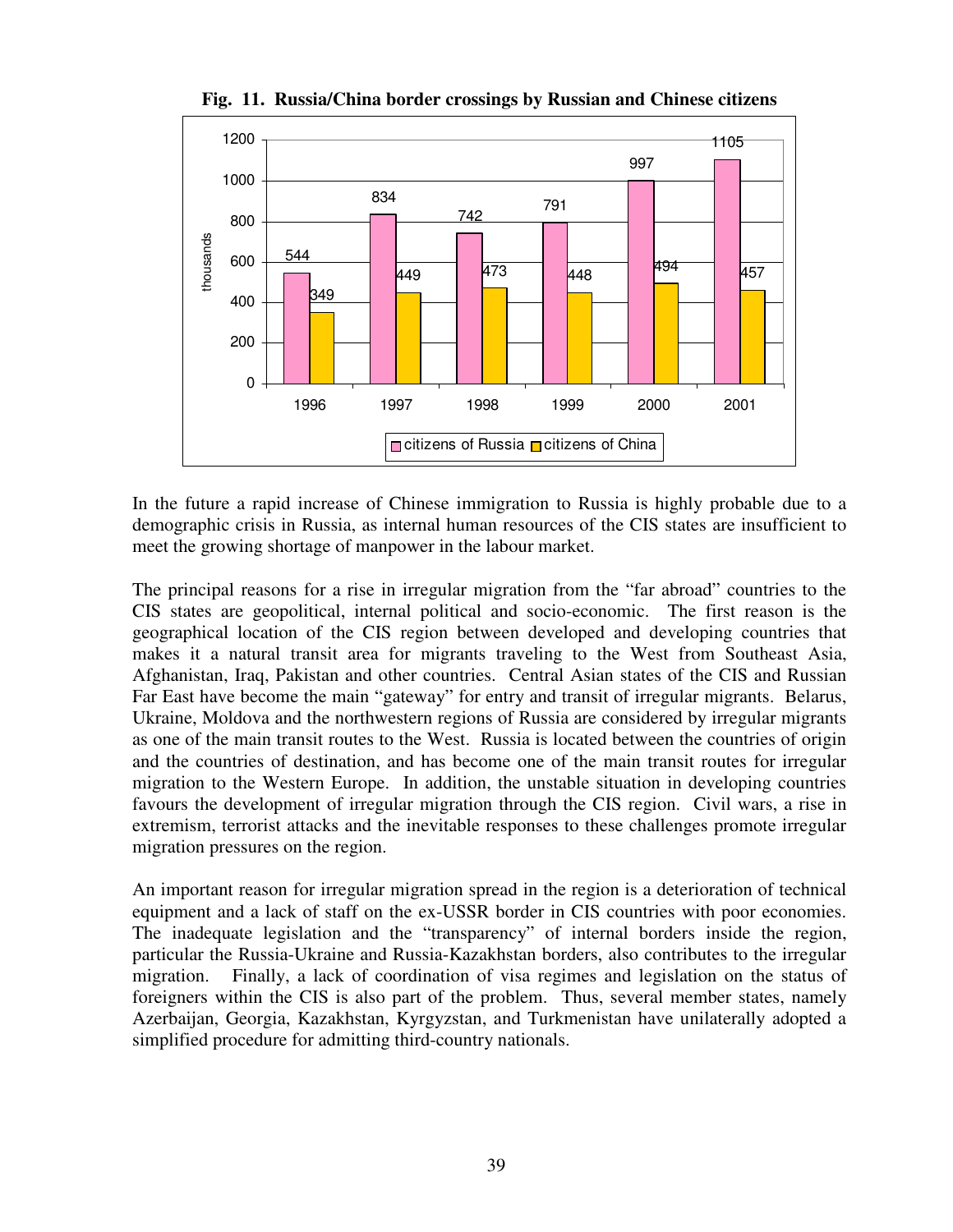#### INTEGRATION OUTLINE

#### *Demographic determinants*

As of 1 January 2003, the population of the CIS totaled 281. 4 million. By 2025 it is expected to be 283. 6 million, according to the UN population forecast (medium variant). However, the demographic situation within CIS countries differs greatly. Since 1992, the most populated countries such as Russia and Ukraine have been experiencing a natural population decline, and this trend is likely to continue. By 2025 the population of these countries is anticipated to decrease by 6%, or 8. 6 million in Russia and 2. 7 million in Ukraine (Table 6).

#### **Table 6. Population of CIS countries\***

|                   | Population, thousand |       | Growth<br>2025/2003<br>$\%$ | <b>Below</b><br>15, $%$ | 65<br>and<br>older<br>$\%$ | Urban<br>population<br>$\%$ |
|-------------------|----------------------|-------|-----------------------------|-------------------------|----------------------------|-----------------------------|
|                   | 2003                 | 2025  |                             |                         |                            |                             |
| <b>C.I.S.</b>     | 281,4                | 283,6 | 101                         |                         |                            |                             |
| Western<br>region |                      |       |                             |                         |                            |                             |
| <b>Belarus</b>    | 9,9                  | 9,4   | 95                          | 18                      | 14                         | 70                          |
| Moldova           | 4,3                  | 4,6   | 107                         | 22                      | 10                         | 46                          |
| Russia            | 145,5                | 136,9 | 94                          | 18                      | 13                         | 73                          |
| Ukraine           | 47,8                 | 45,1  | 94                          | 17                      | 14                         | 67                          |
| Transcaucasi      |                      |       |                             |                         |                            |                             |
| $\boldsymbol{a}$  |                      |       |                             |                         |                            |                             |
| Armenia           | 3,2                  | 3,4   | 106                         | 24                      | 10                         | 65                          |
| Azerbaijan        | 8,2                  | 9,7   | 118                         | 29                      | 6                          | 63                          |
| Georgia           | 4,7                  | 3,9   | 83                          | 20                      | 14                         | 52                          |
| Central Asia      |                      |       |                             |                         |                            |                             |
| Kazakhstan        | 14,8                 | 14,7  | 99                          | 29                      | $\overline{7}$             | 56                          |
| Kyrgyzstan        | 5,0                  | 6,4   | 128                         | 35                      | 6                          | 34                          |
| Tajikistan        | 6,6                  | 8,6   | 130                         | 42                      | $\overline{4}$             | 25                          |
| Turkmenistan      | 5,7                  | 7,7   | 135                         | 38                      | $\overline{4}$             | 45                          |
| Uzbekistan        | 25,7                 | 33,2  | 129                         | 38                      | $\overline{4}$             | $\overline{37}$             |

\*All data correct for middle of 2003, except population for 2025.

Sources: *2003 World Population Data Sheet*, *Population Reference Bureau*, Washington (www. prb. org); *UN World population projections to 2050*, New York, 1998 – *World Population Prospects: The 2002 Revision* (http://esa. un. org//unpp/).

However, the UN population forecast for Russia in fact looks optimistic compared to what Russian demographers themselves predict. They predict that Russia will suffer the same population decrease, but by 2015, i. e. many years earlier xxviii. By 2025, the projected population of Russia will be 12% less then the present. At the same time, the working-age population will decrease by 21%. In order to offset a natural decline of the working-age population, Russia would need to receive 1 million people annually from 2011-2015, and 1. 5 million people a year in the long run. It is obvious that Russia will need large-scale immigration. Russia is already facing a growing demand for foreign labour. Statistics show that while 6% of Russia's enterprises experienced labour shortages in 2001, that figure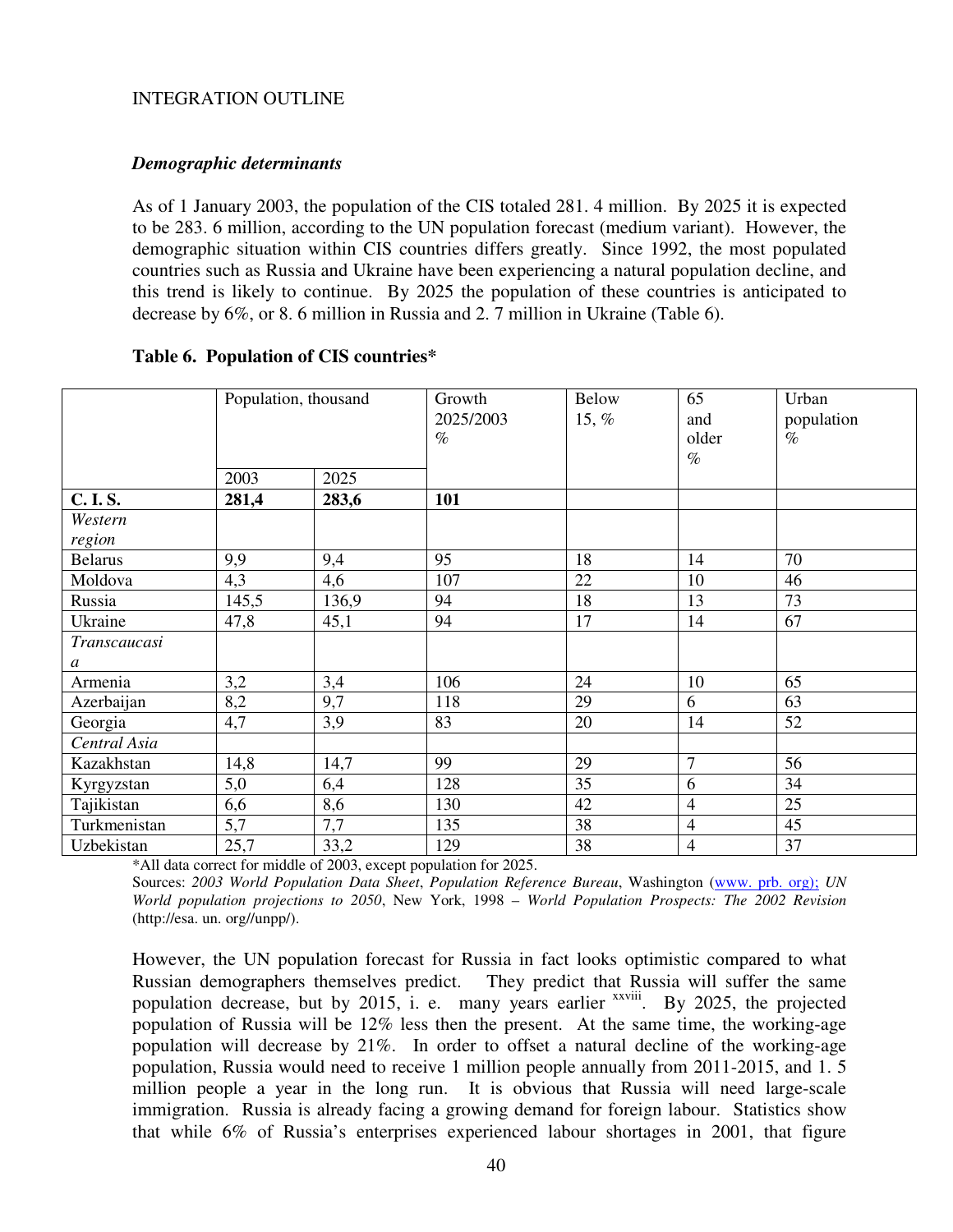increased to 27% in 2002. The situation in Ukraine is no better; in the post-Soviet period its population has been decreased by 4 million or 7. 7%, including a natural population decline of 3. 2 million. Such a population decrease is also anticipated in Belarus, Georgia and Kazakhstan; however, the labour markets of Russia and Ukraine are the largest and therefore the most affected.

At the same time, Central Asian countries will face rapid population growth due to high fertility. By 2025, the population of these countries is anticipated to increase by 30% or 13 million; out of them 7. 5 million will be in Uzbekistan. Azerbaijan will also see rapid population growth. All of these countries are interested in and are working towards increasing labour emigration. Thus, labour markets of the CIS states are complementary. It is an important prerequisite and a powerful incentive to integration processes*.*

Countries experiencing a shortage of manpower, specifically Belarus, Kazakhstan, Russia and Ukraine, are actively discussing a number of issues within the framework of the Common Economic Area: free movement across the borders of member countries, easy employment of labour force, greater labour force mobility, and more efficient usage of the labour force. Russia recently simplified the Russia-Ukraine border crossing and the employment of Ukrainian nationals, which are good indications of this process.

#### *Migration management measures*

Despite all efforts, CIS states for the time being are unable to take into consideration mutual interests when responding to migration challenges and regulating border movements effectively. Migration trends clearly show a reduction of recorded migration flows among the countries, as well as stagnation in recruitment of foreign labour force, and a rise in irregular (unregistered) labour immigration and emigration. Consequently, measures taken by CIS states are inefficient. The situation with registering migrants in Russia is a good example. By law, a person who enters Russia must obtain registration in their place of residence within a three-day period. In reality only one person in six does so within a one-month period, and 25% avoid the procedure entirely, preferring to pay penalties if caught. The situation is no better with the legal employment procedure.

For regulation to be more efficient within the CIS, doctrinal approaches must be coordinated, then legislation and law enforcement. Nearly all member states have developed their migration policy concepts, and many use the consultative assistance of the IOM. Even at this stage, however, differences in the approaches to problems of external migration are evident. For instance, external migration is seen as repatriation of ethnic Kazakhs in Kazakhstan; as shuttle migration in Kyrgyzstan; as a mean to supply construction workers and wage labourers in Tajikistan; and as emigration and trafficking in human beings in Uzbekistan.

As member countries have different interpretations of terminology and concepts, there are serious problems when developing practical measures on implementation as well as in concluding bilateral and multilateral agreements. *It is necessary to take adequate measures to expand the legal possibilities for legitimate employment, including simplification of legal recruitment procedures.* This is especially important for Russia and Kazakhstan*.* In Russia, where the largest number of irregular migrants is concentrated, a large-scale immigration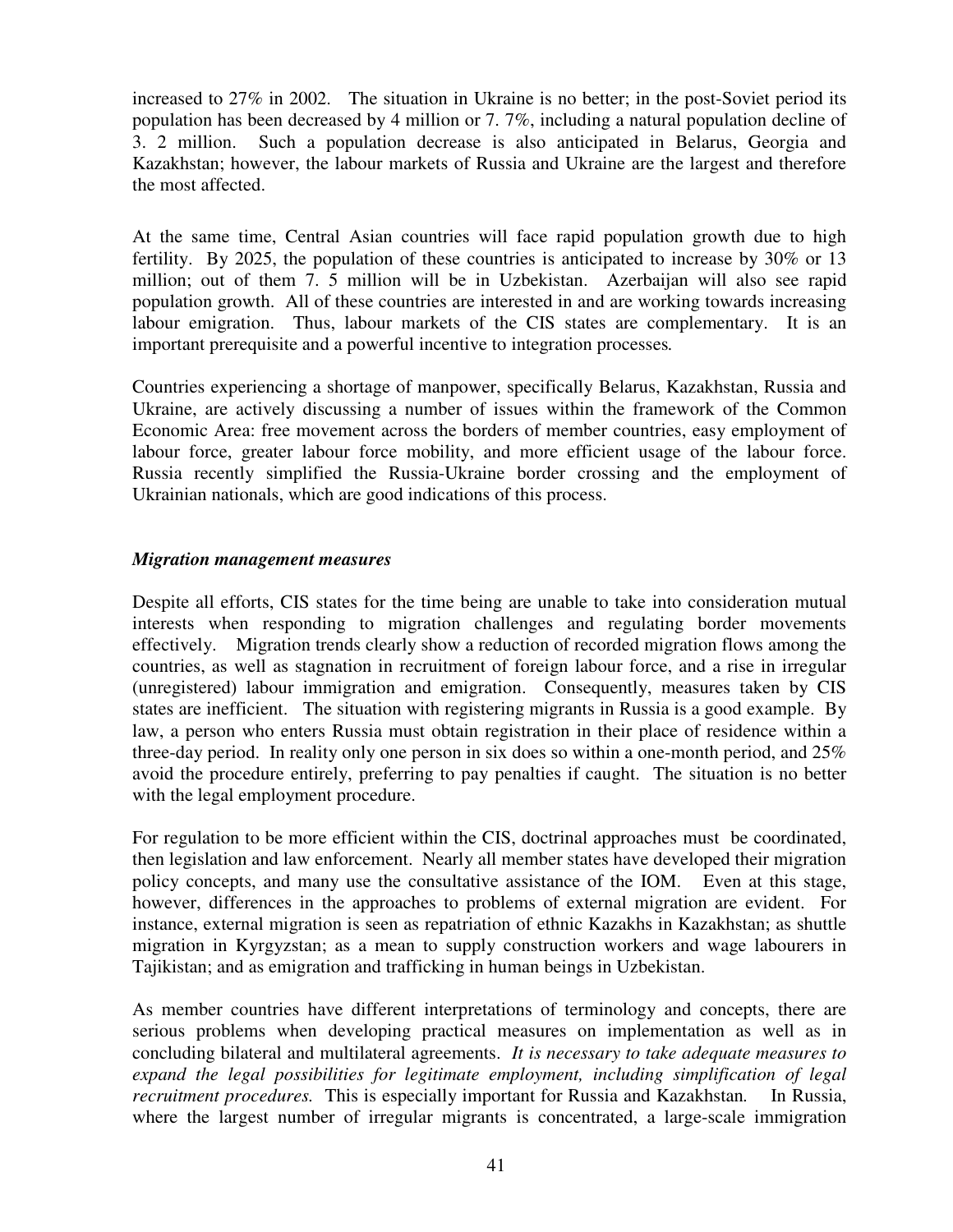amnesty is needed and urgent, with the goal of legalizing immigrants and securing protection of human rights for migrant workers.

Contradictions in the normative and legislative basis that impede the achievement of mutual interests should be eliminated. Proper development and coordination of interstate migration legislation reduces the migration risks, improves migrants' situation, and eases their confrontation with host communities, thereby promoting successful integration. Only common efforts can result in the successful provision of human rights to migrant workers, which will help to counter transnational crime, including traffic in drugs, traffic in human beings, irregular migration, and arms smuggling.

<sup>i</sup> Data on migration between the CIS countries is given according to: *Migration Trends in Eastern Europe and Central Asia. 2001-2002 Review*, International Organization for Migration, 2002, if other sources are not specified.

ii *Migration Trends in Eastern Europe and Central Asia. 2001-2002 Review*. p. 97.

iii The estimates are approximate, which is explained by the incomplete records of emigrants. There are no data on Georgia, no data on Tajikistan since 1997 are available and no data on Moldova since 1998. Information about some countries (Uzbekistan, Turkmenistan) is published irregularly.

iv Ye. Yu Sadovskaya. *Migratsia v Kazakhstane na rubezhe XXI veka: osnovniye tendentsii i perspektivy* (Migration in Kazakhstan at the Turn of the 21st Century: Main Trends and Prospects), Alma-Ata, 2001, p. 27.

 $\gamma$  Regional Conference to address the problems of refugees, displaced persons, other forms of involuntary displacement and returnees in the countries of the Commonwealth of Independent States and relevant neighboring states, held in Geneva, Switzerland, May 30-31, 1996, under the joint auspices of UNHCR, the International Organization for Migration (IOM) and the Organization for Security and Cooperation in Europe (OSCE).

v<sup>i</sup> Citizens of Russia who have left CIS countries and the Baltic states for Russia because of threatening circumstances, discrimination in respect of rights, etc. , and also internally displaced persons are eligible for the status of "forced immigrant".

vii A. S. Yunusov. "Armyano-azerbaidzhansky konflikt: migratsionny aspect" (Armenian-Azerbaijani Conflict: Migration-related aspect). In: *Migratsionnaya situatsiya v stranakh SNG* (Migration Situation in the CIS Countries), Moscow, Komplex-Progress Publishing House, 1999, pp. 77-89.

viii *Migration Trends in Eastern Europe and Central Asia. 2001-2002 Review*, pp. 66-68.

ix *Informatsionno-statistichesky sbornik FMS MVD Rossii* (Information and Statistics Collection of the Federal Migration Service of the Ministry of Internal Affairs of Russia), 2002, No. 1, p. 53.

<sup>x</sup> These are mainly persons who were granted the status from 1992 through 1997, when the categories of forced immigrants and refugees were not separated and refugee certificates were issued to persons arriving from the CIS.

<sup>&</sup>lt;sup>xi</sup> In this section, the findings of sociological surveys conducted by the Center for Migration Studies in various cities of Russia in 1999, 2002 and 2004 are used.

xii *TsIRKON. Migratsiya: factor obshchestvennykh nastryeniy. Analitichesky obzor* (TsIRKON Research Group. Migration: Factor of Public Sentiments. An analytical overview), Moscow, 2002. The data are given with reference to VTsIOM (the Russian Center for Public Opinion and Market Research).

<sup>&</sup>lt;sup>xiii</sup> Estimates without indication of the source have been received on the basis of sociological surveys on labour migration done by the Center for Migration Studies in 2001-2002 in Russia and other CIS countries. They are likely to be reliable as they are based on information from countries-exporters and importers of labour migrants. In this report the data of sociological survey was used that included a poll among more than 3,000 irregular migrants in Russia. The survey was conducted by the IOM Moscow Migration Research Programme in 2002.

xiv *Naseleniye Ukraini. 2002. Ezhegodniy Demographicheskiy Doklad (*Population of Ukraine. 2002. Annual demographic review). Ukrainian National Academy of Sciences. Institute for Demographic and Socilogical Studies of the UNAS. Ukrainian State Committee on Statistics. Kiev. 2002. Pp. 128, 129.

xv V. G. Moshnyaga. "Regulirovaniye trudovoi migratsii v Respublike Moldova: sostoyaniye I osnovniye etapy" (Regulation of Labour Migration in the Republic of Moldova: Current status and main stages). In: *Trudovaya migratsiya v SNG: sotsialiye I economicheskiye effecty (*Labour Migration in the CIS: Social and economic impact). Moscow, 2003. Pp. 159-167.

xvi S. Pirozhkov, E. Malinovskaya, A. Khomra. *Vneshiye trudoviye migratsii v Ukraine: socialno-economicheskiy aspect (*External Labour Migrations in Ukraine: Socio-Economic Aspect). Council on National Security and Defense of Ukraine. National Institute on International Security Problems. Kiev, 2003. P. 14.